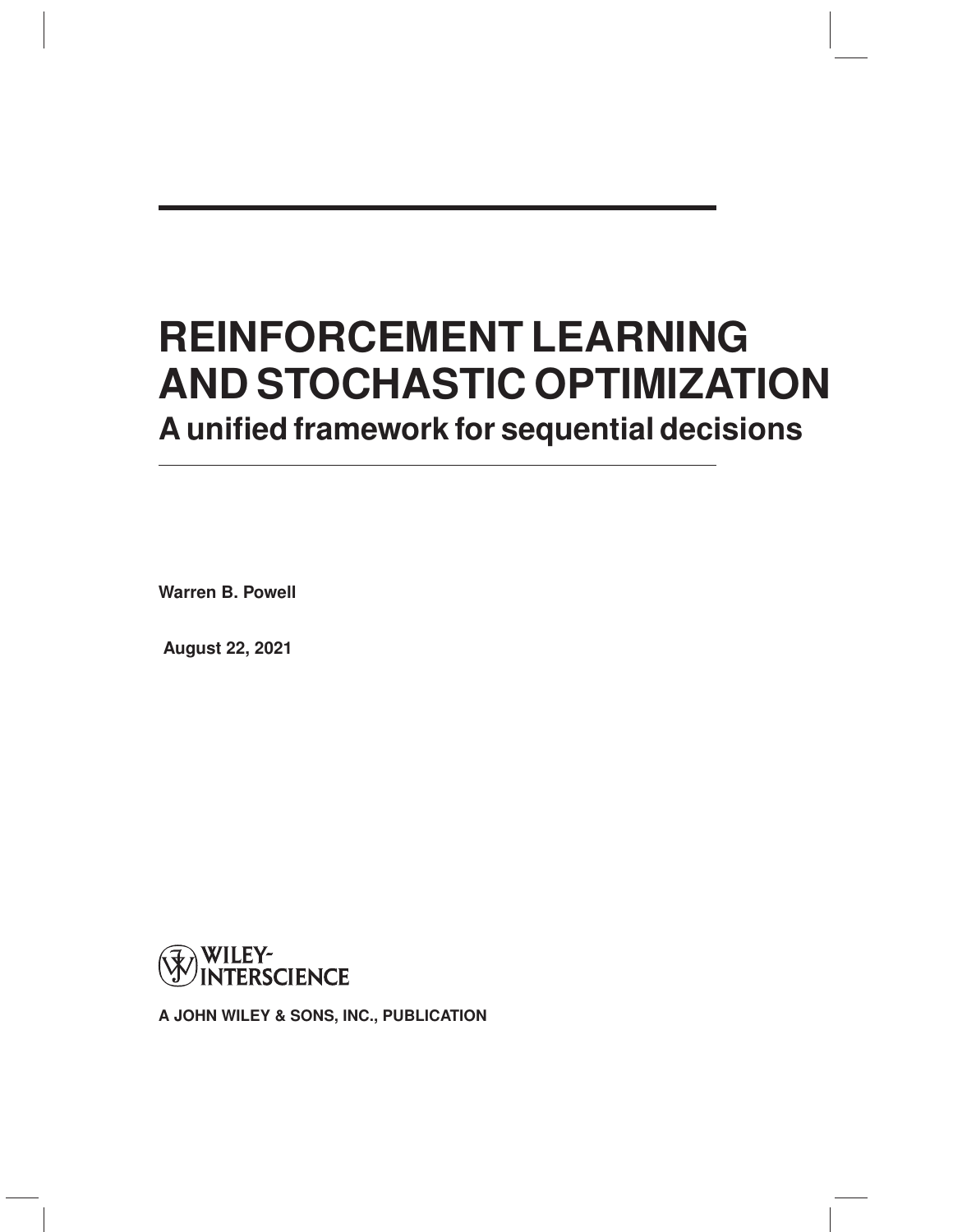Copyright  $\odot$  2021 by John Wiley & Sons, Inc. All rights reserved.

Published by John Wiley & Sons, Inc., Hoboken, New Jersey. Published simultaneously in Canada.

No part of this publication may be reproduced, stored in a retrieval system, or transmitted in any form or by any means, electronic, mechanical, photocopying, recording, scanning, or otherwise, except as permitted under Section 107 or 108 of the 1976 United States Copyright Act, without either the prior written permission of the Publisher, or authorization through payment of the appropriate per-copy fee to the Copyright Clearance Center, Inc., 222 Rosewood Drive, Danvers, MA 01923, (978) 750-8400, fax (978) 646-8600, or on the web at www.copyright.com. Requests to the Publisher for permission should be addressed to the Permissions Department, John Wiley & Sons, Inc., 111 River Street, Hoboken, NJ 07030, (201) 748-6011, fax (201) 748-6008.

Limit of Liability/Disclaimer of Warranty: While the publisher and author have used their best efforts in preparing this book, they make no representations or warranties with respect to the accuracy or completeness of the contents of this book and specifically disclaim any implied warranties of merchantability or fitness for a particular purpose. No warranty may be created ore extended by sales representatives or written sales materials. The advice and strategies contained herin may not be suitable for your situation. You should consult with a professional where appropriate. Neither the publisher nor author shall be liable for any loss of profit or any other commercial damages, including but not limited to special, incidental, consequential, or other damages.

For general information on our other products and services please contact our Customer Care Department with the U.S. at 877-762-2974, outside the U.S. at 317-572-3993 or fax 317-572-4002.

Wiley also publishes its books in a variety of electronic formats. Some content that appears in print, however, may not be available in electronic format.

#### *Library of Congress Cataloging-in-Publication Data:*

Optimization Under Uncertainty: A unified framework Printed in the United States of America.

10 9 8 7 6 5 4 3 2 1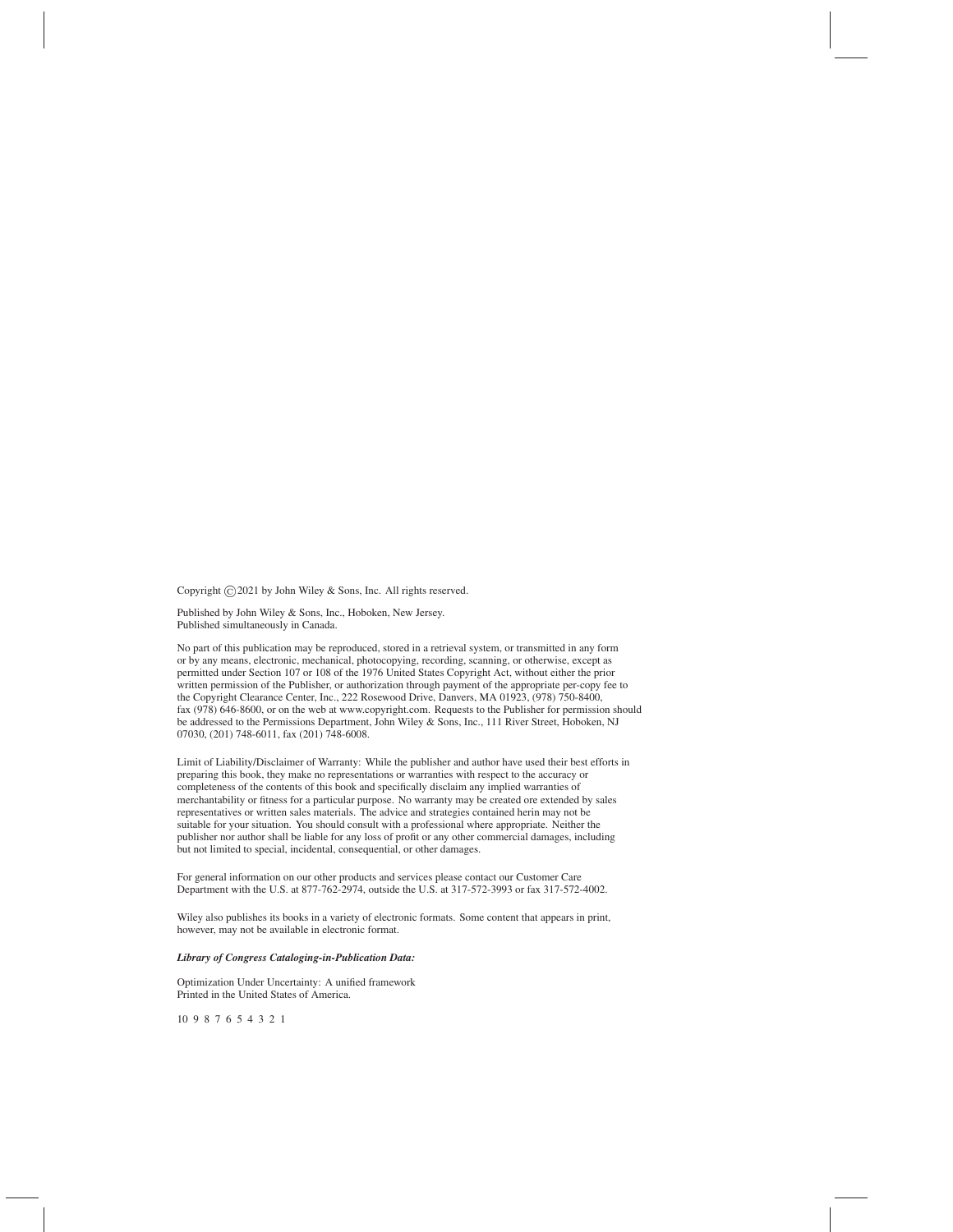# <u>DESIGNING POLICIES</u>

Now that we have learned how to model a sequential decision problem and simulate an exogenous process  $W_1, \ldots, W_t, \ldots$ , we return to the challenge of finding a policy that solves our objective function from chapter 9

$$
\max_{\pi \in \Pi} \mathbb{E} \left\{ \sum_{t=0}^{T} C_t(S_t, X_t^{\pi}(S_t)) | S_0 \right\}.
$$
 (11.1)

This objective function as been the basis of our "model first, then solve" approach. But now it is time to solve. This leaves us with the question: How in the world do we search over some arbitrary class of policies?

This is precisely the reason that this form of the objective function is popular with mathematicians who do not care about computation, or in communities where it is already clear what type of policy is being used. However, equation (11.1) is not widely used, and we believe the reason is that there has not been a natural path to computation. In fact, entire fields have emerged which focus on particular classes of policies.

In this chapter, we address the problem of searching over policies in a general way. Our approach is quite practical in that we organize our search using classes of policies that are widely used either in practice or in the research literature. Instead of focusing on a particular hammer looking for a nail, we cover all four classes of policies, with the knowledge that when you settle on an approach, it will come from one of the four classes, or possibly a hybrid of two (or more).

We start by clarifying one area of confusion, which is the precise meaning of the term "policy" which is popular only in certain communities. A simple definition of a policy is:

*Reinforcement Learning and Stochastic Optimization.* By Warren B. Powell Copyright  $\circled{c}$  2021 John Wiley & Sons, Inc.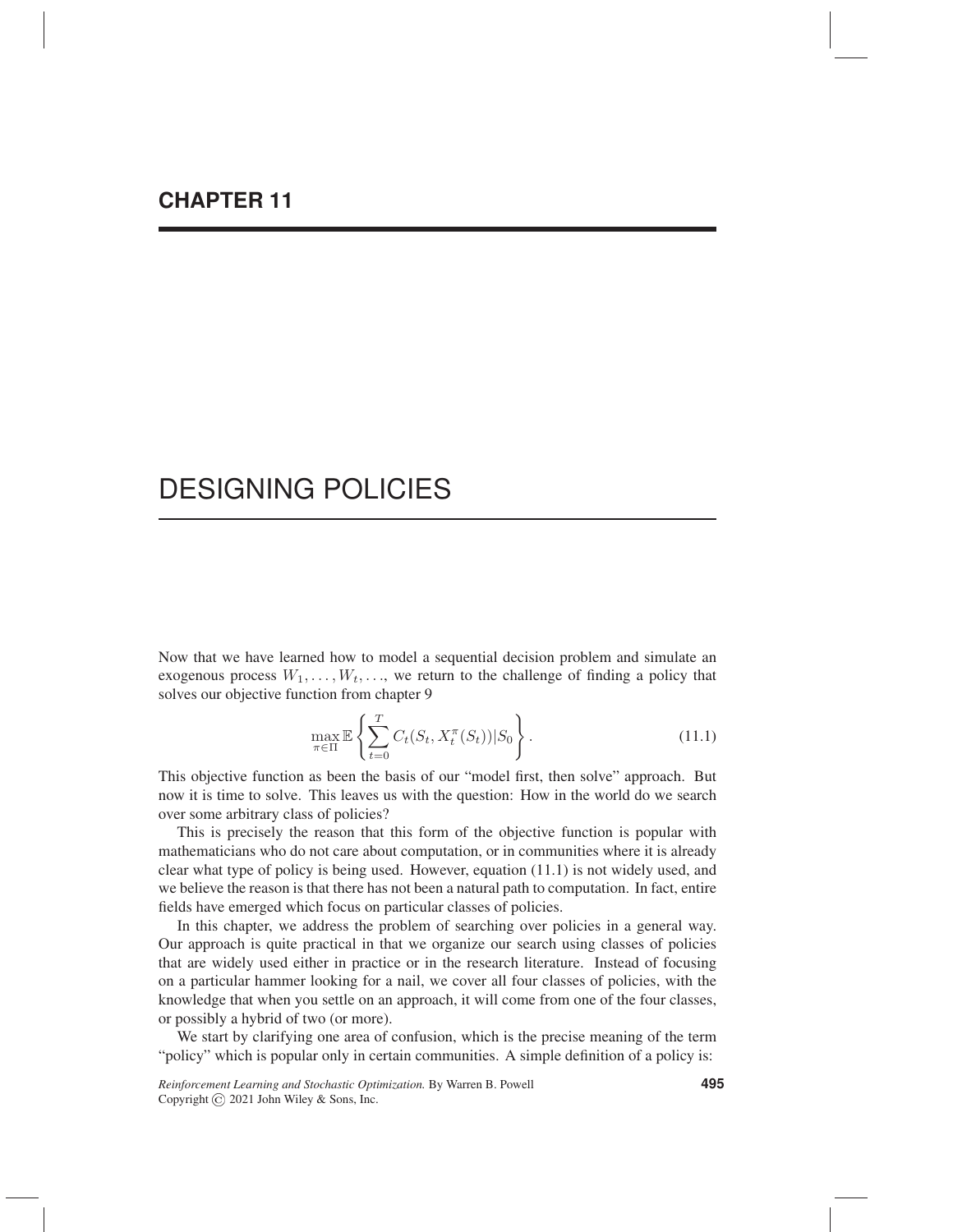| Algorithm            | Format      | Prejudice    |  |
|----------------------|-------------|--------------|--|
| <b>Behavior</b>      | Formula     | Principle    |  |
| <b>Belief</b>        | Grammar     | Procedure    |  |
| <b>Bias</b>          | Habit       | Process      |  |
| Canon                | Laws/bylaws | Protocols    |  |
| Code                 | Manner      | Recipe       |  |
| Commandment          | Method      | Ritual       |  |
| Conduct              | Mode        | Rule         |  |
| Control law          | Mores       | Style        |  |
| Convention           | Orthodoxy   | Syntax       |  |
| Culture              | Patterns    | Technique    |  |
| Customs              | Plans       | Template     |  |
| Duty                 | Policies    | <b>Tenet</b> |  |
| Etiquette            | Practice    | Tradition    |  |
| Fashion<br>Precedent |             | Way of life  |  |
|                      |             |              |  |

Table 11.1 Words from the English language that describe methods for making decisions.

Definition 11.0.1. *A* policy *is a method that determines a decision given the information in state*  $S_t$ ... *any method.* 

The "any method" is included to counteract the assumption by many that "policy" refers specifically and narrowly to analytical functions, which is just one of our four classes of policies.

"Policies" arise in so many settings in human behavior that it should not be surprising that there are many words that have the same meaning. Table 11.1 provides 45 different examples from the English language.

The problem with the concept of a policy is that it refers to *any* method for determining a decision given a state, and as a result it covers a wide range of algorithmic strategies, each suited to different problems with different computational requirements. Chapter 7 was the first time that we actually saw all four classes of policies applied in the context of derivative-free stochastic optimization, where there are entire research fields dedicated to each of the four classes. The reason that one of these four classes has not emerged as the best reflects the diversity of problems even within this specific problem class. As we move to the much larger class of state-dependent problems, the diversity of applications becomes even broader.

In this chapter, we are going to revisit the four classes of policies (which we first saw in chapters 1, 4, and 7) in greater depth. The hope is that after finishing this chapter, a reader looking to solve a particular problem might have an idea of which one (or two) classes of policies might be best suited for a particular problem. For readers looking to simply build up their toolbox of methods, this chapter will serve as an introduction to the four classes, with some guidance how to choose among them. Then we are going to spend chapters 12 - 19 looking into the four classes in even more detail.

We are going to start by describing a spectrum of problems ranging from (deterministic) optimization to machine learning, and then we are going to contrast our problem of searching for the best policy to the search problems that these other problem areas pose.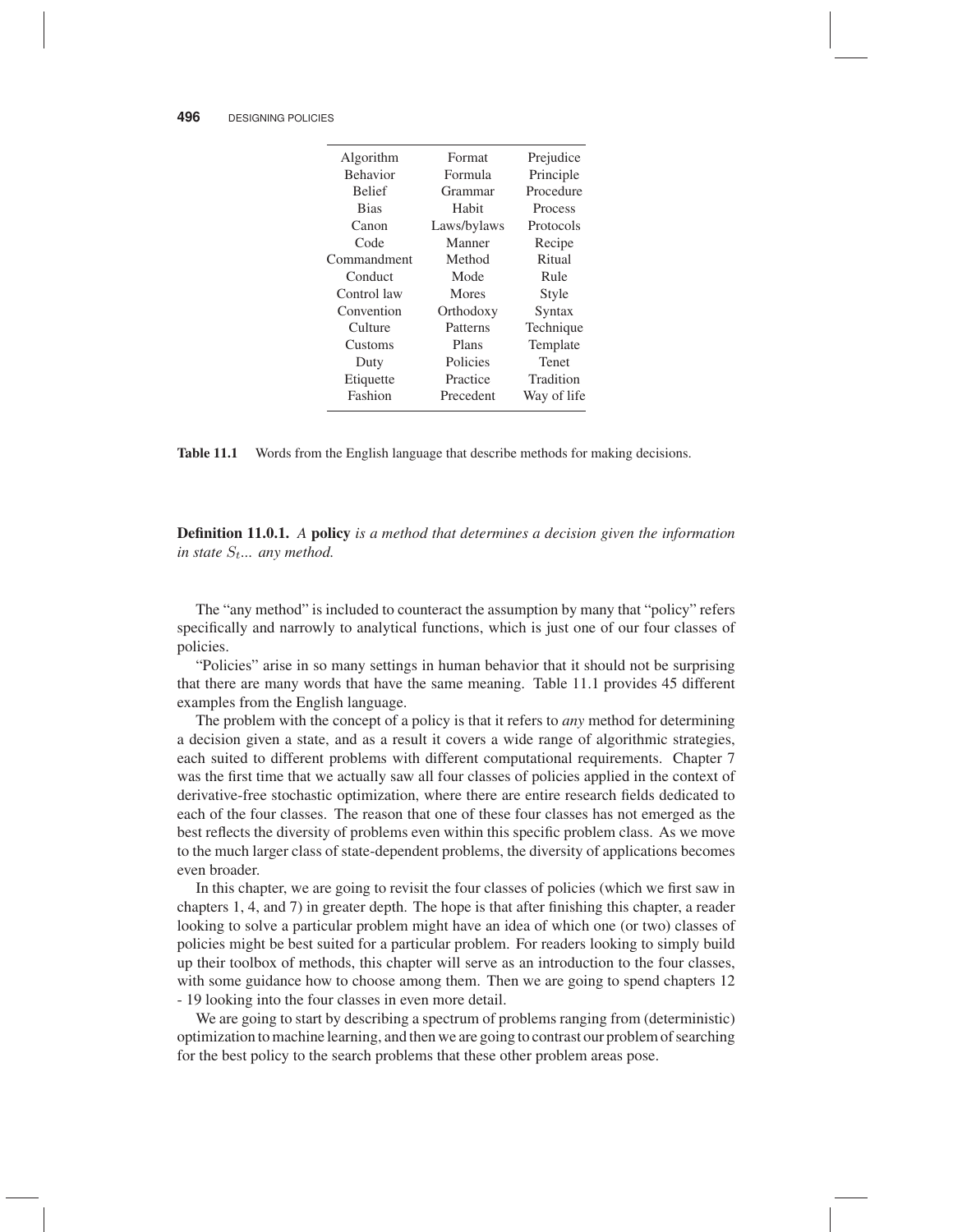# **11.1 FROM OPTIMIZATION TO MACHINE LEARNING TO SEQUENTIAL DECISION PROBLEMS**

If we have a linear programming problem, anyone with training in deterministic optimization would write down a model that looks like

$$
\min_x c^T x
$$

subject to

$$
Ax = b,
$$
  

$$
x \geq 0.
$$

In real applications, the challenge is creating the A-matrix, but this process is well understood, and there are computer packages that can take these models and solve them, even when  $x$  is a vector with thousands, even hundreds of thousands, of variables (or dimensions). Formal training in linear programming is no longer a prerequisite; the users manuals for popular computer packages such as Gurobi and Cplex are sufficient to get you started.

Just as popular is the format used for deterministic optimal control, where we have to manage a system over time by choosing a set of controls  $u_0, u_1, \ldots, u_T$  (imagine the forces on a vehicle such as landing a SpaceX rocket) to minimize a loss function  $L(x_t, u_t)$  when the system is in "state"  $x_t$  (for example, the location and velocity of our rocket). The canonical control problem would be written

$$
\min_{u_0, \dots, u_T} \sum_{t=0}^T L(x_t, u_t), \tag{11.2}
$$

where the state  $x_t$  (this is standard notation in this community) evolves according to a *transition function* which is written

$$
x_{t+1} = f(x_t, u_t). \tag{11.3}
$$

The controls may be subject to constraints. Again, there are standard packages for solving versions of this problem.

A different problem that is very relevant to our work arises in machine learning, where we want to find a function (typically called a "statistical model")  $f(x|\theta)$ , that minimizes the error between observed inputs  $x^n$  and the corresponding output  $y^n$  for a training dataset  $(x^n, y^n), n = 1, \ldots, N$ . For example, a linear model would be written

$$
y = \theta_0 + \theta_1 \phi_1(x) + \theta_2 \phi_2(x) + \ldots + \varepsilon,
$$
\n(11.4)

where  $\phi_f(x)$  is a feature of the input data x. Let  $f \in \mathcal{F}$  be a family of functions (models), where  $f$  might specify the structure (such as the linear model in  $(11.4)$ ) and the features  $(\phi_f(x))$ . Next let  $\theta \in \Theta^f$  be the tunable parameters associated with model f. Our optimization problem is to find the best function (model), and the best parameters  $\theta$ associated with the function, a problem we write as

$$
\min_{f \in \mathcal{F}, \theta \in \Theta^f} \sum_{n=1}^N (y^n - f(x^n|\theta))^2.
$$
\n(11.5)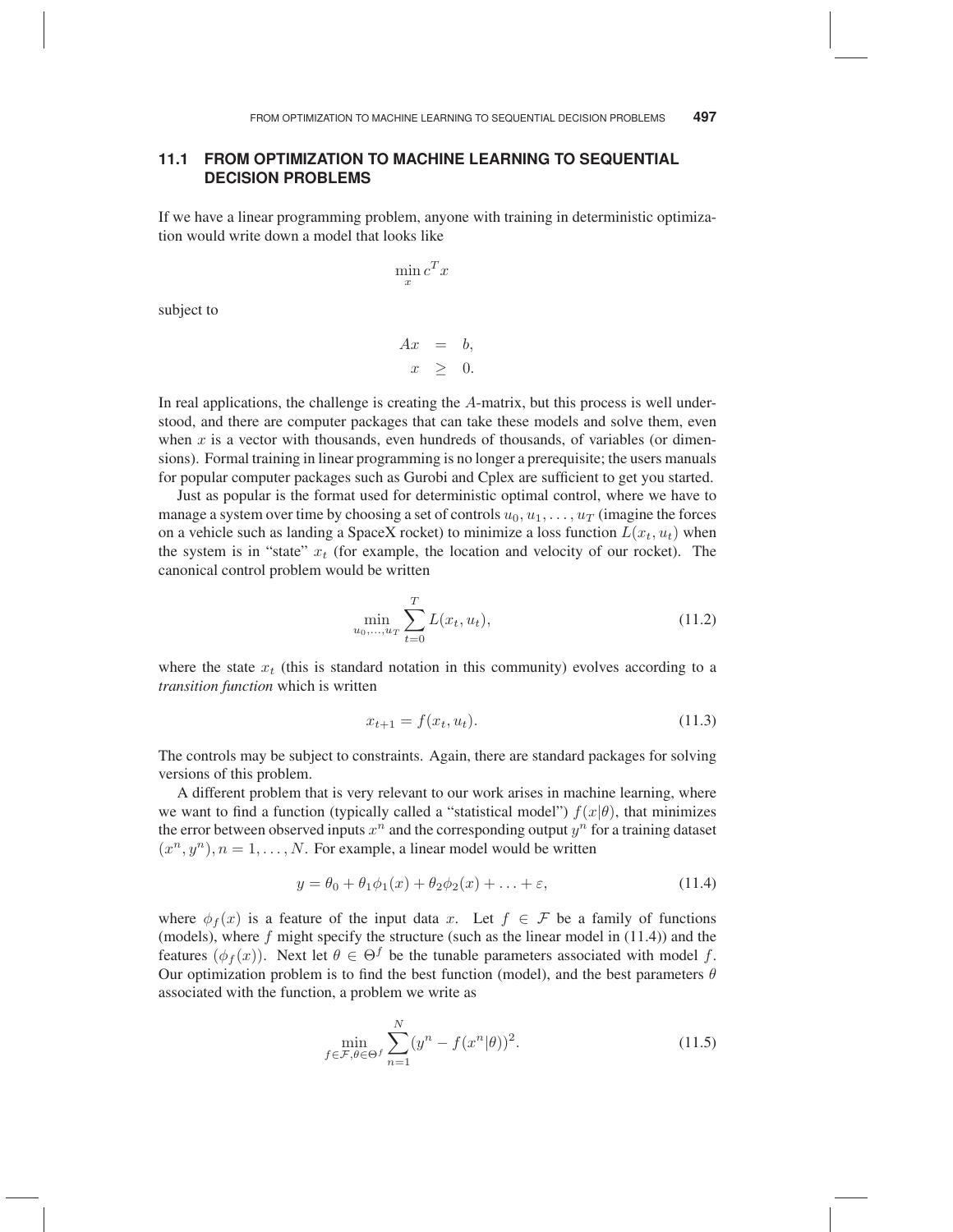Here we see an optimization problem written in terms of optimizing over functions, along with any parameters for that function. For machine learning applications,  $\mathcal F$  covers lookup tables, parametric models and nonparametric models, and all the choices within these sets (as we covered in chapter 3).

These models are very standard. Readers trained in any of these fields would recognize these models, and would have access to software libraries designed to solve them. These modeling languages are spoken around the world.

The optimization for sequential decision problems, given by equation (11.1), involves searching over policies, which parallels the search over functions in machine learning ("policies" are all examples of functions). However, policies span a much wider range of functions. For example, we are going to see that the first of our four classes of policies include every class of function that we might consider in machine learning.

# **11.2 THE CLASSES OF POLICIES**

There are two fundamental strategies for creating policies, each of which can be further divided into two classes, creating our four classes of policies. The two strategies are given by:

**Policy search** - Here we are using equation (11.1) directly to search over a) classes of functions and b) parameters that characterize a particular class of function.

Lookahead approximations - These are policies that approximate (sometimes exactly) the downstream value of an action taken now.

Both of these can lead to optimal policies under certain circumstances, but only in special cases where we can exploit structure. Since these are relatively rare, a variety of approximation strategies have evolved.

Policy search is based on the principle of assuming that the policy  $X^{\pi}(S_t|\theta)$  belongs to some class of functions, which are typically parametric, but may be nonparametric (that is, locally parametric). Let the set  $f \in \mathcal{F}$  capture the structure of the function, and let  $\theta \in \Theta^f$ be the tunable parameters associated with each function. The design of the set  $\mathcal F$  and the choice of  $f \in \mathcal{F}$  is often (not always) more art than science. We let  $\pi = (f \in \mathcal{F}, \theta \in \Theta^f)$ describe both the type of function and the parameters.

The policy search problem can be written generally as

$$
\max_{\pi = (f \in \mathcal{F}, \theta \in \Theta^f)} \mathbb{E}_{S_0} \mathbb{E}_{W_1, ..., W_T | S_0} \left\{ \sum_{t=0}^T C(S_t, X^{\pi}(S_t | \theta)) | S_0 \right\}.
$$
 (11.6)

Note that we can use any of our family of objective functions (cumulative reward, final reward) and uncertainty operators (described in section 9.8.5) such as expectation (the most common), max-min (robust optimization), or any of the risk measures that emphasize the tails of the distribution.

There are two class of policies within the policy search class:

- Policy function approximations (PFAs) These are analytical functions that map a state to a feasible action. These functions can be any of the three classes of functions we introduced in chapter 3:
	- Lookup tables Also referred to as tabular functions, lookup tables mean that we have a discrete decision  $X^{\pi}(S)$  for each discrete state S.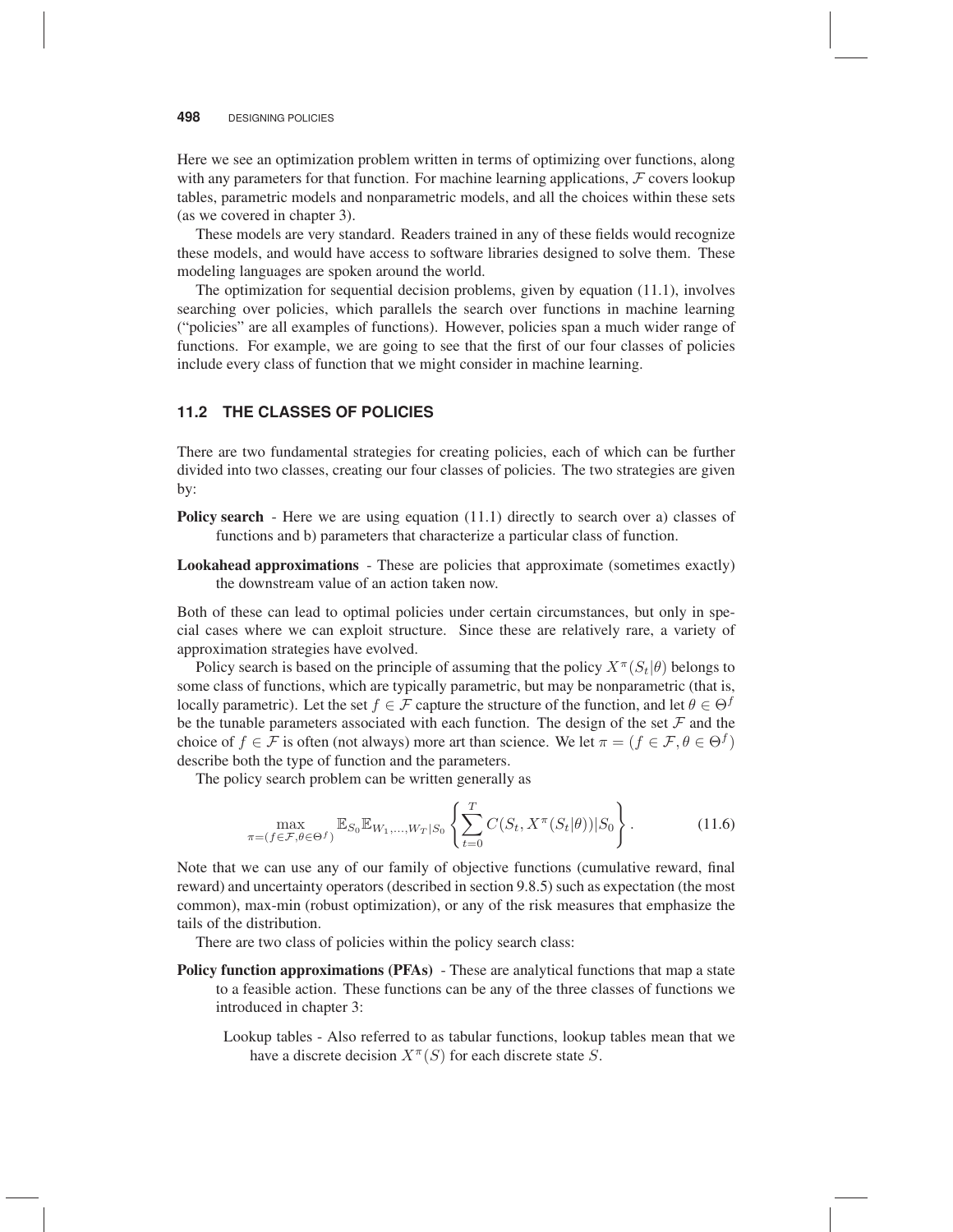Parametric representations - These are explicit, analytical functions for  $X^{\pi}(S)$ which generally involve a vector of parameters that we typically represent by  $\theta$ . Thus, we might write our policy as

$$
X(S|\theta) = \sum_{f \in \mathcal{F}} \theta_f \phi_f(S)
$$

where  $\phi_f(S)$ ,  $f \in \mathcal{F}$  is a set of features tuned for approximating the value function or the policy. Neural networks are a class of parametric functions (see section 3.9.3) that are popular in the engineering controls community, where they may be used to approximate either the policy or the value function.

Nonparametric representations - Nonparametric representations offer a more general way of representing functions, but at a price of greater complexity.

PFAs are typically limited to discrete actions, or low-dimensional (and typically continuous) vectors. PFAs are discussed in depth in chapter 12. Note that PFAs include all the classes of statistical models such as those reviewed in chapter 3. PFAs are presented in chapter 12.

Cost function approximations (CFAs) - These are parameterized optimization models where we may use a parameterized modification of the objective function, subject to a (possibly parameterized) approximation of the constraints. CFAs are optimization problems which could be a simple as a sort (such as the UCB policies introduced in chapter 7), or it could involve solving large linear or integer programs such as scheduling an airline or planning a supply chain. CFAs have the general form

$$
X^{CFA}(S_t|\theta) = \arg \max_{x \in \mathcal{X}_t(\theta)} \bar{C}_t(S_t, x|\theta),
$$

where  $\bar{C}_t(S_t, x | \theta)$  is a parametrically modified cost function, subject to a parametrically modified set of constraints. CFAs are covered in chapter 13.

Lookahead policies are based on trying to solve what will at first look like a rather frightening expression:

$$
X_t^*(S_t) = \arg \max_{x_t} \left( C(S_t, x_t) + \mathbb{E} \left\{ \max_{\pi} \mathbb{E} \left\{ \left. \sum_{t'=t+1}^T C(S_{t'}, X_{t'}^{\pi}(S_{t'})) \right| S_{t+1} \right\} \right| S_t, x_t \right\} \right). (11.7)
$$

It should not come as a surprise that we cannot compute this, so we turn to approximations. There are two broad classes of approximation strategies, which are given by:

Value function approximations (VFAs) - These are policies based on an approximation of the value of being in a state. These have the general form

$$
X^{VFA}(S_t|\theta) = \arg\max_{x \in \mathcal{X}_t} \left( C(S_t, x) + \mathbb{E}\{\overline{V}_{t+1}(S_{t+1}|\theta)|S_t, x_t\} \right). \tag{11.8}
$$

where  $\overline{V}_{t+1}(S_{t+1})$  is an approximation of the value of being in state  $S_{t+1}$ .

VFAs represent a rich and challenging algorithmic strategy that we cover in chapters 14 - 18.

Direct lookahead policies (DLAs) - This last class of policies directly solves an approximate version of the lookahead policy in equation (11.6). There are a variety of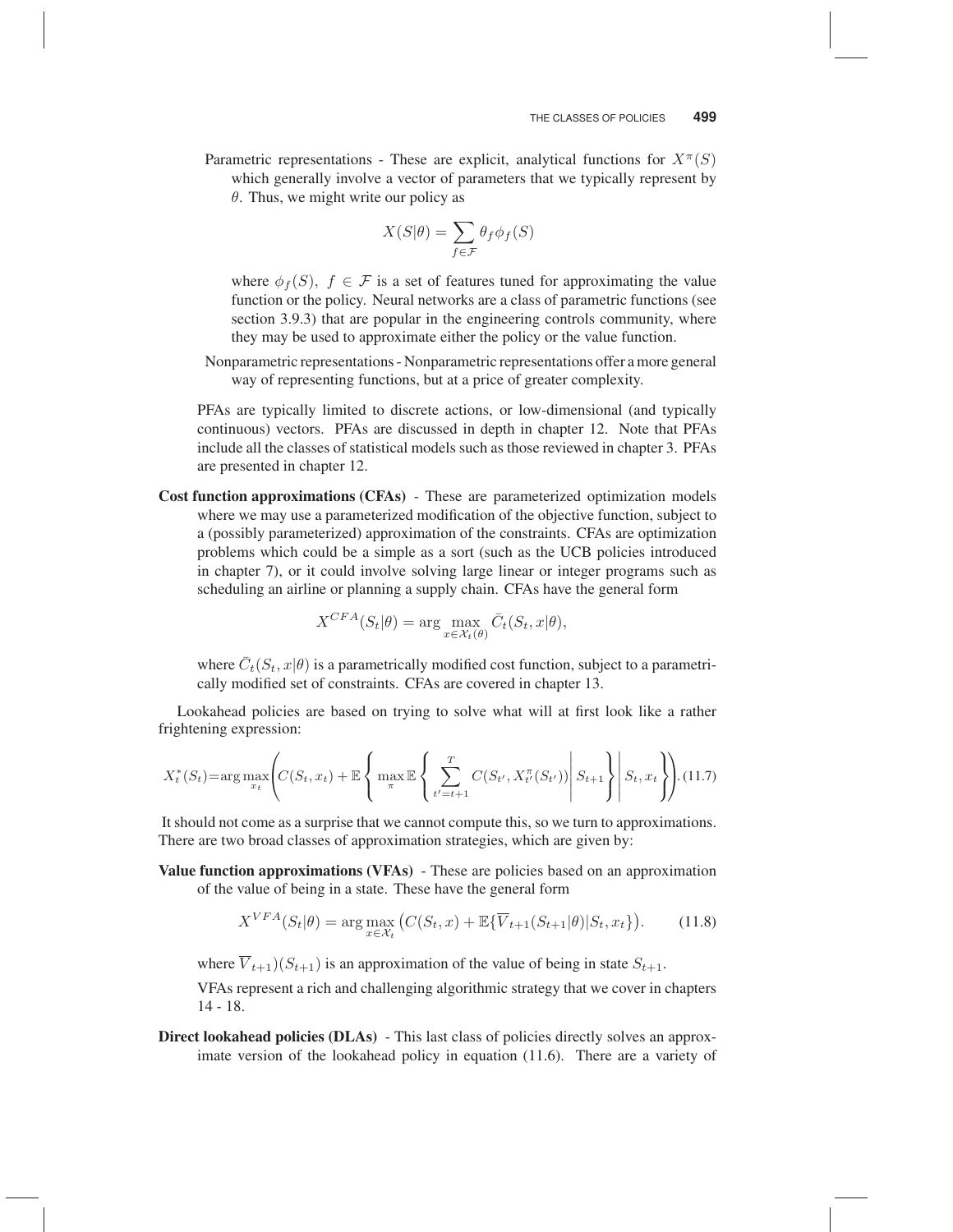strategies for creating an approximate lookahead model. The most common approximation is to use a deterministic lookahead, but there are many applications where this would be too strong of an approximation. Stochastic lookaheads are such a rich problem class that there are entire fields dedicated to specific strategies for solving even approximate versions of stochastic lookaheads. Direct lookahead policies are covered in chapter 19.

Combined, these create four classes of policies (more precisely, these are meta-classes) that encompass every algorithmic strategy that has been proposed for any sequential stochastic optimization problem. We claim that these classes cover any heuristic methods already used in practice, as well as everything covered in the research literature.

Some observations:

- The first three classes of policies (PFAs, CFAs and VFAs) introduce four different types of functions we might approximate (we first saw these in chapter 3). These include 1) approximating the function we are maximizing  $E F(x, W)$ , 2) the policy  $X^{\pi}(S)$ , 3) the objective function or constraints, or 4) the downstream value of being<br>in a state  $V(S)$ . Eunction approximation plays an important role in stochastic in a state  $V_t(S_t)$ . Function approximation plays an important role in stochastic optimization, and this brings in the disciplines of statistics and machine learning.
- The class of functions in the PFA class is precisely the set of three classes of approximating architectures from machine learning: lookup tables, parametric, and nonparametric. The only difference between machine learning and searching for the best PFA policy is the objective function. Machine learning uses a training dataset  $(x^n, y^n)$ ,  $n = 1, \ldots, N$  to solve

$$
\min_{f \in \mathcal{F}, \theta \in \Theta} \sum_{n=1}^{N} (y^n - f(x^n | \theta))^2,
$$

which requires a training dataset. Policy search requires a performance metric  $C(S, x)$ , and a model (the transition function  $S^M(s, x, W)$ ) to create the objective function in equation  $(11.1)$ .

- The last three classes of policies (CFAs, VFAs and DLAs) all use an imbedded arg max (or arg min) which means we have to solve a maximization problem as a step in computing the policy. This maximization (or minimization) problem may be fairly trivial (for example, sorting the value of a set of choices), or quite complex (some applications require solving large integer programs).
- It is possible to get very high quality results from relatively simple policies if we are allowed to tune them (these would fall under policy search). However, this opens the door to using relatively simple lookahead policies (for example, using a deterministic lookahead) which has been modified by tunable parameters for helping to manage uncertainty.

These four classes of policies encompass all the disciplines that we reviewed in chapter 2. We started to hint at the full range of policies in chapter 7 when we addressed derivativefree stochastic optimization. We are going to cover these policies in considerably more depth over chapters 12 - 19. Our goal is to provide a foundation for designing effective policies for the full modeling framework we introduced in chapter 9.

In the remainder of this chapter, we describe these policies in somewhat more depth, but defer to later chapters for complete descriptions. Reading this chapter is the best way to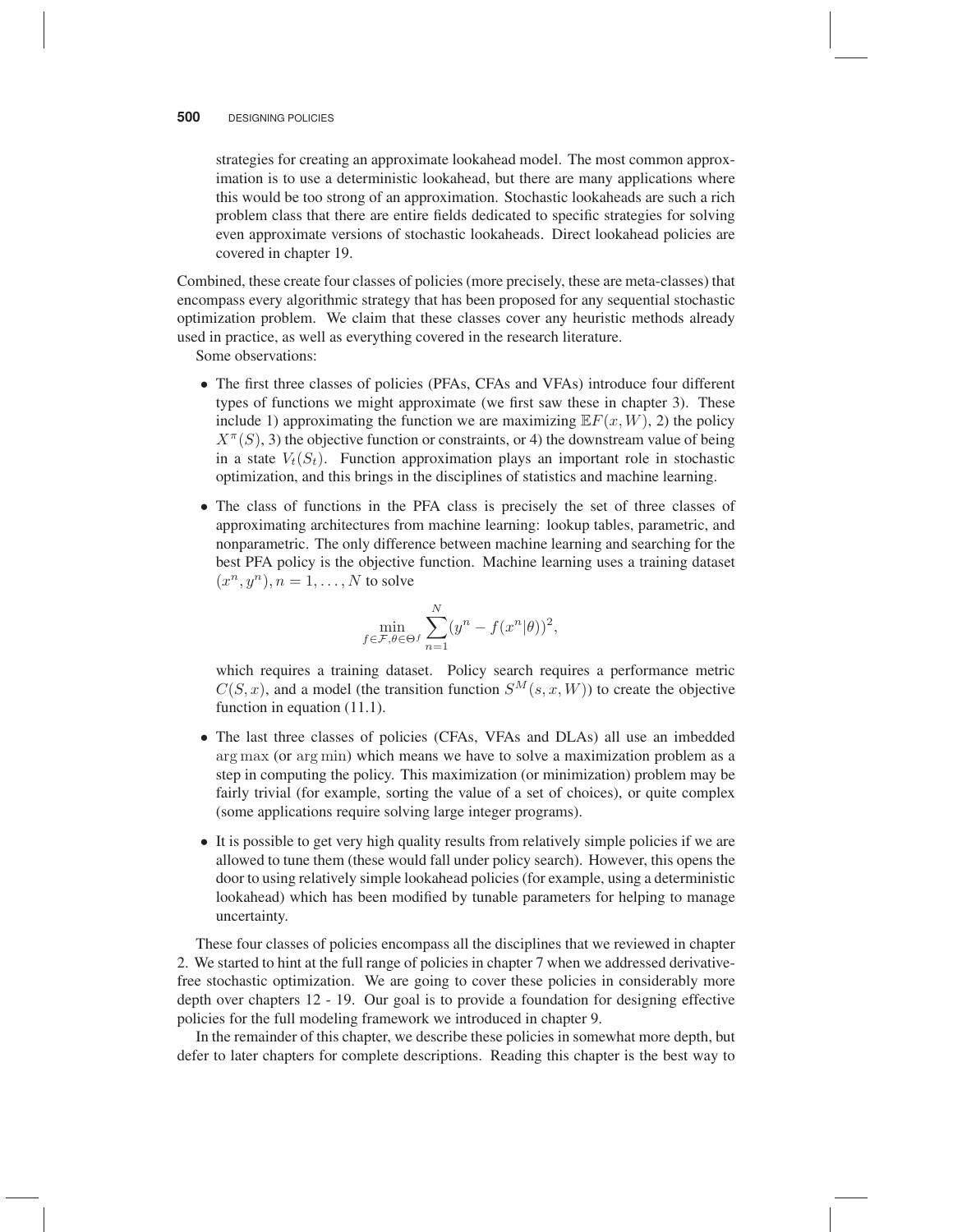get a sense of all four classes of policies. We use an energy storage application in section 11.9 to demonstrate that each of these four classes may work best on the same problem class, depending on the specific characteristics of the data.

# **11.3 POLICY FUNCTION APPROXIMATIONS**

It is often the case that we have a very good idea of how to make a decision, and we can design a function (which is to say a policy) that returns a decision which captures the structure of the problem. For example:

# EXAMPLE 11.1

A policeman would like to give tickets to maximize the revenue from the citations he writes. Stopping a car requires about 15 minutes to write up the citation, and the fines on violations within 10 miles per hour of the speed limit are fairly small. Violations of 20 miles per hour over the speed limit are significant, but relatively few drivers fall in this range. It is clear that the best policy will be to choose a speed, say  $\theta^{speed}$ , above which he writes out a citation. The problem is choosing  $\theta^{speed}$ .

# $\blacksquare$  EXAMPLE 11.2

A utility wants to maximize the profits earned by storing energy in a battery when prices are lowest during the day, and releasing the energy when prices are highest. There is a fairly regular daily pattern to prices. The optimal policy can be found by solving a dynamic program or stochastic lookahead policy, but it is fairly apparent that the policy is to charge the battery at one time during the day, and discharge it at another. The problem is identifying these times.

# EXAMPLE 11.3

A trader likes to invest in IPOs, wait a few days and then sell, hoping for a quick bump. She wants to use a rule of waiting  $d$  days at which point she sells. The problem is to determine d.

# EXAMPLE 11.4

A drone can be controlled using a series of actuators that govern the force applied in each of three directions to control acceleration, speed and location (in that order). The logic for specifying the force in each direction can be controlled by a neural network which has to be trained to produce the best results.

# EXAMPLE 11.5

We are holding a stock, and would like to sell it when it goes over a price  $\theta^{sell}$ . How should we determine  $\theta^{sell}$ ?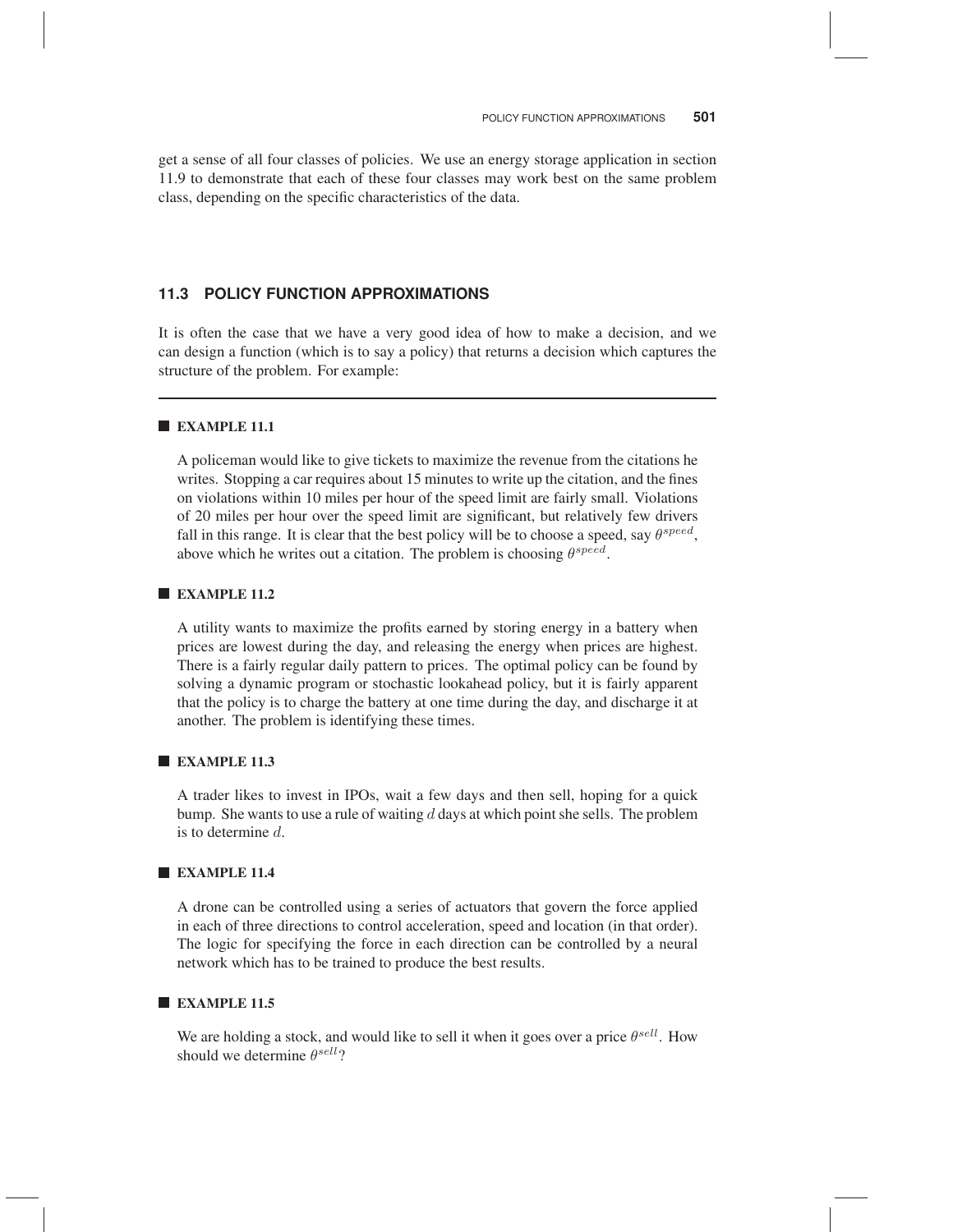#### EXAMPLE 11.6

In an inventory policy, we will order new product when the inventory  $S_t$  falls below  $\theta^{min}$ . When this happens, we place an order  $x_t = \theta^{max} - S_t$ , which means we "order up to"  $\theta^{max}$ . We need to determine  $\theta = (\theta^{min}, \theta^{max})$ .

# EXAMPLE 11.7

We might choose to set the output  $x_t$  from a water reservoir, as a function of the state (the level of the water)  $S_t$  of the reservoir, using a linear function of the form  $x_t = \theta_0 + \theta_1 S_t$ . Or we might desire a nonlinear relationship with the water level, and use a basis function  $\phi(S_t)$  to produce a policy  $x_t = \theta_0 + \theta_1 \phi(S_t)$ .

The most common type of policy function approximation is some sort of parametric model. Imagine a policy that is linear in a set of basis functions  $\phi_f(S_t)$ ,  $f \in \mathcal{F}$ . For example, if  $S_t$  is a scalar, we might use  $\phi_1(S_t) = S_t$  and  $\phi_2(S_t) = S_t^2$ . We might also create a constant basis function  $\phi_2(S_t) = 1$ . Let  $\mathcal{F} = \{0, 1, 2\}$  be the set of three basis create a constant basis function  $\phi_0(S_t)=1$ . Let  $\mathcal{F} = \{0, 1, 2\}$  be the set of three basis functions. Assume that we feel that we can write our policy in the form

$$
X^{\pi}(S_t|\theta) = \theta_0 \phi_0(S_t) + \theta_1 \phi_1(S_t) + \theta_2 \phi_2(S_t).
$$
 (11.9)

Here, the index " $\pi$ " carries the information that the function is linear in a set of basis functions, the set of basis functions, and the parameter vector  $\theta$ . Policies with this structure are known as *linear decision rules* or, if you want to sound fancy, *affine policies*, because they are linear in the parameter vector  $\theta$ .

The art is coming up with the structure of the policy. The science is in choosing  $\theta$ , which we do by solving the stochastic optimization problem

$$
\max_{\theta} F^{\pi}(\theta) = \mathbb{E} \sum_{t=0}^{T} C(S_t, X^{\pi}(S_t | \theta)).
$$
\n(11.10)

Here, we write max $\theta$  because we have fixed the class of policies (that is, the search  $f \in \mathcal{F}$ ), and we are now searching within a well-defined space. If we were to write  $\max_{\pi} \ldots$ , a proper interpretation would be that we would be searching over different functions (e.g. different sets of basis functions), or perhaps even different classes, in addition to searching for whatever parameters  $\theta$  are associated with that class. Note that we will let  $\pi$  be both the class of policy as well as its parameter vector  $\theta$ , but we still write  $F^{\pi}(\theta)$  explicitly as a function of  $\theta$ .

The major challenge we face is that we cannot compute  $F^{\pi}(\theta)$  in any compact form, primarily because we cannot compute the expectation. Instead, we have to depend on Monte Carlo samples. Fortunately, we draw on the field of stochastic search to help us with this process. We describe these algorithms in more detail in chapter 12, but the work all draws on derivative-based stochastic optimization (chapter 5) and derivative-free stochastic search (chapter 7).

Parametric policies are popular because of their compact form, but are largely restricted to stationary problems where the policy is not a function of time. Imagine, for example, a situation where the parameter vector in our policy (11.9) is time dependent, giving us a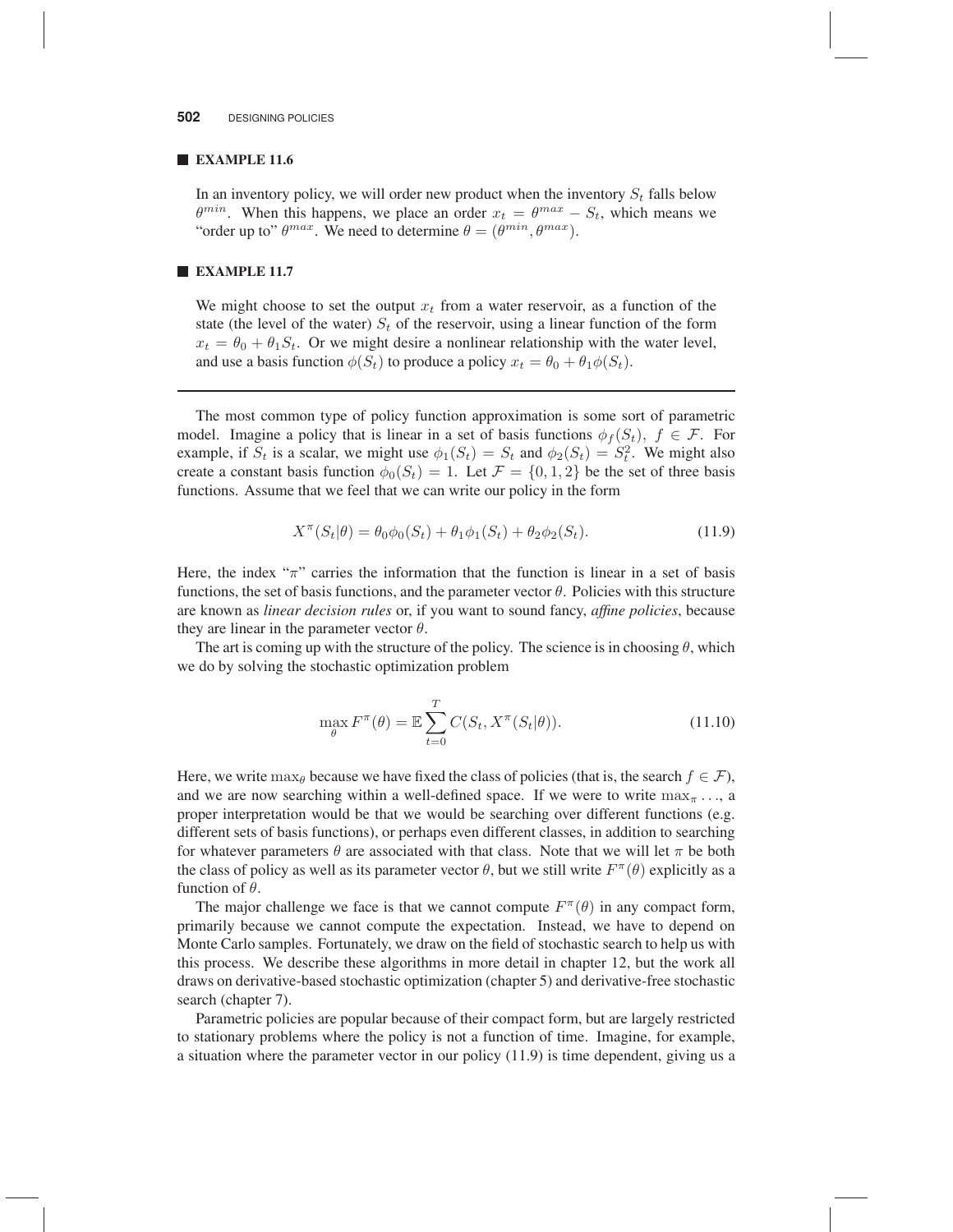policy of the form

$$
X_t^{\pi}(S_t|\theta) = \sum_{f \in \mathcal{F}} \theta_{tf} \phi_f(S_t). \tag{11.11}
$$

Now, our parameter vector is  $\theta = (\theta_t)_{t=0}^T$ , which is generally dramatically larger than the stationary problem. Solving equation (11.10) for such a large parameter vector (which stationary problem. Solving equation (11.10) for such a large parameter vector (which would easily have hundreds or thousands of dimensions) becomes intractable unless we can compute derivatives of  $F^{\pi}(\theta)$  with respect to  $\theta$ .

We cover policy function approximations, and how to optimize them, in much greater depth in chapter 12.

# **11.4 COST FUNCTION APPROXIMATIONS**

Cost function approximations represent a class of policy that has been largely overlooked in the academic literature, yet it is widely used in industry (but in an ad-hoc way). In a nutshell, CFAs involve solving a deterministic optimization problem that has been modified so that it works well over time, under uncertainty.

To illustrate, we might start with a myopic policy of the form

$$
X_t^{Myopic}(S_t) = \arg\max_{x \in \mathcal{X}_t} C(S_t, x),\tag{11.12}
$$

where  $\mathcal{X}_t$  captures the set of constraints. We emphasize that x may be high-dimensional, with a linear cost function such as  $C(S_t, x) = c_t x$ , subject to a set of linear constraints:

$$
A_t x_t = b_t,
$$
  
\n
$$
x_t \leq u_t,
$$
  
\n
$$
x_t \geq 0.
$$

This hints at the difference in the type of problems we can consider with CFAs. A sample application might involve assigning resources (people, machines) to jobs (tasks, orders) over time. Let  $c_{trj}$  be the cost (or contribution) of assigning resource r to job j at time t, where  $c_t$  is the vector of all assignment costs. Also let  $x_{trj} = 1$  if we assign resource r to job j at time t, 0 otherwise. Our myopic policy, which assigns resources to jobs to minimize costs now, may perform reasonably well. Now assume that we would like to see if we could make it work a little better.

We can sometimes improve on a myopic policy by solving a problem with a modified objective function.

$$
X_t^{CFA}(S_t|\theta) = \arg\max_{x \in \mathcal{X}_t} \left( C(S_t, x) + \sum_{\substack{f \in \mathcal{F} \\ \text{Cost function correction term}}} \theta_f \phi_f(S_t, x) \right). \tag{11.13}
$$

The new term in the objective is called a "cost function correction term." We note that the cost function correction term is *not* a value function approximation, even if it is in the same place, and might even have the same analytic form. The difference is how the coefficient vector  $\theta$  is computed.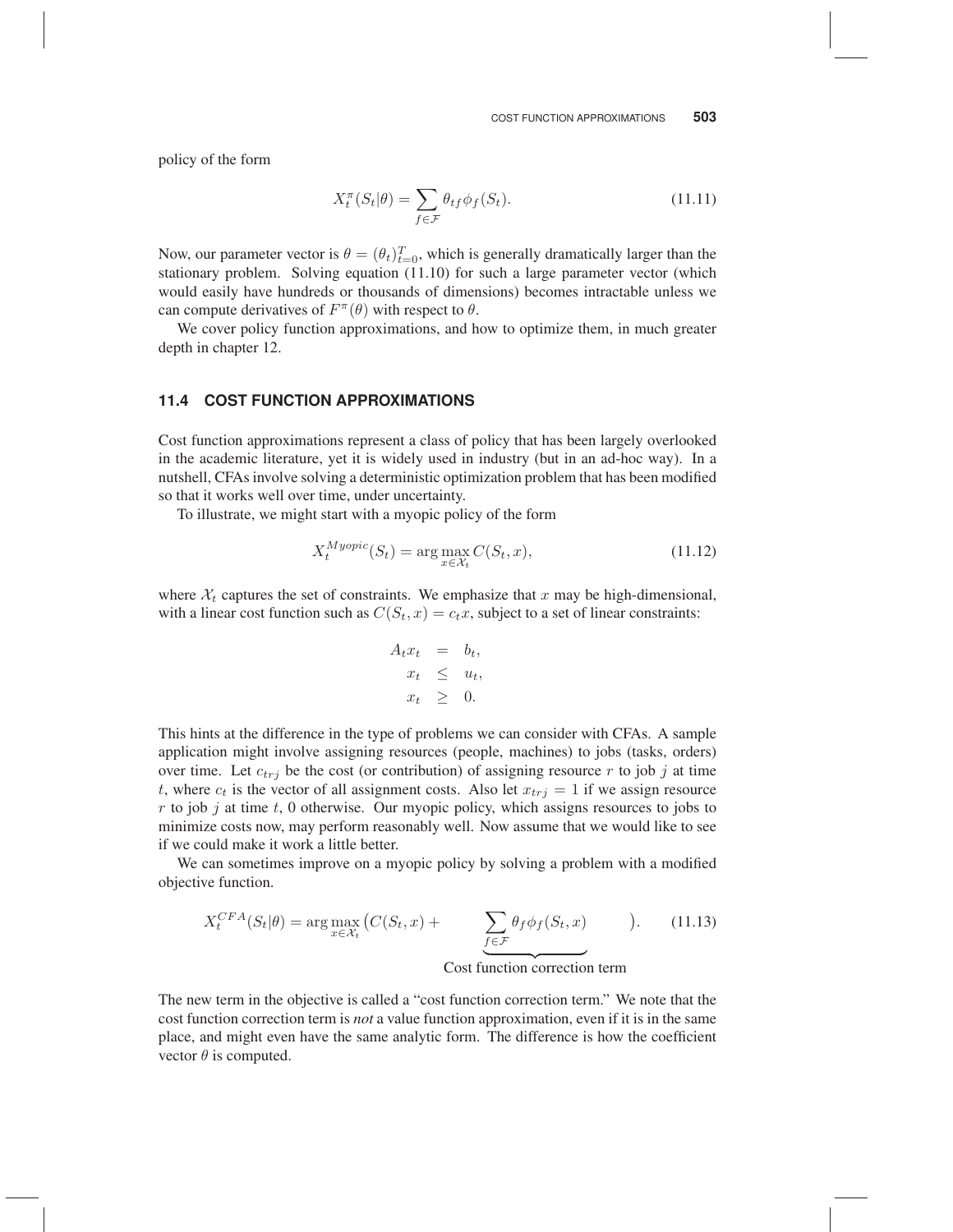More often (in our experience) we work by modifying the constraints. We might use

$$
A_t x_t = \theta^1 \otimes b_t + \theta^2,
$$
  
\n
$$
x_t \leq u_t - \theta^3,
$$
  
\n
$$
x_t \geq \theta^4.
$$

Here, the operator  $\otimes$  means that we multiply the  $i^{th}$  element of  $\theta^1$  times the  $i^{th}$  element of  $b_t$ .  $\theta^1$  and  $\theta^2$  are assumed to be the same dimension as the vector  $b_t$ , while  $\theta^3$  and  $\theta^4$ are each assumed to be the same dimension as  $x_t$ . The parameter  $\theta^3$  can be used to shrink the capacity of storage batteries so we have spare capacity to store a burst of energy from wind, while  $\theta^4$  might be used to ensure safety stocks in a supply chain problem.

There will be times when we might scale the matrix  $A_t$ . For example, airlines have to insert schedule slack to handle possible weather delays. Instead of using the average flight time between two cities, an airline may use the  $80<sup>th</sup>$  percentile, which of course is a tunable parameter.

In chapter 13, we discuss a wider range of approximation strategies, including modified constraints and hybrid lookahead policies.

# **11.5 VALUE FUNCTION APPROXIMATIONS**

The next class of policy is based on approximating the value of being in a state resulting from an action we take now. The core idea starts with Bellman's optimality equation (that we first saw in chapter 2 but study in much greater depth in chapter 14), which is written

$$
V_t(S_t) = \max_{x \in \mathcal{X}_t} \left( C(S_t, x) + \gamma \mathbb{E}\{V_{t+1}(S_{t+1}) | S_t\} \right). \tag{11.14}
$$

where  $S_{t+1} = S^M(S_t, x, W_{t+1})$ . If we use the post-decision state variable  $S_t^x$ ,

$$
V_t(S_t) = \max_{x \in \mathcal{X}_t} \left( C(S_t, x) + V_t^x(S_t^x) \right),\tag{11.15}
$$

where  $V_t^x(S_t^x)$  is the (optimal) value of being in post-decision state  $S_t^x$  at time t. Chapter 14 deals with problems where Bellman's equation (11.14) (or the post-decision form in 14 deals with problems where Bellman's equation (11.14) (or the post-decision form in (11.15)) can be computed exactly, which would produce the policy

$$
X_t^{VFA-pre}(S_t) = \arg\max_x \left( C(S_t, x) + \gamma \mathbb{E} \left\{ \overline{V}_{t+1}(S_{t+1}|\theta)|S_t \right\} \right), \tag{11.16}
$$

where  $\overline{V}_{t+1}(S_{t+1}|\theta)$  approximates the term (from the optimal policy given by equation  $(11.7)$ 

$$
\overline{V}_{t+1}(S_{t+1}|\theta) \approx \max_{\pi} \mathbb{E} \left\{ \sum_{t'=t+1}^T C(S_{t'}, X_{t'}^{\pi}(S_{t'})) \middle| S_{t+1} \right\}.
$$

The expectation in (11.16) can be computationally problematic within the  $\arg \max_{x}$ , so a way to avoid it is to use the post-decision version of the policy (introduced in section 9.4.5), given by

$$
X^{VFA}(S_t|\theta) = \arg\max_{x \in \mathcal{X}_t} \left( C(S_t, x) + \overline{V}_t^x(S_t^x|\theta) \right). \tag{11.17}
$$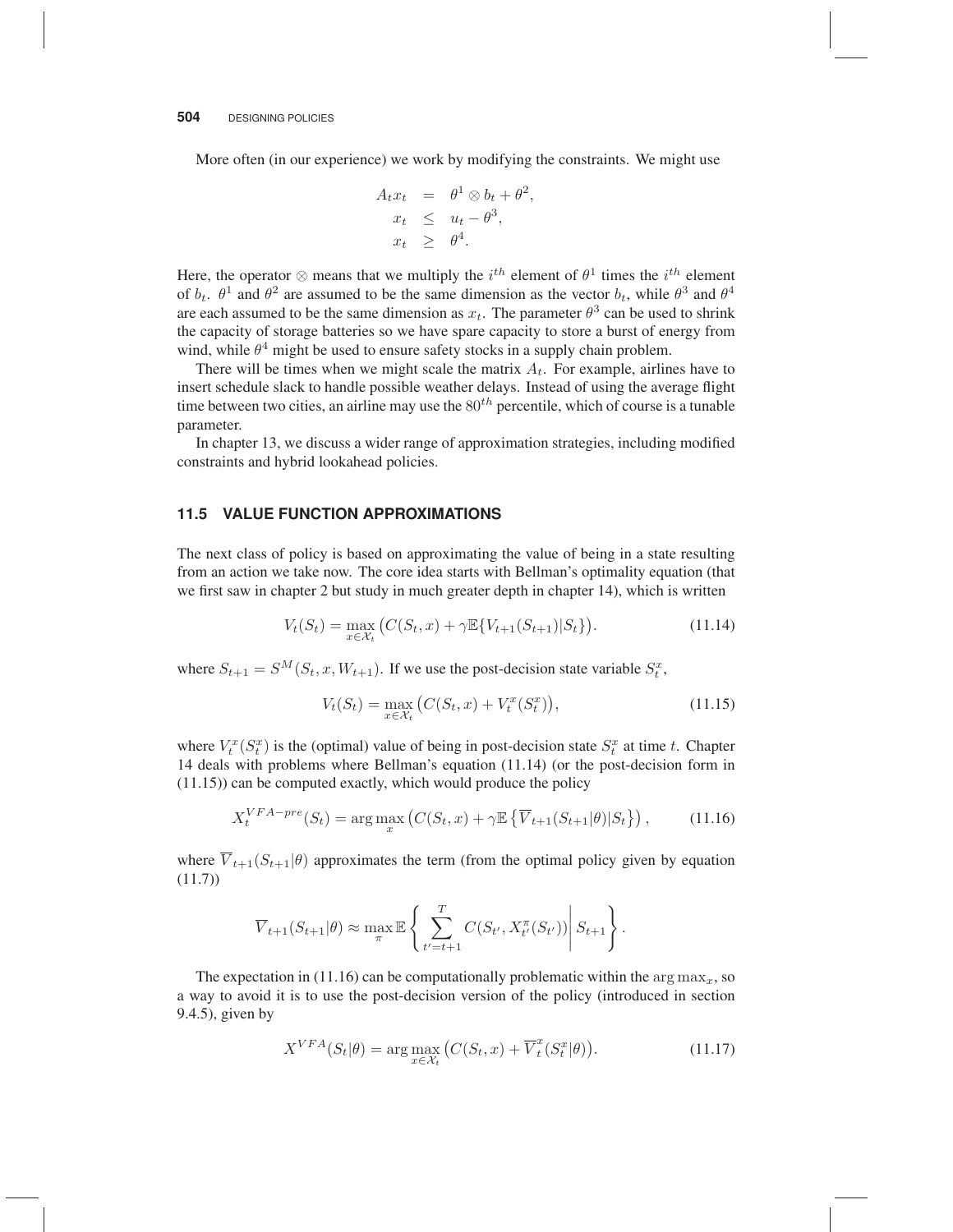.

where

 $\bar{1}$ 

$$
\overline{V}_t^x(S_t^x, x | \theta) \approx \mathbb{E}\left\{\max_{\pi} \mathbb{E}\left\{\sum_{t'=t+1}^T C(S_{t'}, X_{t'}^{\pi}(S_{t'})) \middle| S_{t+1}\right\} \middle| S_t, x_t\right\}
$$

The arg  $\max_x$  in (11.17) is now a deterministic optimization problem, which is much more convenient to use, and opens the door to allowing  $x$  to be a potentially high-dimensional vector.

Although dynamic programming is most often used in settings with discrete actions, we can handle vector-valued decisions  $x_t$  for problems where the contribution function  $C(S_t, x_t)$  is concave in  $x_t$ , which produces concave value functions. Chapter 18 shows how to create value function approximations that exploit this property, making it possible to solve very high-dimensional resource allocation problems.

A closely related policy, developed under the umbrella of reinforcement learning within computer science, is to use  $Q$ -factors which approximate the value of being in a state  $S_t$ and taking discrete action  $a_t$  (the strategy only works for discrete actions). Let  $Q^n(s, a)$  be our approximate value of being in state s and taking action a after n iterations.  $Q$ -learning uses some rule to choose a state  $s^n$  and action  $a^n$ , and then uses some process to simulate a subsequent downstream state  $s'$  (which might be observed from a physical system). It then proceeds by computing

$$
\hat{q}^n(s^n, a^n) = C(s^n, a^n) + \max_{a'} \bar{Q}^{n-1}(s', a'), \qquad (11.18)
$$

$$
\bar{Q}^n(s^n, a^n) = (1 - \alpha)\bar{Q}^{n-1}(s^n, a^n) + \alpha \hat{q}^n(s^n, a^n). \tag{11.19}
$$

Given a set of Q-factors  $\overline{Q}^n(s, a)$ , the policy is given by

$$
A^{\pi}(S_t) = \arg\max_a \bar{Q}^n(S_t, a). \tag{11.20}
$$

Q-learning became quite popular largely because of its simplicity, but there is a big gap between coding the basic updates in (11.18)-(11.19), and getting it to actually work. There are a number of algorithmic choices that have to be made, such as how to choose the state  $s^n$  and action  $a^n$  during the learning process, and how to approximate  $Q(s, a)$  when the state space is large (which it always is).

Developing effective policies through the process of approximating value functions is a powerful solution approach, but it is no panacea, and getting it to work well can be quite challenging. It has attracted considerable attention from the academic literature, which is one reason that we need five chapters (chapters 14 - 18).

# **11.6 DIRECT LOOKAHEAD APPROXIMATIONS**

We save direct lookahead policies for last because this is the most brute-force approach among the four classes of policies. A good description for DLA policies is that they are the class you turn to when all else fails, and all else often fails.

# **11.6.1 The basic idea**

Imagine that we are in a state  $S_t$ . We would like to choose an action  $x_t$  that maximizes the contribution  $C(S_t, x_t)$  now, plus the value of the state that our action takes us to. Given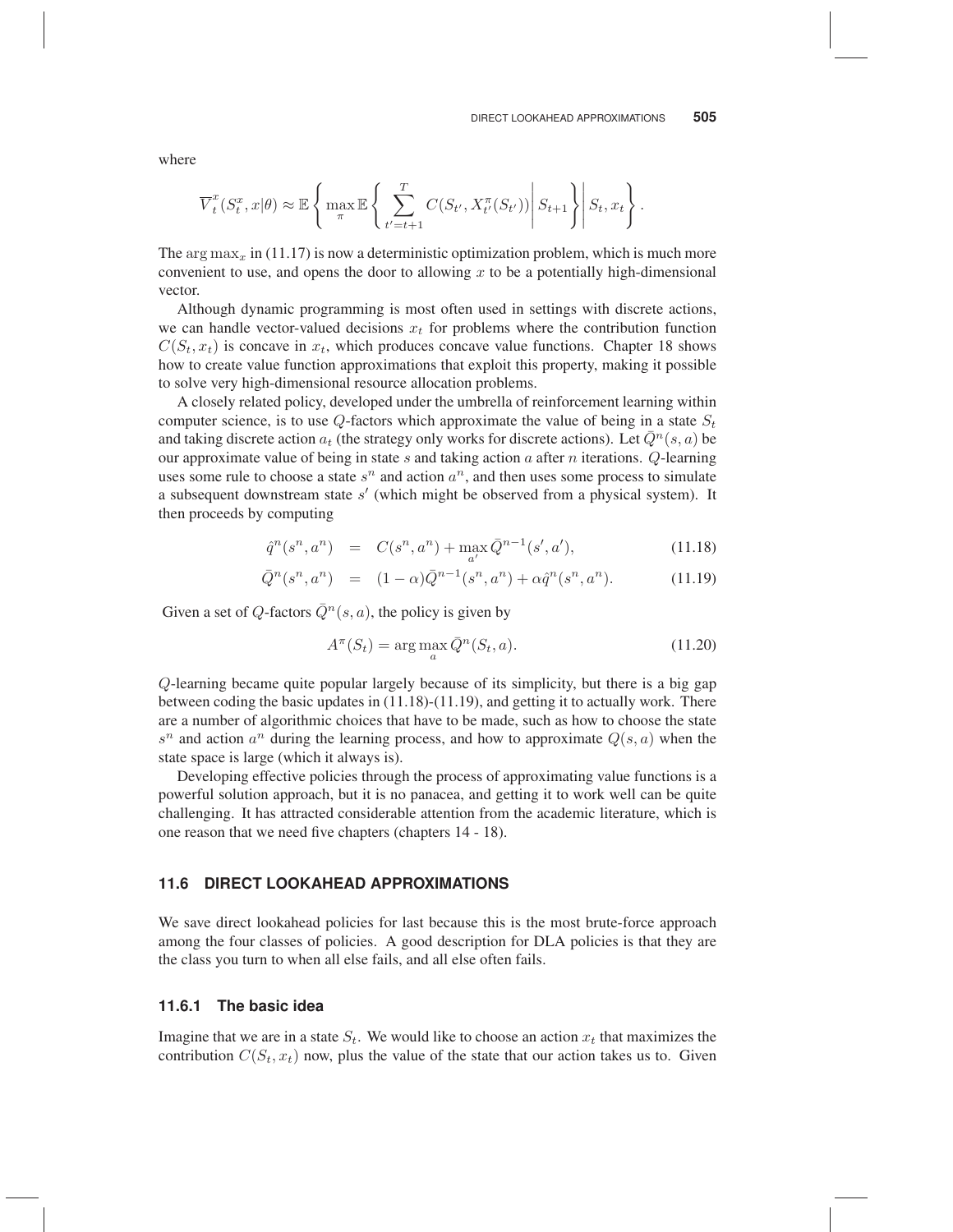$S_t$  and  $x_t$ , we will generally experience some randomness  $W_{t+1}$  that then takes us to state  $S_{t+1}$ . The value of being in state  $S_{t+1}$  is given by

$$
V_{t+1}^*(S_{t+1}) = \max_{\pi} \mathbb{E} \left\{ \sum_{t'=t+1}^T C(S_{t'}, X_{t'}^{\pi}(S_{t'})) | S_{t+1} \right\}.
$$
  

$$
= \mathbb{E} \left\{ \sum_{t'=t+1}^T C(S_{t'}, X_{t'}^*(S_{t'})) | S_{t+1} \right\}.
$$
 (11.21)

We could write our optimal policy just as we did above in equation  $(11.14)$ 

$$
X^*(S_t) = \arg\max_{x_t} \big( C(S_t, x_t) + \mathbb{E}\{V_{t+1}^*(S_{t+1})|S_t, x_t\} \big),
$$

but now we are going to recognize that we generally cannot compute the optimal value function  $V_{t+1}^*(S_{t+1})$ . Rather than try to approximate this function, we are going to substitute in the definition of  $V^*$ .  $(S_{t+1})$  from (11.21) which gives us substitute in the definition of  $V_{t+1}^*(S_{t+1})$  from (11.21), which gives us

$$
X_t^*(S_t) = \arg \max_{x_t} \left( C(S_t, x_t) + \mathbb{E} \left\{ \mathbb{E} \left\{ \sum_{t'=t+1}^T C(S_{t'}, X_{t'}^*(S_{t'})) \middle| S_{t+1} \right\} | S_t, x_t \right\} \right). \tag{11.22}
$$

Another way of writing (11.22) is to explicitly imbed the search for the optimal policy in the lookahead portion, giving us

$$
X_t^*(S_t) = \arg \max_{x_t} \left( C(S_t, x_t) + \mathbb{E} \left\{ \max_{\pi} \mathbb{E} \left\{ \sum_{t'=t+1}^T C(S_{t'}, X_{t'}^{\pi}(S_{t'})) \middle| S_{t+1} \right\} | S_t, x_t \right\} \right). \tag{11.23}
$$

Equation (11.23) can look particularly daunting, until we realize that this is exactly what we are doing when we solve a decision tree (exercise 11.10 provides a numerical example) which is illustrated in figure 11.1. Remember that a "decision node" in a decision tree (the



Figure 11.1 Decision tree showing decision nodes and outcome nodes for the setting of deciding whether to schedule a baseball game.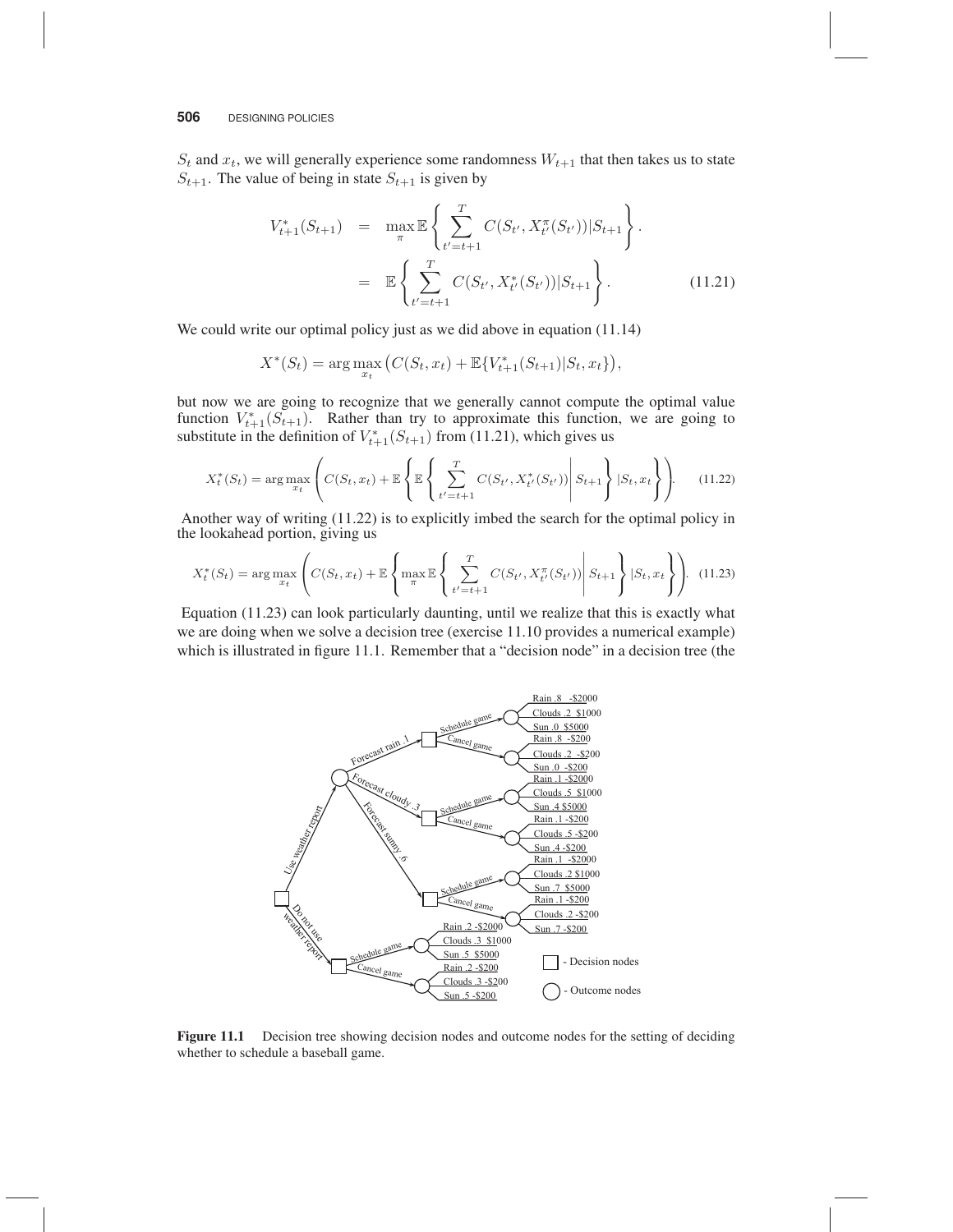

**Figure 11.2** (a) Decision to go  $(1,2)$  given the path 2-5-7-9. (b) Decision to go  $(1,3)$  when path out of node 2 changes.

squares) corresponds to the state  $S_t$  (if we are referring to the first node), or the states  $S_{t}$ for the later nodes.

We could use some generic rule  $X_t^{\pi}(S_t)$ <br>vision tree by stepping backward through ) for making a decision, or we can solve the<br>the tree to find the optimal action  $x^*$  for each decision tree by stepping backward through the tree to find the optimal action  $x_{t'}^*$  for each discrete state  $S_{t'}$ , which is a lookup table representation for the optimal policy  $X_{t'}^*(S_{t'})$ <br>We just have to recognize that  $X^{\pi}(S_{t'})$  refers to some rule for choosing an action out ).<br>הf We just have to recognize that  $X_t^{\pi}(S_t)$ <br>node  $S_{tt}$ , while  $X^*(S_{tt})$  is the best act ) refers to *some* rule for choosing an action out of  $\text{node } S_{\alpha}$ node  $S_{t}$ , while  $X_{t}^{*}$   $(S_{t}$ <br>To parse equation (1) ) is the best action out of node  $S_{t'}$ .<br>1.23) the first expectation which

To parse equation (11.23), the first expectation, which is conditioned on state  $S_t$  and action  $x_t$ , is over the first set of random outcomes out of the circle nodes. The inner max<sup>π</sup> refers generally to the process of finding the best action out of *each* of the remaining decision nodes, before knowing the downstream random outcomes. We then evaluate this policy by taking the expectation over all outcomes.

Another way to help understand equation  $(11.22)$  (or  $(11.23)$ ) is to think about a deterministic shortest path problem. Consider the networks shown in figure 11.2. If we know that we would use the path 2-5-7-9 to get from 2 to 9, we would choose to go from 1 to 2 to take advantage of this path. But if we elect to use a different path out of node 2 (a costlier path), then our decision from node 1 might be to go to node 3. The decisions we are thinking about making downstream can affect the decision we make now.

This key insight translates to the world of uncertainty with a twist: the decision we make now depends on the *policy* we use to make decisions in future. While we dream about using optimal policies, in practice that is just a dream. Chapter 19 explores the idea of using simpler policies in our lookahead model to help streamline computation.

# **11.6.2 Modeling the lookahead problem**

This hints at one of the most popular ways of approximating the future for a stochastic problem, which is simply to use a deterministic approximation of the future. We can create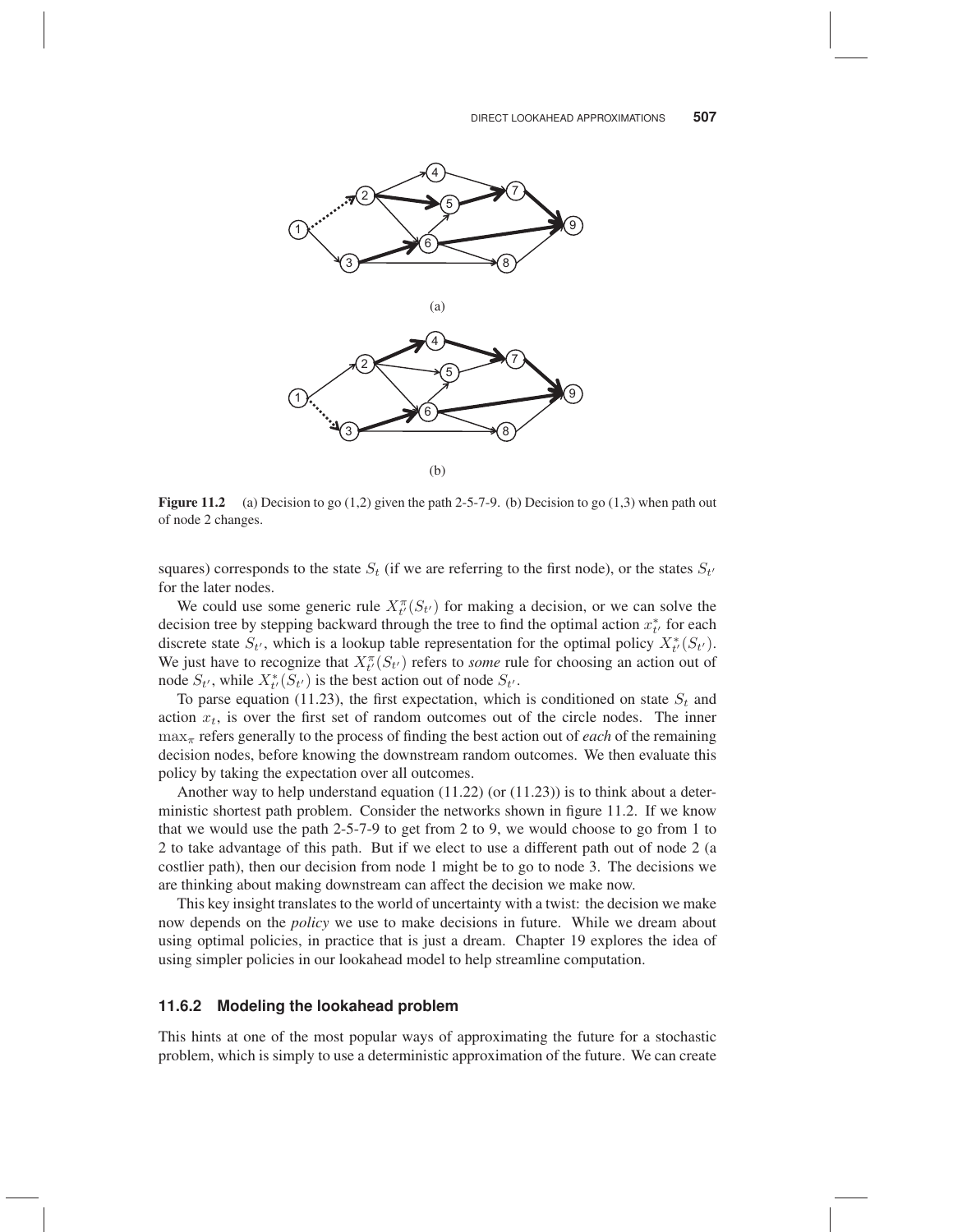what we are going to call a *deterministic lookahead model*, where we act as if we are optimizing in the future, but only for an approximate model.

So we do not confuse the lookahead model with the model we are trying to solve, we are going to introduce two notational devices. First, we are going to use tilde's for state, decision variables and exogenous information variables. Second, we are going to index them by  $t$  and  $t'$ , where  $t$  refers to the time at which we are making a decision, and  $t'$ indexes time within our lookahead model. Thus, a deterministic lookahead model over a horizon  $t, \ldots, t + H$ , would be formulated as

$$
X_t^{DLA-Det}(S_t|\theta) = \arg \max_{x_t, (\tilde{x}_{t,t+1}, ..., \tilde{x}_{t,t+H})} \Bigg( C(S_t, x_t) + \sum_{t'=t+1}^{t+H} C(\tilde{S}_{tt'}, \tilde{x}_{tt'}) \Bigg).
$$

Here, we have replaced the model of the problem from time  $t + 1$  to the end of horizon T with a deterministic approximation that goes out to some truncated horizon  $t + H$ .

There are special cases where we can solve a stochastic lookahead model. One is problems with small numbers of discrete actions, and relatively simple forms of uncertainty. In this case, we can represent our problem using a decision tree such as the one we illustrated in figure 11.1. A decision tree allows us to find the best decision for each node (that is, each state), which is a form of lookup table policy. The problem is that decision trees explode in size for most problems, limiting their usefulness. In chapter 19, we describe methods for formulating and solving stochastic lookahead models using Monte Carlo methods.

While this is the simplest type of lookahead policy, it illustrates the basic idea. We cannot solve the true problem in (11.23), so we introduced a variety of approximations. Deterministic lookahead models tend to be relatively easy to solve (but not always). However, using a deterministic approximation of the future means that we may make decisions now that do not properly prepare us for random events that may happen in the future. Thus, there is considerable interest in solving a lookahead model that recognizes that the future is uncertain.

The design of lookahead models is as much art as science, but we can use some science to guide the art. We can simplify the lookahead model using strategies such as limiting the horizon, using a sample of random outcomes, discretization, ignoring the updating of selected variables, and using simplified policies for the lookahead model. We note that there are entire books dedicated to specific ways of approximating lookahead models.

Direct lookahead policies are covered in considerably greater depth in chapter 19. For now, we are going to provide a peek inside the design of policies in the lookahead model which we sometimes call the "policy-within-a-policy."

# **11.6.3 The policy-within-a-policy**

As a hint of what we mean by designing the "policy-with-a-policy," we might choose to use a linear decision rule that we could write as

$$
\tilde{X}_t^{Lin}(\tilde{S}_{tt'}|\theta_t) = \theta_{t0} + \theta_{t1}\phi_1(\tilde{S}_{tt'}) + \theta_{t2}\phi_2(\tilde{S}_{tt'}).
$$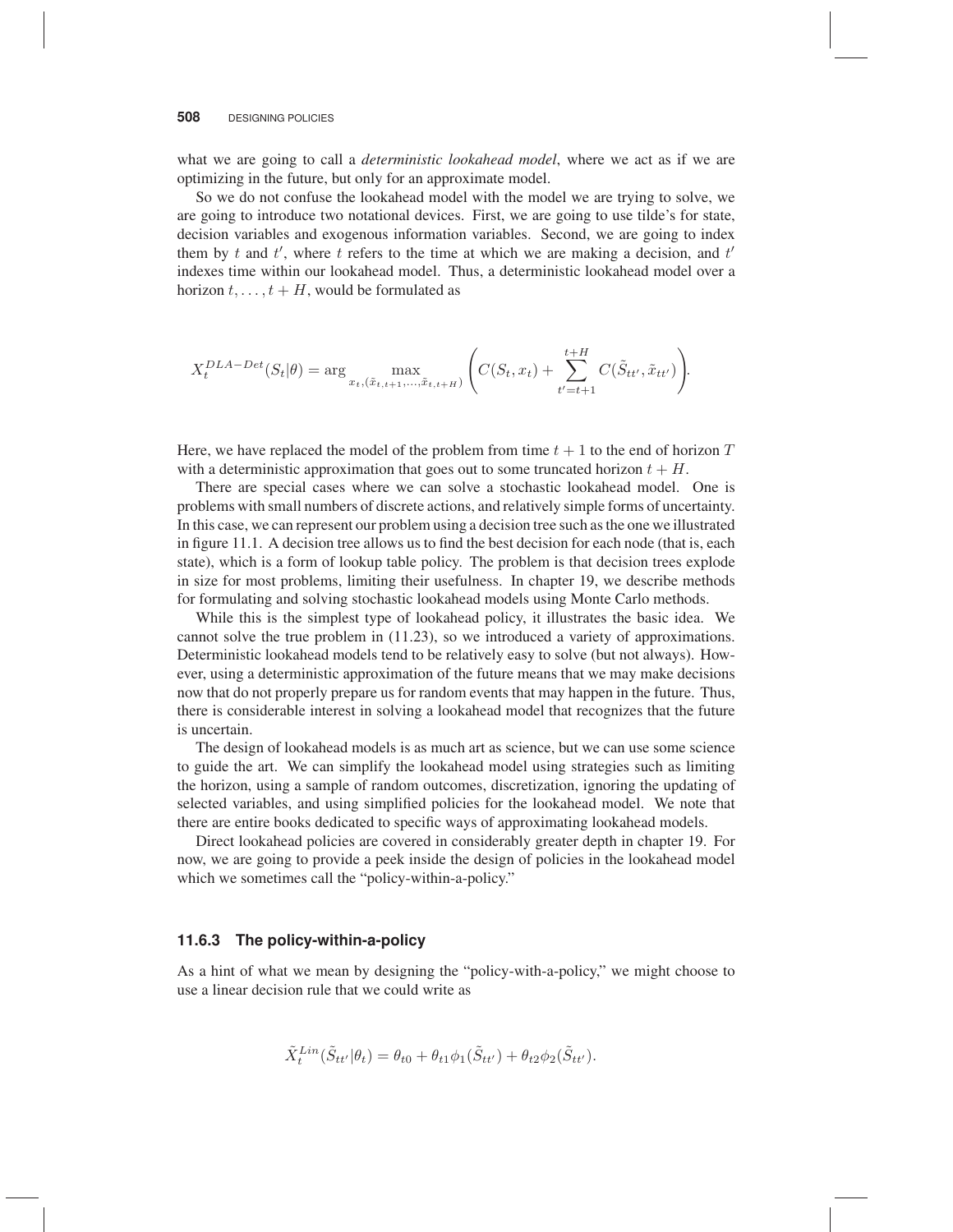We could then write our stochastic lookahead policy as

$$
X_t^{DLA-Stoch}(S_t) = \arg\max_{x_t} \left( C(S_t, x_t) + \tilde{E} \left\{ \max_{\tilde{\theta}_t} \tilde{E} \left\{ \sum_{t'=t+1}^T C(\tilde{S}_{tt'}, \tilde{X}_t^{Lin}(\tilde{S}_{tt'} | \tilde{\theta}_t)) | \tilde{S}_{t, t+1} \right\} | S_t, x_t \right\} \right). (11.24)
$$

Keep in mind that when you see the expectation operator  $\tilde{E}$ , this means taking an expectation over the approximate stochastic model. In fact, it almost always means taking an expectation over a sampled model, so just think of taking a sample of whatever random variable is involved. The first  $E$  is taking an expectation over the first set of exogenous outcomes,  $\widetilde{W}_{t,t+1}$ , while the second  $\widetilde{E}$  requires sampling the entire sequence  $\widetilde{W}_{t,t+2},\ldots,\widetilde{W}_{t,t+H}$ . Given this sample, we now simulate our lookahead policy  $\tilde{X}_t^{Lin}(\tilde{S}_{tt'}|\theta_t)$  (often called a rallout policy) to belp us estimate the downstream effects from making decision  $x_t$  now *rollout policy*) to help us estimate the downstream effects from making decision  $x_t$  now.

Designing the policy-within-a-policy is a true art, guided only by the four classes of policies. We need to capture the essential behavior of the problem, but with a policy that is easy to compute. Since the decisions recommended by the policy-within-a-policy are not actually being implemented, we can tolerate approximations in the policy for the purpose of streamlining computation. Needless to say, this tradeoff requires considerable insight into the behavior of the problem.

# **11.7 HYBRID STRATEGIES**

Now that we have identified the four major (meta)classes of policies, we need to recognize that we can also create hybrids by mixing the different classes.

The set of (possibly tunable) policy function approximations, parametric cost function approximations, value function approximations and direct lookahead policies represent the core tools in the arsenal for finding effective policies for sequential decision problems. Given the richness of applications, it perhaps should not be surprising that we often turn to mixtures of these strategies.

#### **Cost function approximation with policy function approximations**

A major strength of a deterministic lookahead policy is that we can use powerful math programming solvers to solve high-dimensional deterministic models. A challenge is handling uncertainty in this framework. Policy function approximations, on the other hand, are best suited for relatively simple decisions, and are able to handle uncertainty by capturing structural properties (when they can be clearly identified). PFAs can be integrated into high-dimensional models as nonlinear penalty terms acting on individual (scalar) variables.

As an example, consider the problem of assigning resources (imagine we are managing blood supplies) to tasks, where each resource is described by an attribute vector  $a$  (the blood type and age) while each task is described by an attribute vector b (the blood type of a patient, along with other attributes such as whether the patient is an infant or has immune disorders). Let  $c_{ab}$  be the contribution we assign if we assign a resource of type a to a patient with blood type b. Let  $R_{ta}$  be the number of units of blood type a available at time t, and let  $D_{tb}$  be the demand for blood b. Finally let  $x_{tab}$  be the number of resources of type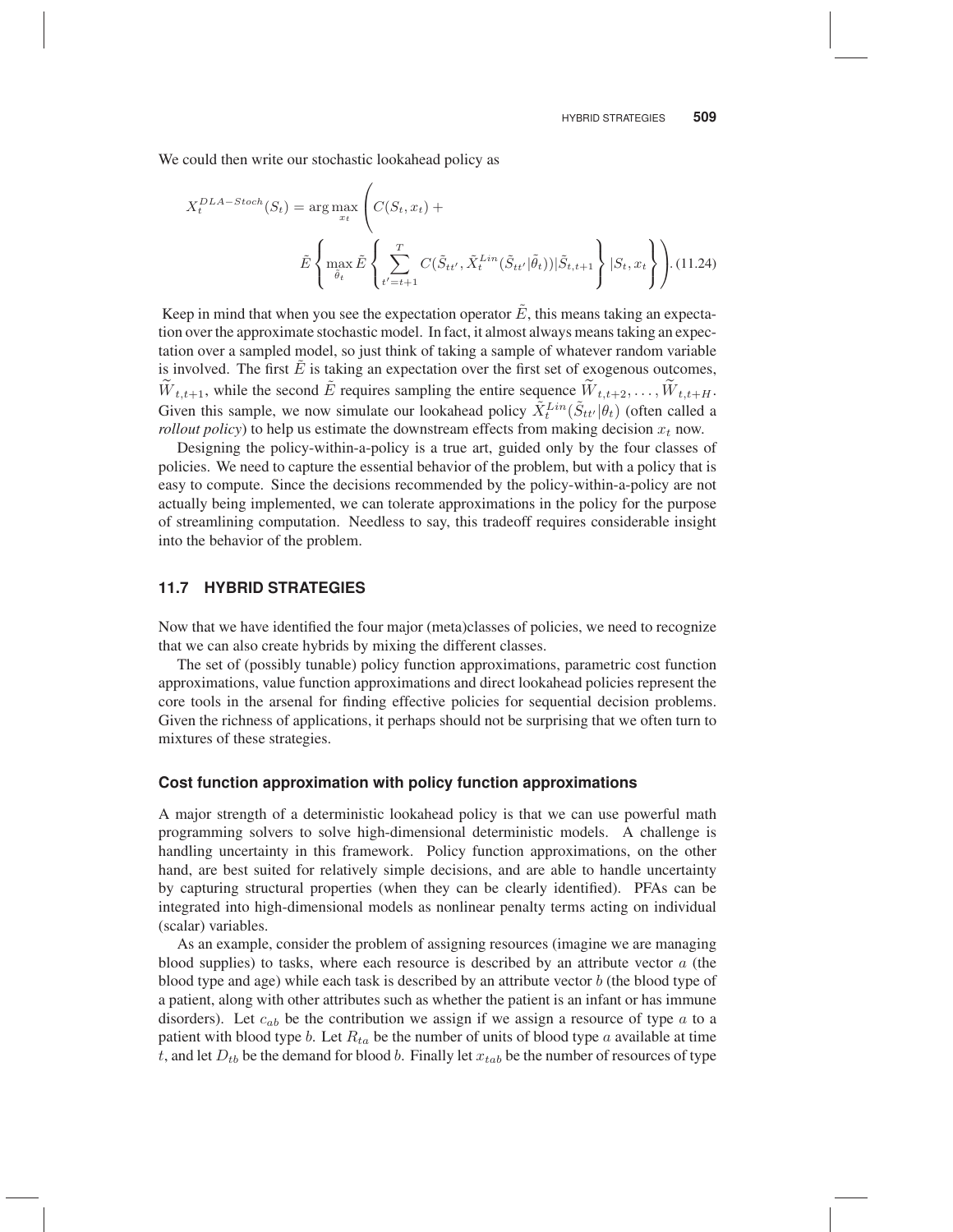a assigned to a task of type b. A myopic policy (a form of cost function approximation) would be to solve

$$
X^{CFA}(S_t) = \arg\max_{x_t} \sum_{a \in \mathcal{A}} \sum_{b \in \mathcal{B}} c_{ab} x_{tab}.
$$
 (11.25)

subject to

$$
\sum_{b \in \mathcal{B}} x_{tab} \leq R_{ta}, \tag{11.26}
$$

$$
\sum_{a \in \mathcal{A}} x_{tab} \leq D_{tb}, \tag{11.27}
$$

$$
x_{tab} \geq 0. \tag{11.28}
$$

This policy would maximize the total contribution for all blood assignments, but might ignore issues such as a doctor's preference to avoid using blood that is not a perfect match for infants or patients with certain immune disorders.

A doctor's preferences might be expressed through a set of patterns  $\rho_{ab}$  which gives the fraction of demand of type b to be satisfied with blood of type a, where  $\sum_a \rho_{ab} = 1$ . The vector  $a_1 = (a_1)$  and can be viewed as a probabilistic policy describing how to satisfy a vector  $\rho_{b} = (\rho_{ab})_{a \in A}$  can be viewed as a probabilistic policy describing how to satisfy a demand for a unit of blood of type b (it is a form of PFA).

A natural question would be: why do we need the optimization model? Why can't we just use the patterns  $\rho_{ab}$ ? The reason is that our patterns might specify how much demand of type  $b$  should be supplied with blood with attribute  $a$  (we could turn these probabilities around), but in reality we have to balance across all the blood types and demands, which is a much higher dimensionality problem.

The optimization problem described by equations (11.25) - (11.28) easily handles very high dimensional problems. In fact, we can include blood attributes of blood type (8), age (6), whether it is frozen or not (2) and, if we like, the location of the blood (this could number in the hundreds to many thousands). This means that our number of blood attributes could range from 100 to 1 million. Problems of this size easily fall in the scope of modern solvers.

We can combine the high-dimensional capabilities of the optimization model given by equations (11.25) - (11.28) with the low dimensional patterns  $\rho_{ab}$  that capture the behavior of the blood management system. These can be combined in a hybrid that would be written

$$
X^{CFA-PFA}(S_t|\theta) = \arg\max_{x_t} \sum_{a \in A} \sum_{b \in B} (c_{ab}x_{tab} + \theta (x_{tab} - D_{tb}\rho_{ab})^2),
$$

where  $\theta$  is a tunable parameter that controls the weight placed on the PFA. This can now be optimized using policy search methods.

#### **Lookahead policies with value function approximations**

Deterministic rolling horizon procedures offer the advantage that we can solve them optimally, and if we have vector-valued decisions, we can use commercial solvers. Limitations of this approach are a) they require that we use a deterministic view of the future and b) they can be computationally expensive to solve (pushing us to use shorter horizons). By contrast, a major limitation of value function approximations is that we may not be able to capture the complex interactions that are taking place within our optimization of the future.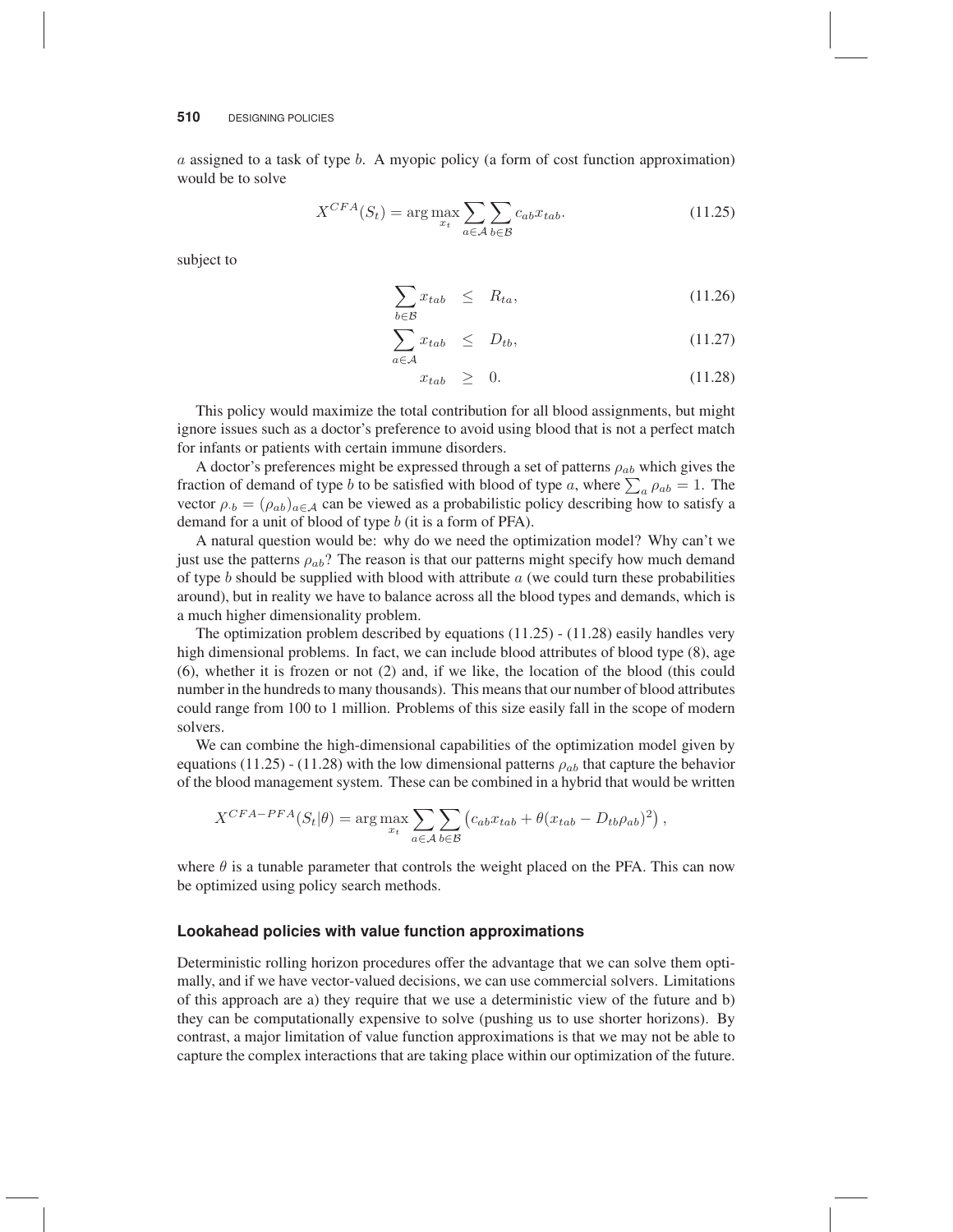An obvious strategy is to combine the two approaches. For low-dimensional action spaces, we can use tree search or a roll-out heuristics for  $H$  periods, and then use a value function approximation. If we are using a rolling horizon procedure for vector-valued decisions, we might solve

$$
X^{\pi}(S_t) = \arg \max_{x_t, ..., x_{t+H}} \sum_{t'=t}^{t+H-1} C(S_{t'}, x_{t'}) + \overline{V}_{t+H}(S_{t+H}),
$$

where  $S_{t+H}$  is determined by  $X_{t+H}$ . In this setting,  $\overline{V}_{t+H}(S_{t+H})$  would have to be some convenient analytical form (linear, piecewise linear, nonlinear in  $S_{t+H}$ ) in order to be used in an appropriate solver.

The hybrid strategy makes it possible to capture the future in a very precise way for a few time periods, while minimizing truncation errors by terminating the tree with an approximate value function. This is a popular strategy in computerized chess games, where a decision tree captures all the complex interactions for a few moves into the future. Then, a simple point system capturing the pieces lost is used to reduce the effect of a finite horizon.

We touch on this stategy only briefly here, but it is arguably one of the most powerful new algorithmic technologies to emerge in stochastic optimization for problems that call for a lookahead policy (of which there are many). We revisit this strategy in more depth in chapter 13.

We note that recent breakthroughs in the use of computers to solve chess or the Chinese game of Go use a hybrid strategy that mixes lookahead policies (using tree search methods we describe in chapter 19), PFAs (basically rules of how to behave based on patterns derived from looking at past games), and VFAs.

#### **Lookahead policies with cost function approximations**

A rolling horizon procedure using a deterministic forecast is, of course, vulnerable to the use of a point forecast of the future. For example, we might be planning inventories for our supply chain for iPhones, but a point forecast might allow inventories to drop to zero if this still allows us to satisfy our forecasts of demand. This strategy would leave the supply chain vulnerable if demands are higher than expected, or if there are delivery delays.

This limitation will not be solved by introducing value function approximations at the end of the horizon. It is possible, however, to perturb the forecasts of demands to account for uncertainty. For example, we could inflate the forecasts of demand to encourage holding inventory. We could multiply the forecast of demand  $f_{tt}^D$  at time  $t'$  made at time t by a factor  $\theta_{t'-t}^D$ . This gives us a vector of tunable parameters  $\theta_1^D, \ldots, \theta_H^D$  over a planning horizon of length H. Now we just need to tune this parameter vector to achieve good results over many sample paths.

We demonstrate this strategy in chapter 13 using an energy storage setting.

#### **Tree search with rollout heuristic and a lookup table policy**

A surprisingly powerful heuristic algorithm that has received considerable success in the context of designing computer algorithms to play games has evolved under the name "Monte Carlo tree search." MCTS uses a limited tree search, which is then augmented by a rollout heuristic assisted by a user-defined lookup table policy. In other words, this is a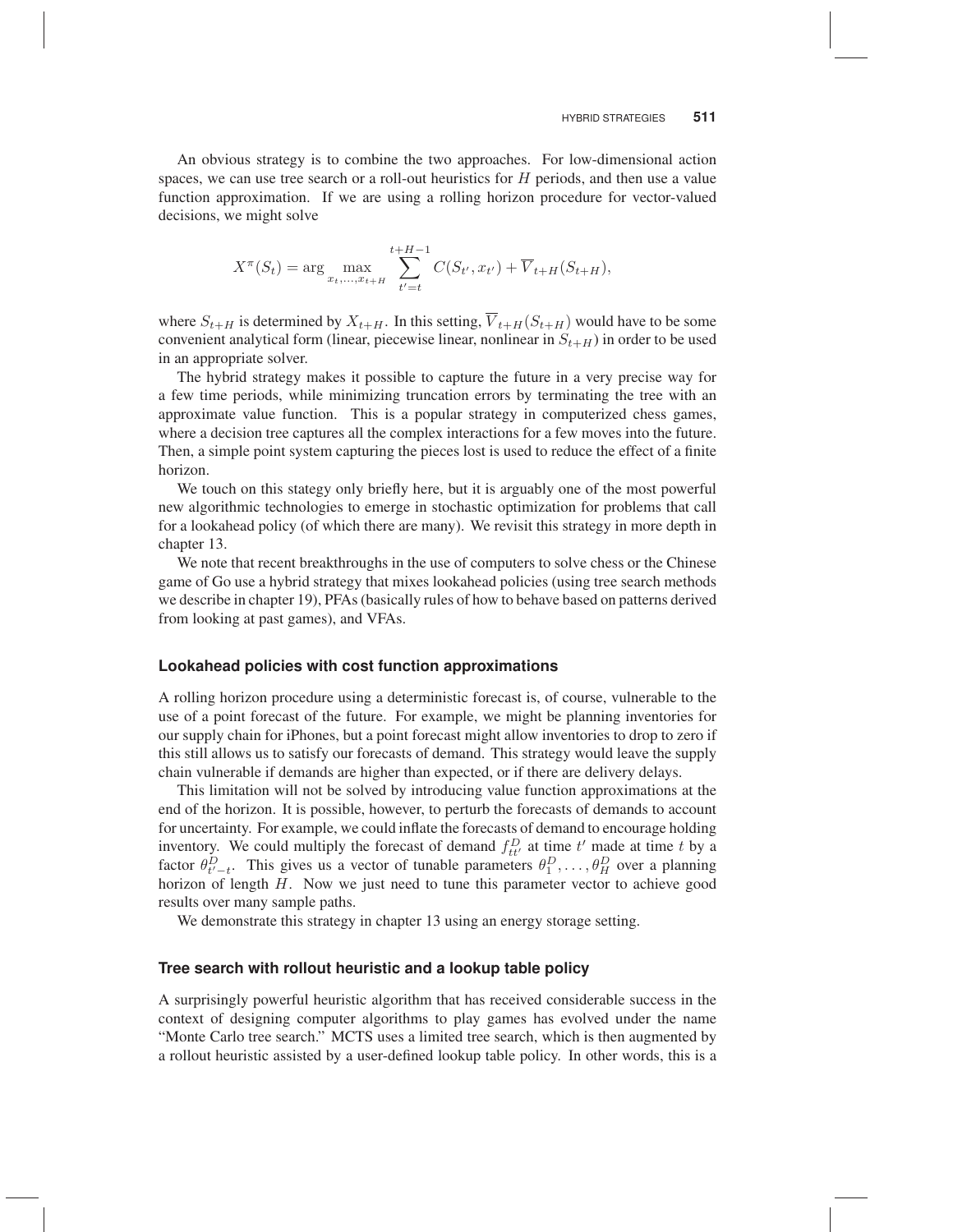direct lookahead policy on a stochastic model that mimics solving the original problem, with the restriction that it is only for decision problems with discrete actions.

For example, a computer might evaluate all the options for a chess game for the next four moves, at which point the tree grows explosively. After four moves, the algorithm might resort to a rollout heuristic (which is a general term implying a simple policy-withina-policy), assisted by rules derived from thousands of chess games (a form of PFA, similar to our patterns  $\rho_{ab}$  above). These rules are encapsulated in an aggregated form of lookup table policy that guides the search for a number of additional moves into the future.

# **Value function approximation with policy function approximation**

Assume we are given a policy  $X(S_t)$ , which might be in the form of a lookup table or a parameterized policy function approximation. This policy might reflect the experience of a domain expert, or it might be derived from a large database of past decisions. For example, we might have access to the decisions of people playing online poker, or it might be the historical patterns of a company. We can think of  $X(S_t)$  as the decision of the domain expert or the decision made in the field. If the action is continuous, we could incorporate it into our decision function using

$$
X^{\pi}(S_t|\theta) = \arg\max_x \left( C(S_t, x) + \overline{V}(S^{M,x}(S_t, x)) - \theta(\overline{X}(S_t) - x)^2 \right).
$$

The term  $\theta(\bar{X}(S_t) - x)^2$  can be viewed as a penalty for choosing actions that deviate from the external domain expert. The parameter  $\theta$  controls how important this term is. We note that this penalty term can be set up to handle decisions at some level of aggregation.

# **Fitting value functions using ADP and policy search**

Consider any application of ADP to a problem where we are using a parameterized VFA - linear, nonlinear parametric, or a neural network. We might be playing games, pricing an option, managing energy storage, or solving a high dimensional resource allocation problem.

We can estimate a VFA-like term in two stages. Assume we start with a pure VFA policy using a value function approximation  $\overline{V}_t^x(S_t^x | \theta^{VFA})$  around the post-decision state<br>  $S_x^x$  using the linear model  $S_t^x$  using the linear model

$$
\overline{V}_t^x(S_t^x | \theta^{VFA}) = \sum_{f \in \mathcal{F}} \theta_f^{VFA} \phi_f(S_t^x), \tag{11.29}
$$

where  $(\phi_f(S_t^x))_{f \in \mathcal{F}}$  is a user-defined set of features and  $\theta^{VFA}$  is a set of parameters chosen<br>using approximate dynamic programming algorithms. This gives us a VFA policy that we using approximate dynamic programming algorithms. This gives us a VFA policy that we can write as

$$
X_t^{VFA}(S_t|\theta^{VFA}) = \arg\max_x \left( C(S_t, x) + \overline{V}_t^x(S_t^x|\theta^{VFA}) \right). \tag{11.30}
$$

Chapters 15-17 cover strategies for approximating value functions in much greater depth under the umbrella of approximate dynamic programming (ADP). These methods can produce good solutions, but classical ADP techniques are hardly perfect, especially when using parameterized approximations such as the linear model in equation (11.29). This is the first stage of this hybrid strategy.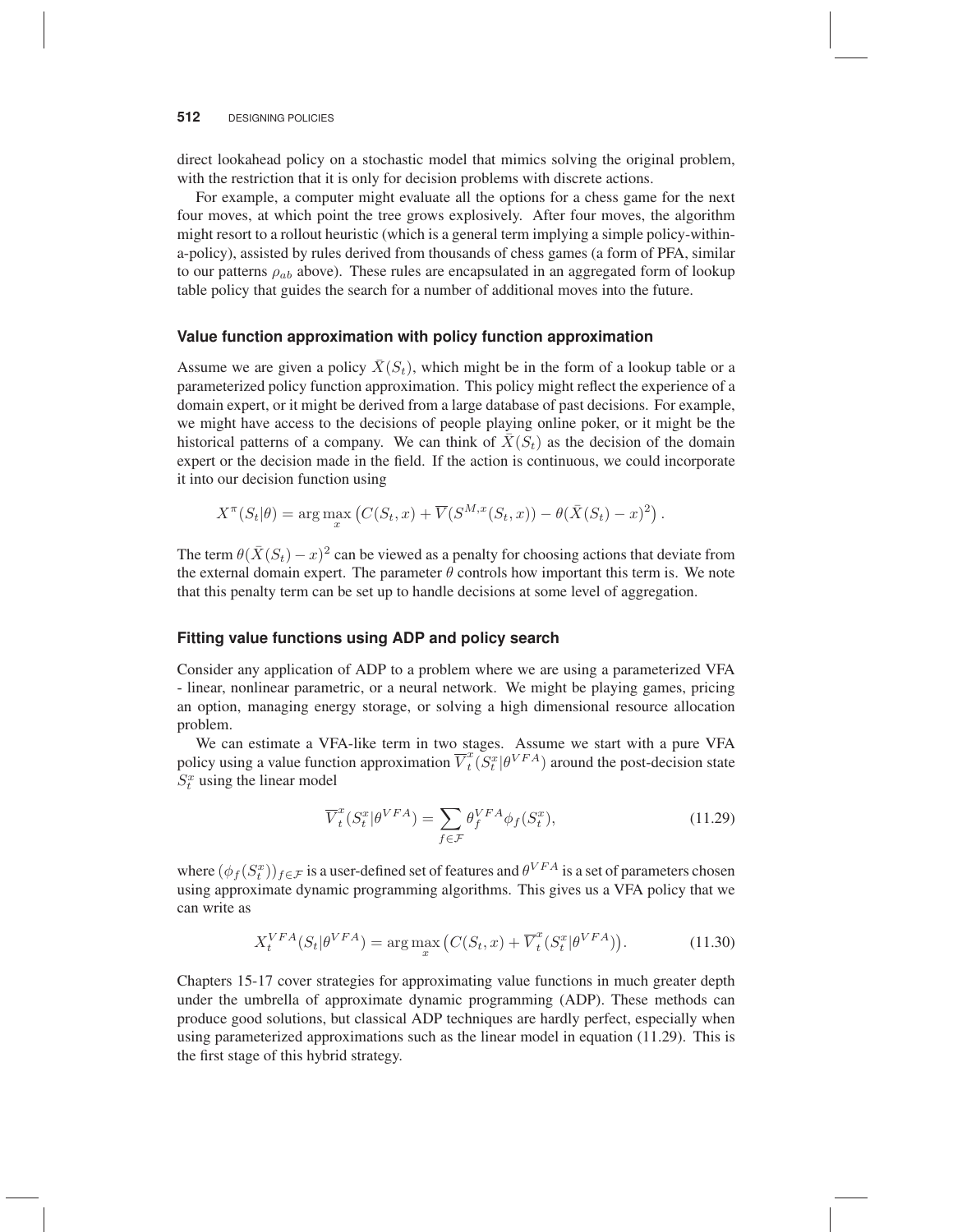For the second stage, we can take our VFA policy  $X_t^{VFA}(S_t|\theta^{VFA})$  and, starting with  $\theta^{VFA}$  further tune  $\theta$  using policy search techniques by solving  $\theta = \theta^{VFA}$ , further tune  $\theta$  using policy search techniques by solving

$$
\max_{\theta} F(\theta) = \mathbb{E} \sum_{t=0}^{T} C(S_t, X^{VFA}(S_t | \theta)).
$$
\n(11.31)

This will typically require the use of one of the algorithms that we introduced in chapters 5 or 7. Let  $\theta^{CFA}$  be the optimal solution to (11.31). When we use  $\theta^{CFA}$  in our policy in equation (11.30), it gives us the policy

$$
X_t^{CFA}(S_t | \theta^{CFA}) = \arg \max_x \left( C(S_t, x) + \sum_{f \in \mathcal{F}} \theta_f^{CFA} \phi_f(S_t^x) \right).
$$

The policy  $X_c^{CFA}(S_t | \theta^{CFA})$  is no longer a VFA policy, since there is no reason for  $\sum_{\theta} \theta_{CFA}^{CFA}(S_{\theta})$  to approximate a value function at this point. The reason is that  $\sum_{f \in \mathcal{F}} \theta_f^{CFA} \phi_f(S_x^x)$  to approximate a value function at this point. The reason is that choosing  $\theta$  to optimize (11.31) completely loses the objective to make  $\sum_{f \in \mathcal{F}} \theta_f^{CFA} \phi_f(S_t^x)$ approximate a value function.

We note in passing that in theory, the CFA-based policy  $X_c^{CFA}(S_t|\theta^{CFA})$  should vave outperform the VFA-based policy  $X_c^{VFA}(S_t|\theta^{VFA})$  since both have the exact always outperform the VFA-based policy  $X_t^{VFA}(S_t|\theta^{VFA})$  since both have the exact same architecture, but the CFA-based policy is tuned specifically to optimize the objective function. There are two reasons why this may not be the case:

- Solving the policy search problem (11.31) introduces noise. The function  $F(\theta)$  is often nonconcave, and if the search algorithm is not properly tuned, it can actually end up with a solution that is worse than the starting point.
- The VFA-based policy can easily handle a time-dependent problem, producing a time-dependent policy (in which case we would write  $\theta_t^{VFA}$  as dependent on time t). The parameters in the CFA-based policy, on the other hand, are assumed to be stationary (that is, they do not depend on time). If they did depend on time, the parameter vector  $\theta_t$  is now *much* bigger than the stationary parameter vector  $\theta$ .

Despite these concerns, we believe that starting the stochastic search for the optimization problem in (11.31) using  $\theta^{VFA}$  as a starting point is likely to produce better results than if we had to use some randomly chosen starting point.

# **11.8 RANDOMIZED POLICIES**

There are several situations where it is useful to randomize a policy:

- Exploration-exploitation This is easily the most common use of randomized policies. Three popular examples of exploration-exploitation policies are:
	- Epsilon-greedy exploration This is a popular policy for balancing exploration and exploitation, and can be used for any problem with discrete actions, where the policy has an imbedded  $\arg \max_a$  to choose the best discrete action within a discrete set  $\mathcal{X} = \{x_1, \ldots, x_M\}$ . Let  $C(s, x)$  be the contribution from being in state s and taking action x, which might include a value function or a lookahead model. The epsilon-greedy policy chooses an action  $x \in \mathcal{X}$  at random with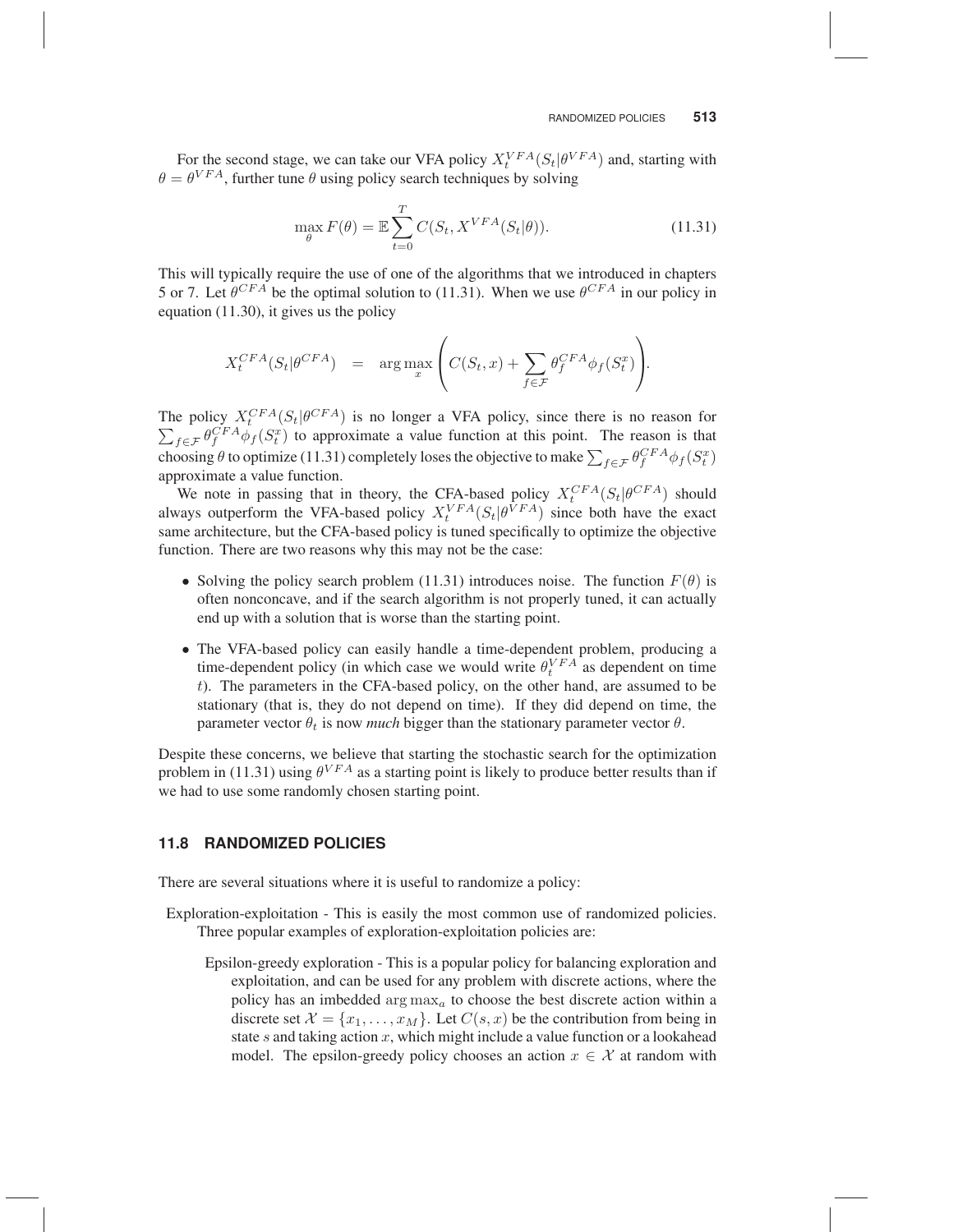probability  $\epsilon$ , and chooses the action arg max $_{x \in \mathcal{X}} C(s, x)$  with probability  $1 - \epsilon$ .

Boltzmann exploration - Let  $\overline{Q}^n(s, x)$  be the current estimate of the value of being in state s and making decision  $x \in \mathcal{X} = \{x_1, \ldots, x_M\}$ . Now compute the probability of choosing action a according to the Boltzmann distribution

$$
P(x|s,\theta) = \frac{e^{\theta \bar{Q}^n(s,x)}}{\sum_{x' \in \mathcal{X}} e^{\theta \bar{Q}^n(s,x')}}.
$$

The parameter  $\theta$  is a tunable parameter, where  $\theta = 0$  produces a pure exploration policy, while as  $\theta$  increases, the policy becomes greedy (choosing the action that appears to be best), which is a pure exploitation policy. The Boltzmann policy chooses what appears to be the best action with the highest probability, but any action may be chosen. This is the reason it is often called a *soft max* operator.

Excitation - Assume that the control x is continuous (and possibly vector-valued). Let  $Z$  be a similarly-dimensioned vector of normally distributed random variables with mean 0 and variance 1. An excitation policy perturbs the policy  $X^{\pi}(S_t)$  by adding a noise term such as

$$
x_t = X^{\pi}(S_t) + \sigma Z,
$$

where  $\sigma$  is an assumed level of noise.

Thompson sampling - As we saw in chapter 7, Thompson sampling uses a prior on the value of  $\mu_x = \mathbb{E}F(x, W)$  is  $\mu_x \sim N(\bar{\mu}_x^n, \sigma_x^2, n)$ . Now draw  $\hat{\mu}_x^n$  from the distribution  $N(\bar{\mu}_x^n, \sigma_x^2, n)$  for each x and then choose distribution  $N(\bar{\mu}_x^n, \sigma_x^2)^n$  for each x, and then choose

$$
X^{TS}(S^n) = \arg\max_x \hat{\mu}_x^n.
$$

- Modeling unpredictable behavior We may be trying to model the behavior of a system with human input. The policy  $X^{\pi}(S_t)$  may reflect perfectly rational behavior, but a human may behave erratically.
- Disguising the state In a multiagent system, a decision can reveal private information. Randomization can help to disguise private information.

Any of the four classes of policies can be randomized, either by perturbing the decision after it comes out of the policy, or by randomizing inputs such as costs or constraints.

It is possible to convert any randomized policy into a deterministic one by including a uniformly-distributed random variable  $U_t$  (or the normally-distributed variable  $Z$ ) to the exogenous information process  $W_t$  so that it becomes a part of the state variable  $S_t$ . This random variable can then be used to provide the additional information to make  $X^{\pi}(S_t)$  a deterministic function of the (now expanded) state  $S_t$ . However, it is standard to refer to the policies above as "random."

# **11.9 ILLUSTRATION: AN ENERGY STORAGE MODEL REVISITED**

In section 9.9, we presented a model of an energy storage problem. We are going to return to this problem and create samples of all four classes of policies, along with a hybrid. We are going to further show that *each* of these policies may work best depending on the data. We recommend reviewing the model since we are going to use the same notation.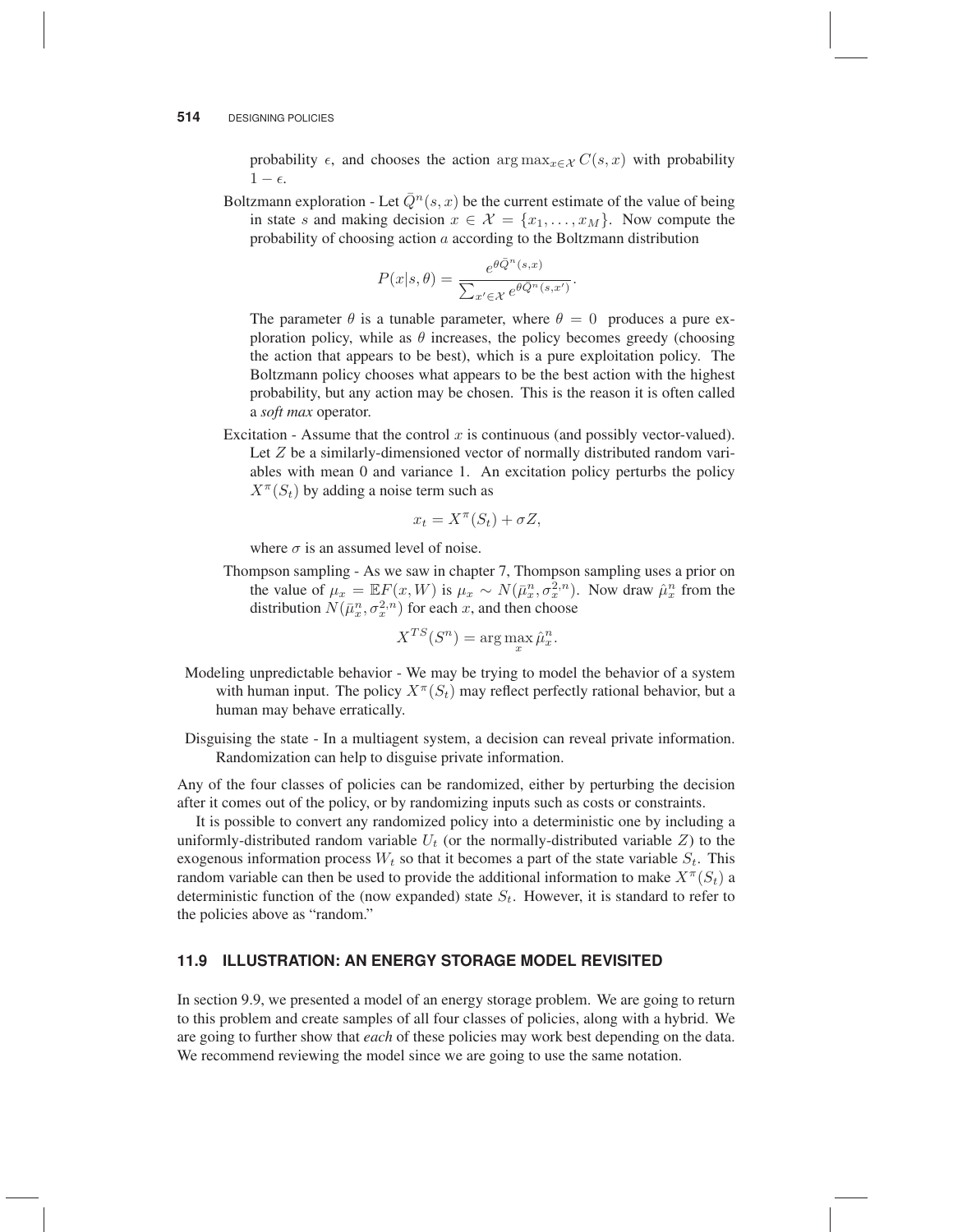# **11.9.1 Policy function approximation**

Our policy function approximation is given by

$$
X_t^{PFA}(S_t|\theta) = \begin{cases} x_t^{EL} &= \min\{L_t, E_t\}, \\ x_t^{BL} &= \begin{cases} h_t & \text{if } p_t > \theta^U \\ 0 & \text{if } p_t < \theta^U \\ x_t^{GL} &= L_t - x_t^{EL} - x_t^{BL}, \\ x_t^{EB} &= \min\{E_t - x_t^{EL}, \rho^{chrg}\}, \\ x_t^{GB} &= \begin{cases} \rho^{chrg} - x_t^{EB} & \text{if } p_t < \theta^L \\ 0 & \text{if } p_t > \theta^L \end{cases} \end{cases}
$$

where  $h_t = \min\{L_t - x_t^{EL}, \min\{R_t, \rho^{chrg}\}\}\)$ . This policy is parameterized by  $(\theta^L, \theta^U)$  which determine the price points at which we charge or discharge which determine the price points at which we charge or discharge.

#### **11.9.2 Cost function approximation**

The cost function approximation minimizes a one-period cost plus a tunable error correction term:

$$
X^{CFA-EC}(S_t|\theta) = \arg\min_{x_t \in \mathcal{X}_t} \left( C(S_t, x_t) + \theta (x_t^{GB} + x_t^{EB} + x_t^{BL}) \right), \quad (11.32)
$$

where  $\mathcal{X}_t$  captures the constraints on the flows (equations (9.24) - (9.28) are from the model given in section 9.9). We use a linear correction term for simplicity which is parameterized by the scalar  $\theta$ .

# **11.9.3 Value function approximation**

Our VFA policy uses an approximate value function approximation, which we write as

$$
X^{VFA}(S_t) = \arg\min_{x_t \in \mathcal{X}_t} \left( C(S_t, x_t) + \overline{V}_t^x(R_t^x) \right), \tag{11.33}
$$

where  $\overline{V}_t^x(R_t^x)$  is a piecewise linear function approximating the marginal value of the post-decision resource state. We use methods described in chanter 18 to compute the value post-decision resource state. We use methods described in chapter 18 to compute the value function approximation which exploits the natural convexity of the problem. For now, we simply note that the approximation is quite good.

# **11.9.4 Deterministic lookahead**

The next policy is a deterministic lookahead over a horizon  $H$  which has access to a forecast of wind energy.

$$
X_t^{DLA-DET}(S_t) = \arg\min_{(x_t, \tilde{x}_{t+1, t}, ..., \tilde{x}_{t, t+H})} \left( C(S_t, x_t) + \sum_{t'=t+1}^{t+H} C(\tilde{S}_{tt'}, \tilde{x}_{tt'}) \right) (11.34)
$$

subject to, for  $t' = t, ..., T$ :

$$
\tilde{x}_{tt'}^{EL} + \tilde{x}_{tt'}^{EB} \leq f_{tt'}^E, \tag{11.35}
$$
\n
$$
\tilde{x}_{tt}^{EL} \sim \tilde{x}_{tt'}^{EL} \sim \tilde{x}_{tt'}^{EL} \tag{11.36}
$$

$$
\left(\tilde{x}_{tt'}^{GL} + \tilde{x}_{tt'}^{EL} + \tilde{x}_{tt'}^{BL}\right) = f_{tt'}^{L'},\tag{11.36}
$$

$$
\tilde{x}_{tt'}^{BL} \leq \tilde{R}_{tt'},\tag{11.37}
$$
\n
$$
\tilde{x}_{tt'}^{S} \leq \tilde{R}_{tt'},\tag{11.38}
$$

$$
\tilde{x}_{tt'} \geq 0. \tag{11.38}
$$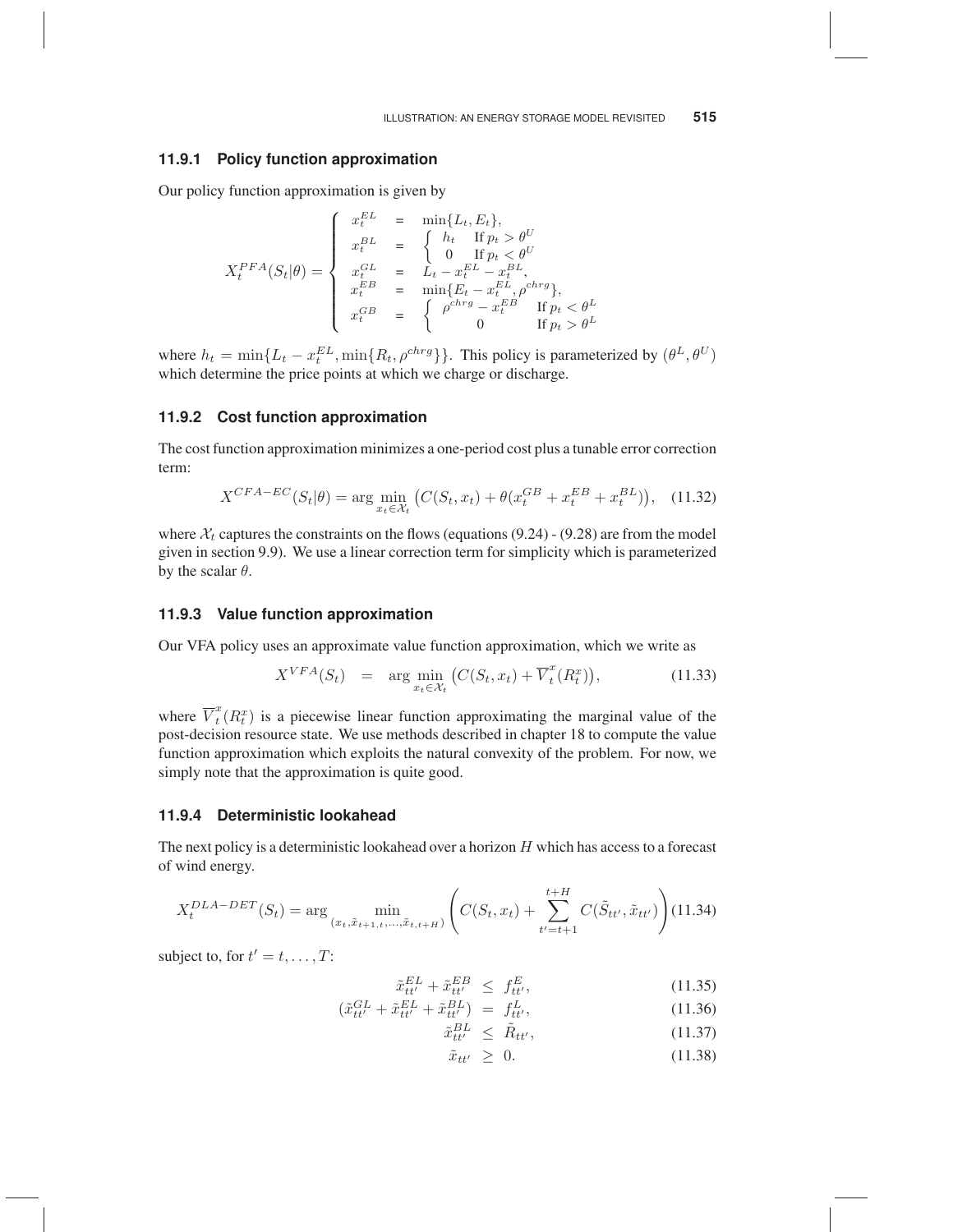where  $f_{tt'}^E$  is the forecast of energy from a wind farm at time t', made at time t, and  $f_{tt'}^L$ is a forecast of load (demand) for power. We use tilde's on variables in our lookahead model so they are not confused with the same variable in the base model. The variables are also indexed by  $t$ , which is when the lookahead model is formed, and  $t'$ , which is the time period within the lookahead horizon.

# **11.9.5 Hybrid lookahead-cost function approximation**

Our last policy,  $X_t^{DLA-CFA}(S_t | \theta^L, \theta^U)$ , is a hybrid lookahead with a form of cost function approximation in the form of two additional constraints for  $t' = t + 1, ..., T$ :

$$
\tilde{R}_{tt'} \geq \theta^L, \tag{11.39}
$$

$$
\tilde{R}_{tt'} \leq \theta^U. \tag{11.40}
$$

These constraints provide buffers to ensure that that we do not plan on the energy level getting too close to the lower or upper limits, allowing us to anticipate that there will be times when the energy from a renewable source is lower, or higher, than we planned. We note that a CFA-lookahead policy is actually a hybrid policy, combining a deterministic lookahead with a cost function approximation (where the approximation is in the modification of the constraints).

# **11.9.6 Experimental testing**

To test our policies, we created five problem variations:

- a) A stationary problem with heavy-tailed prices, relatively low noise, moderately accurate forecasts and a reasonably fast storage device.
- b) A time-dependent problem with daily load patterns, no seasonalities in energy and price, relatively low noise, less accurate forecasts and a very fast storage device.
- c) A time-dependent problem with daily load, energy and price patterns, relatively high noise, less accurate forecasts using time series (errors grow with the horizon) and a reasonably fast storage device.
- d) A time-dependent problem with daily load, energy and price patterns, relatively low noise, very accurate forecasts and a reasonably fast storage device.
- e) Same as (c), but the forecast errors are stationary over the planning horizon.

Each problem variation was designed specifically to take advantage of the characteristics of each of our five policies. We tested all five policies on all five problems. In each case, we evaluated the policy by solving the problem using perfect information (this is known as a posterior bound), and then evaluating the policy as a fraction of this posterior bound. The results are shown in table 11.2, where the bold entries (in the diagonal) indicates the policy that worked best on that problem class.

The table shows that *each* of the five policies works best on one of the five problems. Of course, the problems were designed so that this was the case, but this illustrates that any of the policies can be best, even on a single problem class, just by modifying the data. For example, a deterministic lookahead works best when the forecast is quite good. A VFA-based strategy works best on problems that are very time-dependent, with a high degree of uncertainty (that is, the forecasts are poor). The hybrid CFA-based policy works best when the forecast is uncertain, but adds value.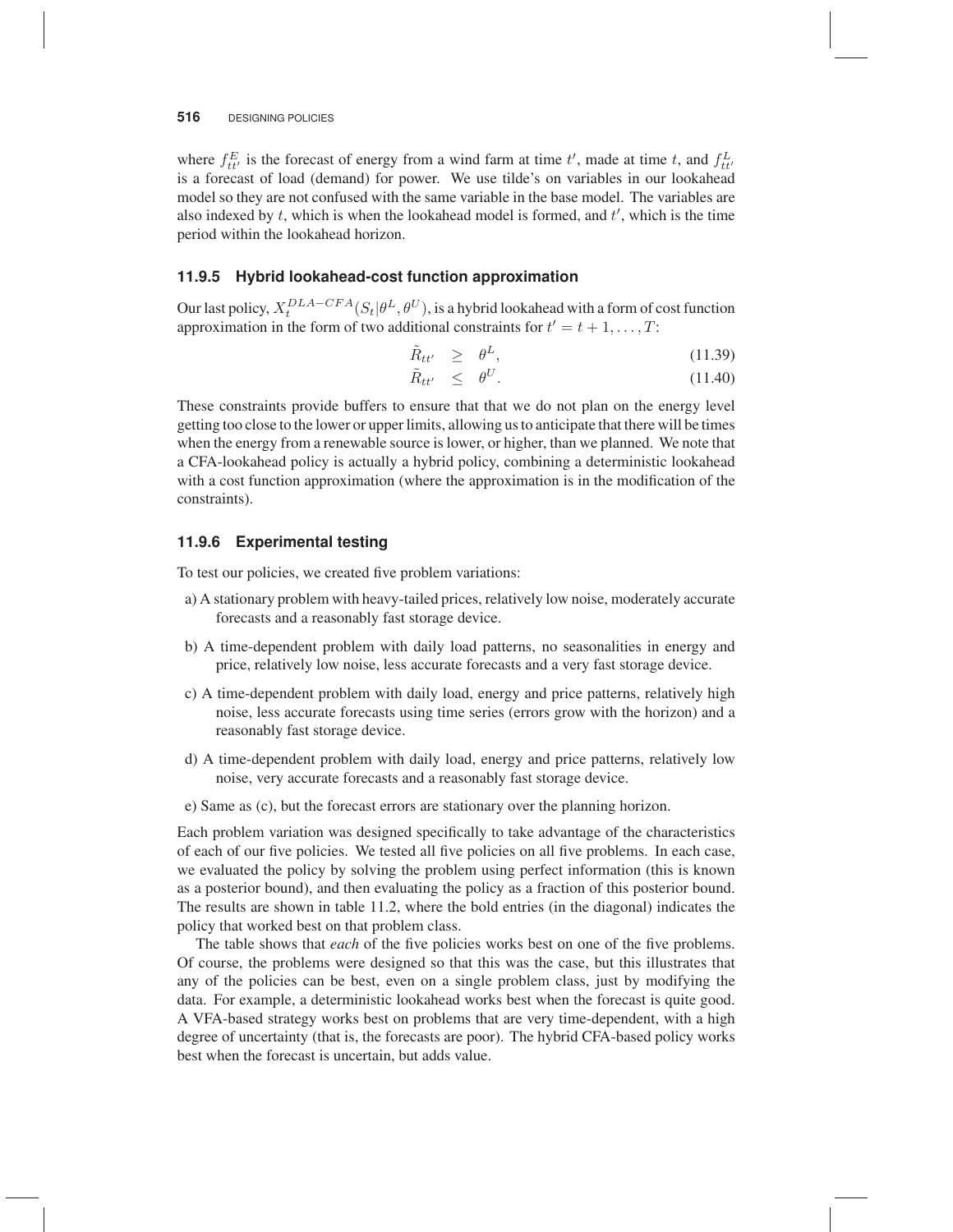| Problem:      | <b>PFA</b> | CFA-EC |       | VFA   LA-DET   LA-CFA |       |
|---------------|------------|--------|-------|-----------------------|-------|
| A             | 0.959      | 0.839  | 0.936 | 0.887                 | 0.887 |
| B             | 0.714      | 0.752  | 0.712 | 0.746                 | 0.746 |
| $\mathcal{C}$ | 0.865      | 0.590  | 0.914 | 0.886                 | 0.886 |
| D             | 0.962      | 0.749  | 0.971 | 0.997                 | 0.997 |
| E             | 0.865      | 0.590  | 0.914 | 0.922                 | 0.934 |

Table 11.2 Performance of each class of policy on each problem, relative to the optimal posterior solution (from Powell & Meisel (2016)). Bold indicates the best performer.

# **11.10 CHOOSING THE POLICY CLASS**

Given the choice of policies, the question naturally arises, how do we design a policy that is best for a particular problem? Not surprisingly, it depends on the characteristics of the problem, constraints on computation time, and the complexity of the algorithm. This is the art of policy design, but we feel that we have done as much as we can to guide the art, and make any choices well-informed.

Below we summarize different types of problems, and provide a sample of a policy that appears to be well suited to the application, largely based on our own experiences with real applications.

# **11.10.1 The policy classes**

We begin our discussion by reviewing the characteristics of each of our four meta-classes of policies.

#### **Policy function approximations**

A utility would like to know the value of a battery that can store electricity when prices are low and release them when prices are high. The price process is highly volatile, with a modest daily cycle. The utility needs a simple policy that is easy to implement in software. The utility chose a policy where we fix two prices, and store when prices are below the lower level and release when prices are above the higher level. This requires optimizing these two price points. A different policy might involve storing at a certain time of day, and releasing at another time of day, to capture the daily cycle.

The PFA is a natural choice because we understand the structure of the policy. It seems clear (and supporting research proves that this is the case) that a "buy low, sell high" policy is optimal. In many cases, the structure of a PFA seems apparent, but lacks any proof of optimality, and may not be optimal, but likely works quite well.

An exception to this guidance is the use of neural networks which have attracted considerable attention for controlling robots, and for playing computer games that provide an environment for collecting large numbers of observations. Neural networks can handle complex inputs such as the characteristics of a player and the state of the game. The weaknesses of neural networks are:

• They require a *lot* of training iterations.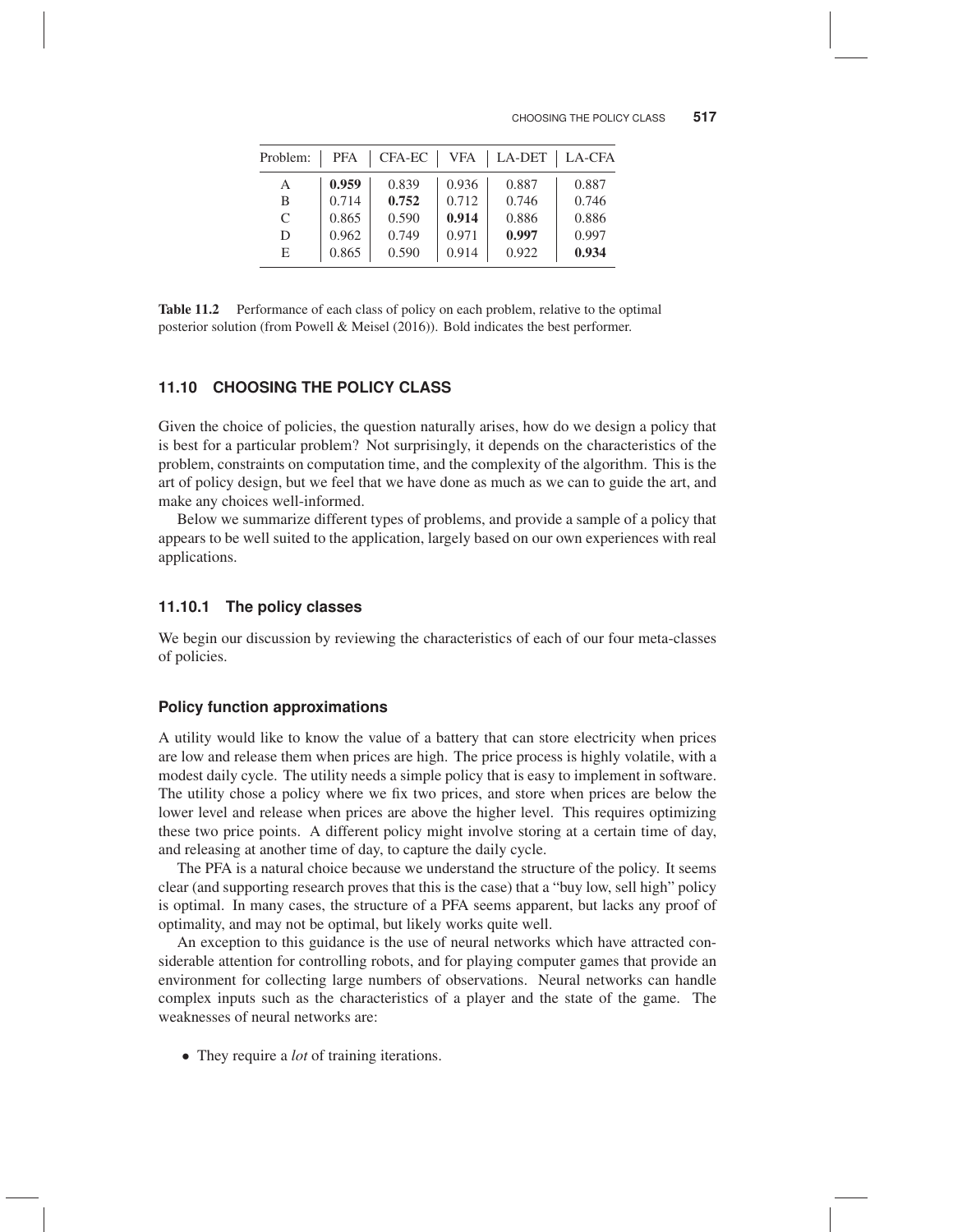- They do a poor job of capturing structure (e.g. realizing that you should charge a higher price for a hotel room if your competitors are charging higher prices).
- They struggle with noise, and easily run the risk of overfitting (see figure 3.8 in section 3.9.4).

Neural networks appear to work best in low-noise environments, and where you can run large numbers of repetitions to train the typically large number of parameters that make up a neural network.

Even when the structure of the policy seems apparent, there are several problem characteristics that limit the usefulness of PFAs:

- Time dependency It may easily be the case that the parameters of our PFA (e.g. the points at which we buy and sell electricity) are time dependent. It is relatively easy to optimize over two parameters. If there are 100 time periods, it is an entirely different matter to optimize over 200 parameters.
- State dependency Our policy may depend on other state variables such as weather (in our energy storage attribute). In a health application, we may be able to design a PFA to determine the dosage of a medication to lower blood sugar. For example, we may be able to design a simple linear (or piecewise linear) function relating the dosage to the level of blood sugar. But the choice of drug (there are dozens) may depend on patient attributes (of which there are hundreds), and we may need a different PFA for each set of patient attributes.
- Decision dimensionality PFAs are not well suited to problems where the decision  $x_t$ is a vector. If your decision is a vector, that is a quick hint that you are going to need one of the three classes (CFAs, VFAs and DLAs) that have an imbedded optimization problem which allows us to draw on all the tools of mathematical programming.

# **Cost function approximation**

Cost function approximations may easily be the most widely used class of policy in real applications, although as a class they have been largely ignored by the research literature. CFAs are often used when there is a natural deterministic approximation that can be solved using standard methods. The idea is to introduce parameters that make the policy work better under uncertainty. Of course, this means that, just as with PFAs, there has to be enough structure that we can design an effective parameterization. However, rather than building a policy from scratch, we are starting with a deterministic approximation.

We first saw CFAs used very effectively in pure learning problems in chapter 7. For example, the interval estimation policy

$$
X^{IE}(S^n | \theta^{IE}) = \arg \max_x \left( \bar{\mu}_x^n + \theta^{IE} \bar{\sigma}_x^n \right),
$$

which trades off exploitation (by maximizing over  $\bar{\mu}_x^n$  which is our estimate of how well<br>choice x might work) and exploration (by maximizing over  $\bar{\sigma}_x^n$  which is the standard choice x might work) and exploration (by maximizing over  $\bar{\sigma}_x^n$  which is the standard deviation of our estimate  $\bar{u}^n$ ). The weight that we put on  $\bar{\sigma}_x^n$  relative to  $\bar{u}^n$  given by  $\theta^{IE}$ deviation of our estimate  $\bar{\mu}_x^n$ ). The weight that we put on  $\bar{\sigma}_x^n$  relative to  $\bar{\mu}_x^n$ , given by  $\theta^{IE}$ , has to be tuned has to be tuned.

CFAs are useful when there is a reasonable deterministic approximation that can be optimized, and where we have an intuitive idea of how to handle uncertainty. Consider the problem of deciding on a time to leave for work for your job in a dense city. Your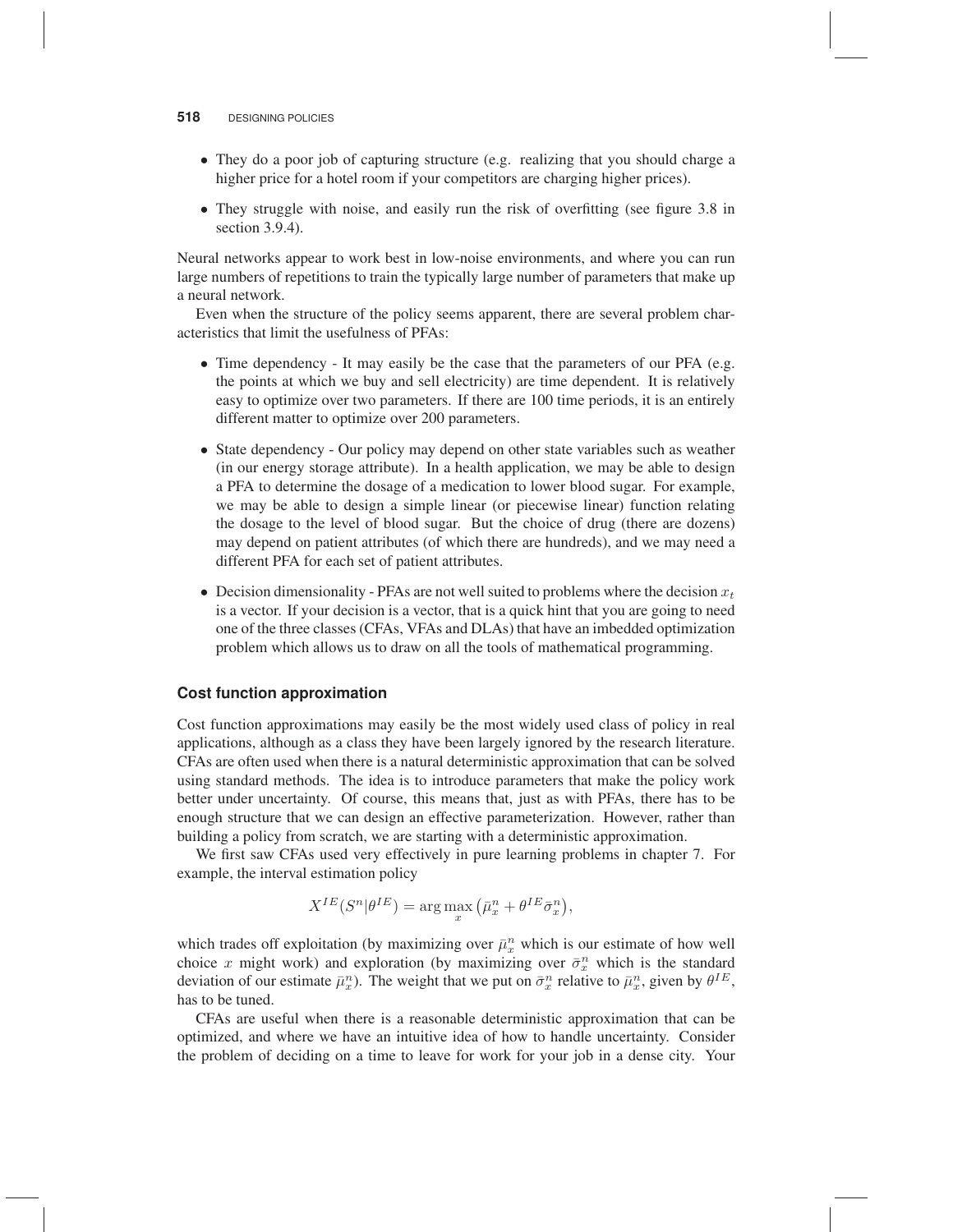navigation system tells you that the trip will take 37 minutes, so you add 10 minutes to be safe. After following this strategy for a week, you arrive late one day because of an unexpected delay, so you increase your buffer to 15 minutes. This is a form of CFA which is searching for the best path, and then adding a tunable buffer to account for uncertainty, where the buffer is tuned in the field.

CFAs are also well-suited to complex, high dimensional problems such as scheduling an airline. In this setting, we would solve a large, deterministic integer program to schedule planes and crews, but we have to deal with the uncertainty of flight times due to congestion and weather delays. The airline adds a buffer which may depend on both the origin and destination, but also the time of day. This buffer might be based on a dataset where the airline chooses a buffer so that the flight should be on-time  $\theta$  percent of the time. The airline will then monitor network-wide on-time performance and feedback from customers to help it tune  $\theta$ .

# **Value function approximations**

Value function approximations tend to be used for problems where we need to capture the impact of a decision now on the future, *and* where this value can be captured in a welldefined function. Since policies based on VFAs are much easier to use than policies based on DLAs (but notably when we need a stochastic lookahead), the first question should be for problems in this class: Why aren't you using VFAs?

This is where you have to look at your problem and ask how complicated the value function needs to be. Note that dimensionality is not an issue. If you feel that you can reasonably approximate the future using a function that is linear or concave (if maximizing, convex if minimizing) in the state variable, these can be estimated for very high dimensions. These can often be found in large resource allocation problems.

Some examples where VFAs seem to be relatively easy to approximate are:

- A blood management problem Consider the blood management problem presented in section 8.3.2. We can use approximate dynamic programming to solve highdimensional, spatially distributed versions of this problem using the methods we will describe in chapter 18.
- Inventory problems There are many problems where  $R_t$  is a scalar describing the inventory of product for sale, blood supplies, energy in a battery, or cash in a mutual fund.
- Routing on a graph We are at a node i and need to determine which link  $(i, j)$  to go to, where traversing a link incurs a random cost  $\hat{c}_{ij}$  which is revealed after we move from *i* to *j*. We need to learn the value  $\bar{v}_i$  of being at each node to make the best decision. Note that this representation is using a lookup table version of the value functions, which means the number of nodes cannot be too large.

We can easily tweak these problems to create examples where the value functions would be quite difficult to approximate:

Blood management with backlogging - Take our blood management problem from section 8.3.2, and add the simple twist that there are elective surgeries which do not have to be satisfied right away. If we do not cover a surgery now, we can perform it at a later time. This "backlogging" introduces interactions between the amount of blood on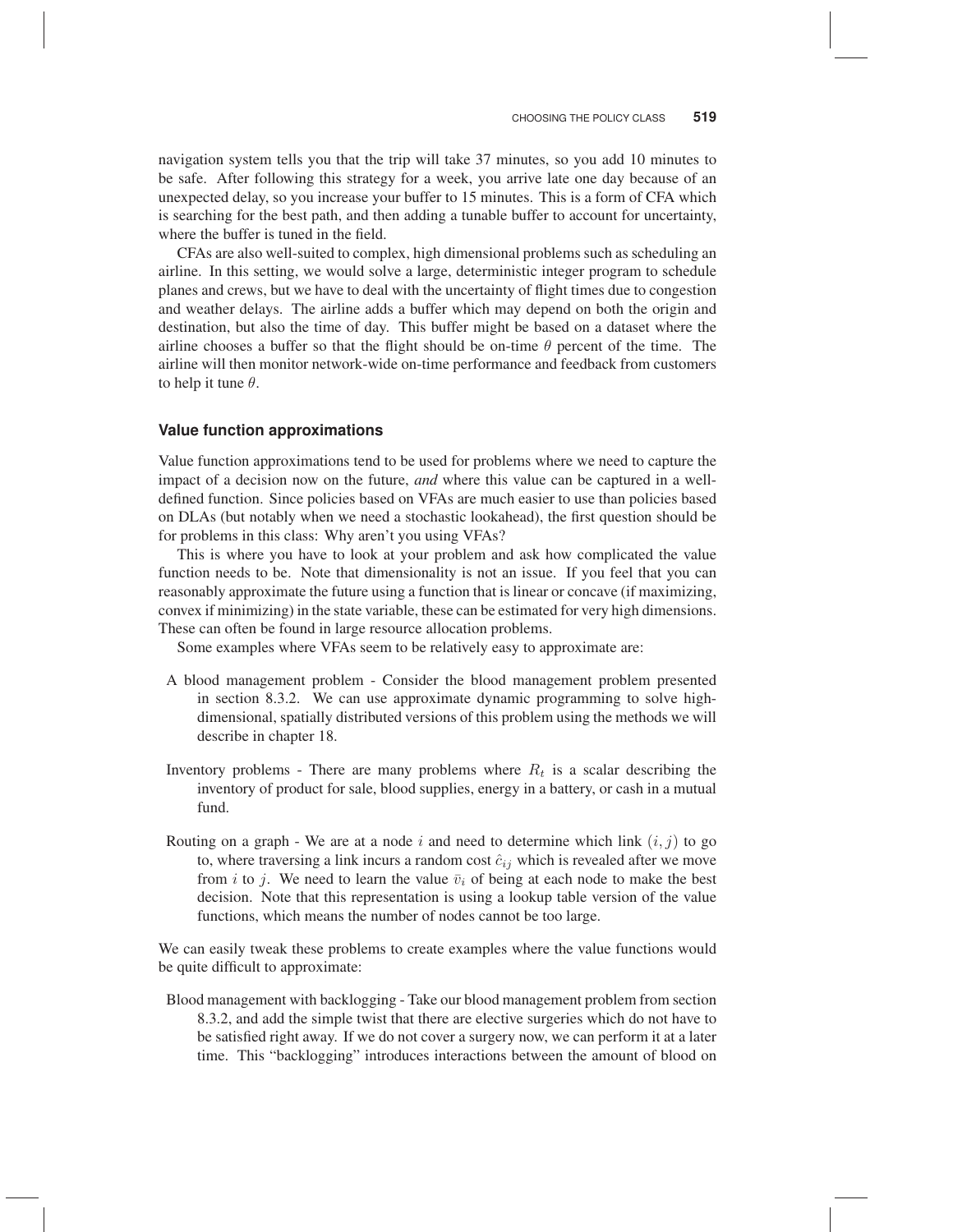hand, and the backlogged surgeries, which makes the structure of the value function much more complicated.

- Contextual inventory problems Imagine that while managing our inventory  $R_t$  we have to consider other dynamic data. For example, if  $R_t$  is how much energy is in the battery, we might also have to keep track of the current and previous prices of energy, the temperature, and the demand for energy. This additional data is sometimes known as a "context," and it complicates the problem because the value of inventory typically does not have structural properties that we can exploit.
- Routing on a dynamic graph Imagine we face the situation of planning a path through a real network with travel times that are constantly being updated. Although often overlooked, the state variable for this problem is a combination of the node where a vehicle has to make a decision, and the current estimates of the link times *for every link in the network!*.

There are problems where policies based on value function approximations represent an amazing breakthrough, but we imagine that they are a very small percentage of real sequential decision problems (which are ubiquitous). We note that the number of papers in the academic literature focusing on the use of value functions, as a percentage of all papers dealing with decisions under uncertainty, far exceeds the percentage of real-world problems that are actually solved using value functions.

# **Direct lookahead policies**

There are many problems which just naturally seem to require that we plan over a horizon to make a decision now. An easy example is a navigation system that plans a path all the way to the destination to determine whether to turn right or left at the next intersection. This problem could never be solved with a PFA or CFA. One can argue that it can be solved with a VFA because deterministic shortest path problems are, in fact, dynamic programs that are solved using value functions, but this is only after we have translated the problem to a deterministic approximation (that is, a deterministic DLA), ignoring dynamic updating of travel time estimates (which are a form of rolling forecast).

There are three important strategies in the DLA class that are quite practical for many applications:

Deterministic lookahead - Sometimes known as model predictive control (MPC) or a rolling/receding horizon procedure, a deterministic lookahead is often the first policy that many will try when faced with a problem which needs a lookahead policy. There is not a simple formula that determines this, but readers should think about their problem and ask to what extent downstream decisions might affect a decision that you need to make now. Also important when choosing between a DLA and VFA is to what extent information is treated as a latent variable in the VFA. For example, it is very common for forecasts to be modeled as latent variables when using VFA-based policies, which means the VFAs have to be recomputed each time the forecasts are updated. By contrast, deterministic DLAs have the forecast built right into the model, which is often (but not always) relatively easy to solve.

We have found that some quantities are easier to approximate deterministically than others. For example, we would never obtain an approximation of a buy-low, sell-high type of policy if we model uncertain prices with a deterministic forecast. On the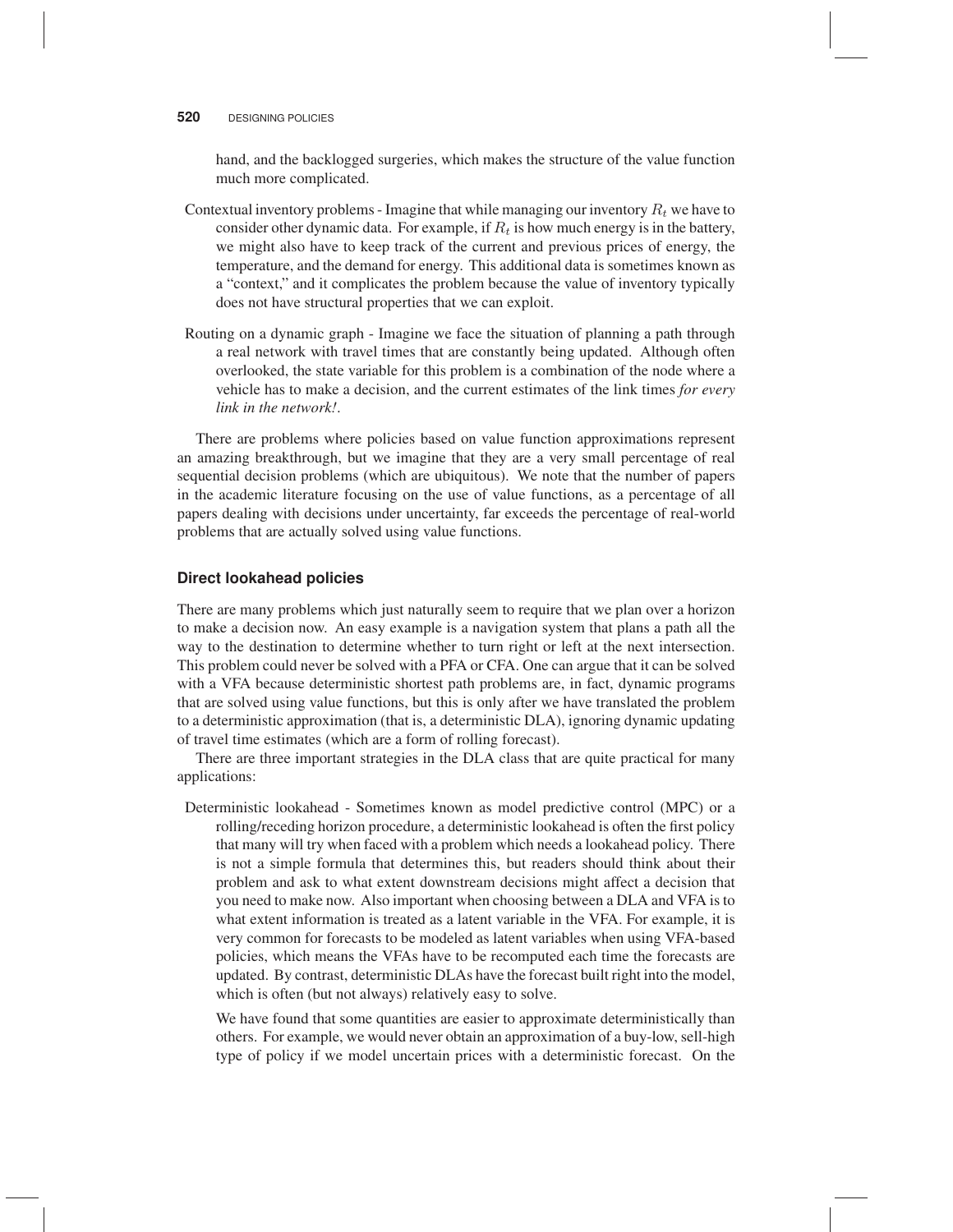other hand, we seem to be quite comfortable planning the best path over a network using point estimates of travel times.

As a general pattern, as uncertainty increases, VFAs tend to work better, since they provide a natural mechanism for smoothing over variations. Higher levels of uncertainty also tend to make value functions smoother and easier to approximate.

Deterministic lookaheads can often be good approximations even in the presence of uncertainty. For example, it works quite well in planning paths to a destination even though travel times over each leg of the network are random.

Sampled lookaheads - When we need to handle uncertainty in the future, we are going to return to our approximate, stochastic lookahead policy which we write as

$$
X_t^{DLA-Stoch}(S_t) = \arg\max_{x_t} \left( C(S_t, x_t) + \tilde{E} \left\{ \max_{\tilde{\pi}} \tilde{E} \left\{ \sum_{t'=t+1}^T C(\tilde{S}_{tt'}, \tilde{X}_t^{\tilde{\pi}}(\tilde{S}_{tt'}|\tilde{\theta}_t)) | \tilde{S}_{t, t+1} \right\} | S_t, x_t \right\} \right). \tag{11.41}
$$

While equation (11.41) can look frightening, we are going to break it down in chapter 19. In a nutshell, each  $E$  is approximated by simulating the underlying sequence  $\widetilde{W}_{t,t+1}$  (for the first  $\widetilde{E}$ ) and then  $\widetilde{W}_{t,t+2}, \widetilde{W}_{t,t+3}, \ldots, \widetilde{W}_{t,t+H}$  (for the second  $\widetilde{E}$ ). The challenge is designing the lookahead policy  $\tilde{X}^{\tilde{\pi}}(\tilde{S}_{tt'}$ <br>the best possible in a lookahead model we can get aw  $(v)$ . While of course we want the best possible, in a lookahead model we can get away with less than the best policy, focusing more attention to computational complexity.

Parameterized lookaheads - A strategy that is widely used in practice, but largely ignored by the research community, is the idea of using a deterministic lookahead, but then introduce parameters that modify the deterministic model so that it works better under uncertainty. For example, imagine that we want to find the best path over a network with uncertain link times. Instead of using the estimate of the average link time, we might use the 80<sup>th</sup> percentile. Now turn this percentile into a tunable parameter  $\theta$ and simulating use shortest paths based on these travel times. We demonstrate this idea in chapter 13.

# **11.10.2 Policy complexity-computational tradeoffs**

There is a simple tradeoff when choosing policies. Simply put: the more work you put into computing your policy, the less work you have to put into designing and tuning it.

For example, PFAs are the simplest functions, but they only work well for simple problems. Inventory problems are a nice example. Standard inventory policies are characterized by a lower inventory  $\theta^{min}$  that triggers an inventory order, and an order-up-to amount  $\theta^{max}$ , creating a tunable parameter vector  $\theta = (\theta^{min}, \theta^{max})$ . This sounds so deceptively simple that the inventory literature has not progressed past this elementary policy in 60 years.

In fact, the beginning of chapter 1 started with an inventory problem of goods crossing the Pacific to a warehouse in the Southeastern U.S. (see figure 1.1) which introduces a sequence of complications. We have created a sample of these complications in table 11.3 where we have listed three types of issues that our policy would have to consider: additional state variables, future information, and future decisions.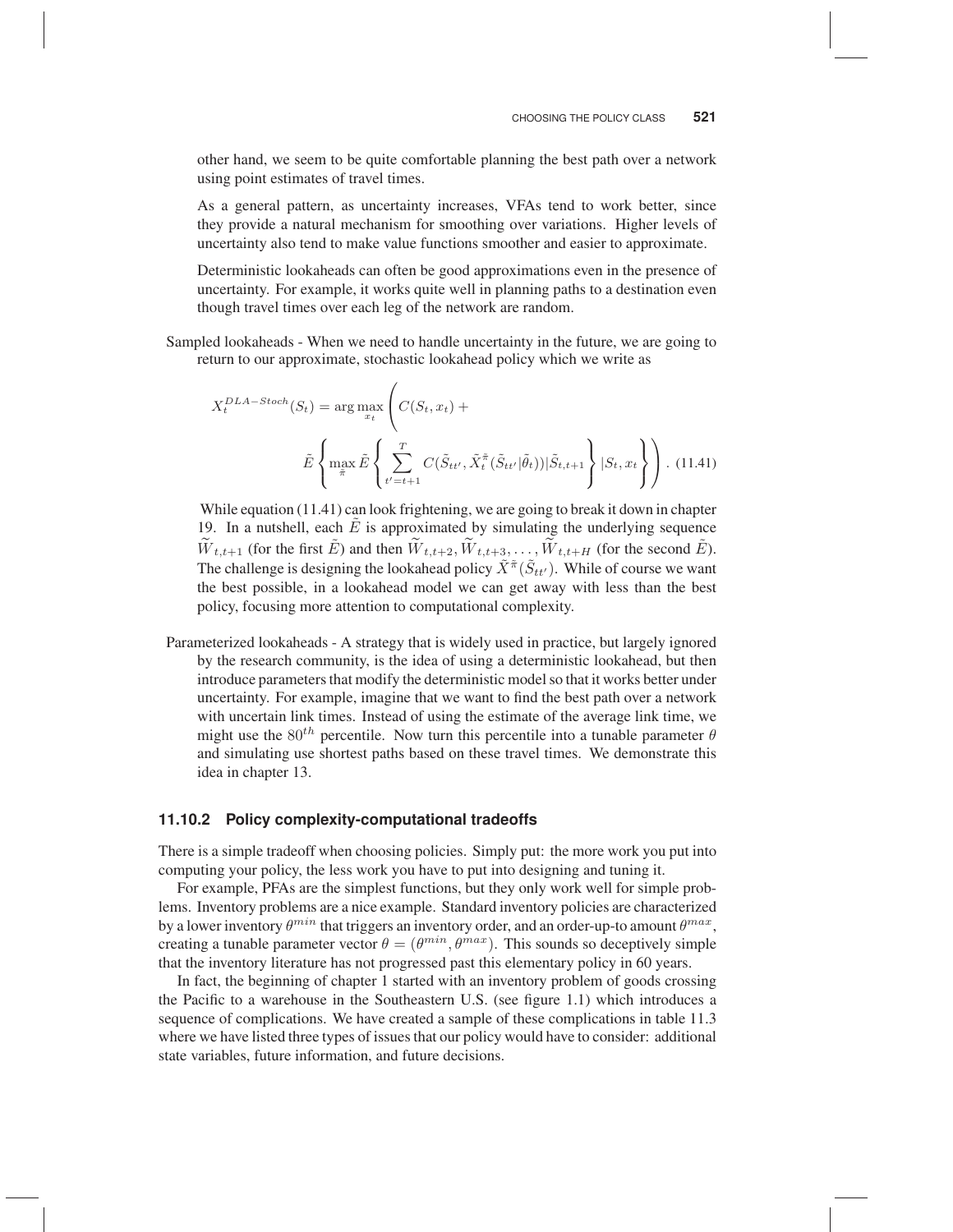| State variables                  | Future information            | Future decisions               |
|----------------------------------|-------------------------------|--------------------------------|
| Cargo ships will arrive in 6 and | A ship due in 40 days may be  | We can send rush order via air |
| 20 weeks                         | delayed 0 to 7 days           | freight                        |
| A storm will hit the port creat- | Demand for produce may shift  | We can raise prices            |
| ing a 1 week delay               | up by 15 percent              |                                |
| A surge in demand will occur     | Forecasted transportation ca- | Outside transportation capac-  |
| in 2 weeks                       | pacity cannot meet the surge  | ity has to be arranged         |
| commodity<br>A<br>just<br>price  | shortages<br>Commodity<br>may | We can change suppliers        |
| jumped 20 percent                | arise                         |                                |

Table 11.3 Illustration of complicating state variables, future information and future decisions for our decision problem.

The complicating state variables mean that our state is no longer our inventory  $R_t$ , but a host of other information such as the timing of previously ordered inventory (the ships arriving in 6 and 20 weeks), the storm about to hit the port and the change in commodity prices. We can roll all this into our state  $S_t$ , but how does this change our inventory policy?

Now our order-up-to parameter vector  $\theta$  becomes a function  $\theta(S_t)$ , but what does this function look like? Most likely this will involve additional experimentation and more parameters that have to be tuned. The PFA may be simple, but the state-dependent parameter vector  $\theta(S_t)$  represents a major complication. In addition, the challenge of nonstationary behavior typically means that  $\theta(S_t)$  becomes  $\theta_t(S_t)$ , which means  $\theta$  itself (or the function) is now time dependent.

Additional complications arise in the information that *might* arrive in the future, and then the decisions we *might* make in response. However, the fundamental structure of an order-up-to policy is built around a fairly simple model that can not handle the richness of a hybrid decision structure that adapts to new information in different ways.

The other classes of policies are better suited at handling these complexities. VFAs are better suited at handling time dependencies and high levels of uncertainties, while DLAs (which are often parameterized), which require solving an approximate lookahead, remove much of the guesswork of how a policy should behave by building the complicating issues directly into the model. The price is additional computation (and possibly quite a bit more).

At the risk of oversimplifying this issue, figure 11.3 depicts the tradeoff between the complexity of creating a policy and the cost of computing it. We have divided direct lookaheads between deterministic and stochastic lookaheads, since they are dramatically different. The point is to recognize that the complexities of building a policy and computing it are important issues that have to be considered when designing a policy.

# **11.10.3 Screening questions**

The following screening questions may help to assess which policy class may be appropriate. Keep in mind that the choice of policy is heavily dependent on the context of specific applications which you are working on.

1) Does the problem have structure that suggests a simple and natural decision rule? If there is an "obvious" policy (e.g. replenish inventory when it gets too low), then more sophisticated algorithms based on value function approximations are likely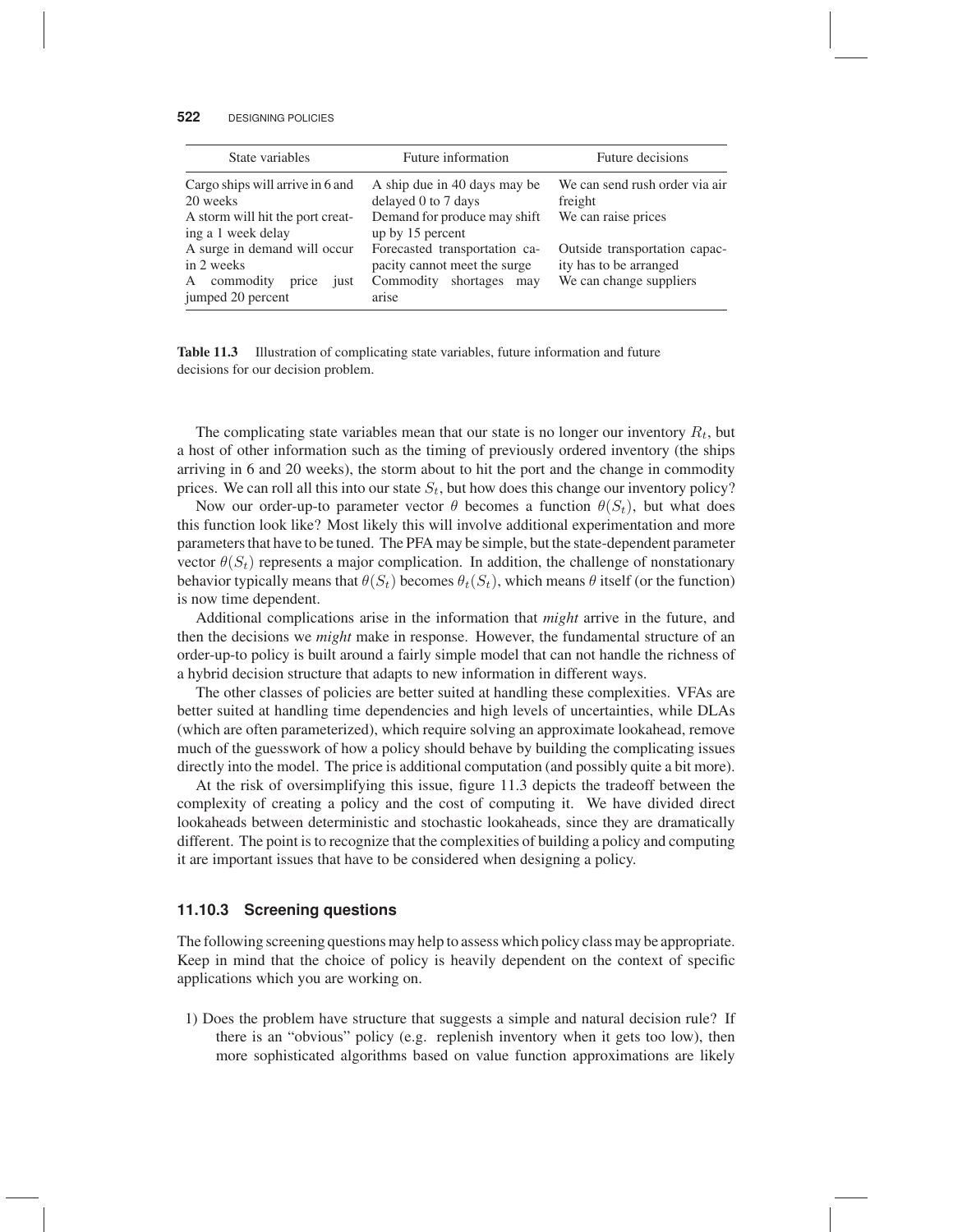

Figure 11.3 Illustration of the tradeoff between the complexity of creating a policy, and the cost of computing a policy, for each of the major policy classes.

to struggle. Exploiting structure always helps, but always remember: simple rules imply tunable parameters, and tuning can be hard.

- 2) Would a greedy (that is, myopic) policy work reasonably well? This would open the door to solving relatively easy optimization problems for high-dimensional resource allocation problems (such as assigning resources to tasks).
- 3) Is the problem fairly stationary, or highly nonstationary? Nonstationary problems (e.g. responding to hourly demand or daily water levels) mean that you need a policy that depends on time. Rolling horizon problems can work well if the level of uncertainty is low relative to the predictable variability. It is hard to produce policy function approximations where the parameters vary by time period.
- 4) Do you have a strong sense that decisions that you might make in the future will affect what you are going to do now? An easy example is a vehicle navigation system that plans the path all the way to the destination, but planning investments to meet major obligations (college, retirement) is another example. If this is the case, we then need to ask questions about uncertainty:
	- a) Do you have a well-defined goal you have to reach by a point in time?
	- b) Could a deterministic approximation of the future be a reasonable starting point? Since deterministic lookahead policies are so popular (there is an entire field of optimal control, called model predictive control, dedicated to this approach), we have to think carefully about "why not a deterministic lookahead." However, there are many problems where deterministic lookaheads would not be effective. Some examples are:
		- Asset selling problems with stochastic selling prices Optimal policies depend very much on policies that recognize price variations and exploit them (e.g. sell when price goes above some point).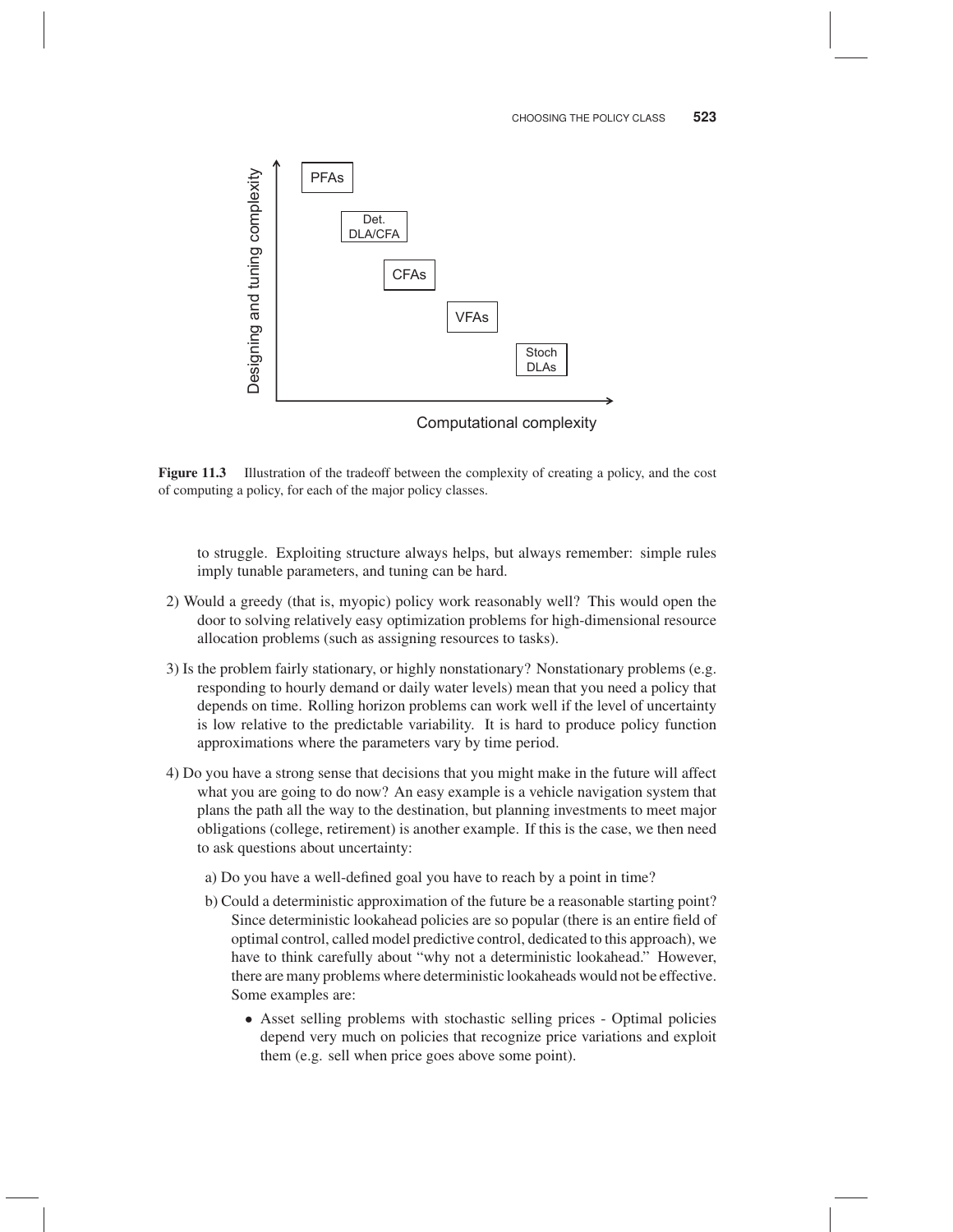| Scenario       | Recommended strategy:                                                                                                                                                                                                                                                                                                                                  |  |  |  |
|----------------|--------------------------------------------------------------------------------------------------------------------------------------------------------------------------------------------------------------------------------------------------------------------------------------------------------------------------------------------------------|--|--|--|
| 1)             | Clear choice for a PFA.                                                                                                                                                                                                                                                                                                                                |  |  |  |
| 2)             | Likely choice for a CFA since this likely requires an imbedded optimization<br>problem. Look for parameterizations to improve performance.                                                                                                                                                                                                             |  |  |  |
| 3)             | A deterministic lookahead (with imbedded forecast) can turn a nonstationary<br>problem into a stationary one.                                                                                                                                                                                                                                          |  |  |  |
| 4)             | At this point you are headed down the class of direct lookahead policies;<br>just have to figure out which one.                                                                                                                                                                                                                                        |  |  |  |
| 4a)            | If you can live with a deterministic lookahead, then this is your first step. If<br>you need to reach a specific target by a specific time under uncertainty, then<br>you are looking at a technically challenging policy.                                                                                                                             |  |  |  |
| 4 <sub>b</sub> | This suggests a deterministic direct lookahead is your natural starting point.                                                                                                                                                                                                                                                                         |  |  |  |
| 4c)            | If you have significant uncertainty, then deterministic lookaheads start to<br>struggle, and a value function starts to become more attractive.                                                                                                                                                                                                        |  |  |  |
| 5)             | If the value of the state variables that are directly being controlled (even<br>some relatively simple systems can have auxiliary variables that evolve<br>exogenously), then try designing an architecture for a value function ap-<br>proximation. At this point, you need consider the updating mechanisms that<br>are described in chapters 15-18. |  |  |  |

Table 11.4 Suggested starting strategies for the different scenarios in the text.

- Managing a single resource serving discrete demands (see the nomadic trucker example in section 2.3.4).
- There are actually dynamic problems where a deterministic lookahead model is too large to be solved quickly enough in a dynamic environment.
- c) How much uncertainty is in the future? Value function approximations are especially valuable when uncertainty is high, and can make the value of being in a state easier to approximate.
- 5) Does the value of the most important state variables (in particular physical states or states that are being directly controlled) appear to have natural structure that can be exploited in the design of a value function approximation?

A guiding principle when working with the four classes of policies is to start with the simplest policies and then work up.

Table 11.4 lists each of the scenarios above with a suggested starting strategy. Given the massive diversity in problem classes, it is exceptionally difficult to provide precise advice, but we emphasize: these are only intended as starting suggestions.

Unless you are pursuing an algorithm as an intellectual exercise, it is best to focus on your problem and choose the method that is best suited to the application. For more complex problems, be prepared to use a hybrid strategy. For example, rolling horizon procedures may be combined with adjustments that depend on tunable parameters (a form of policy function approximation). You might use a lookahead policy using a decision tree combined with a simple value function approximation to help reduce the size of the tree.

CFAs incorporate more structure in the optimization problem, which makes tuning the coefficients easier. A pure CFA does not attempt to approximate the future, while VFAbased policies are approximating the future, inside an optimization problem (there is an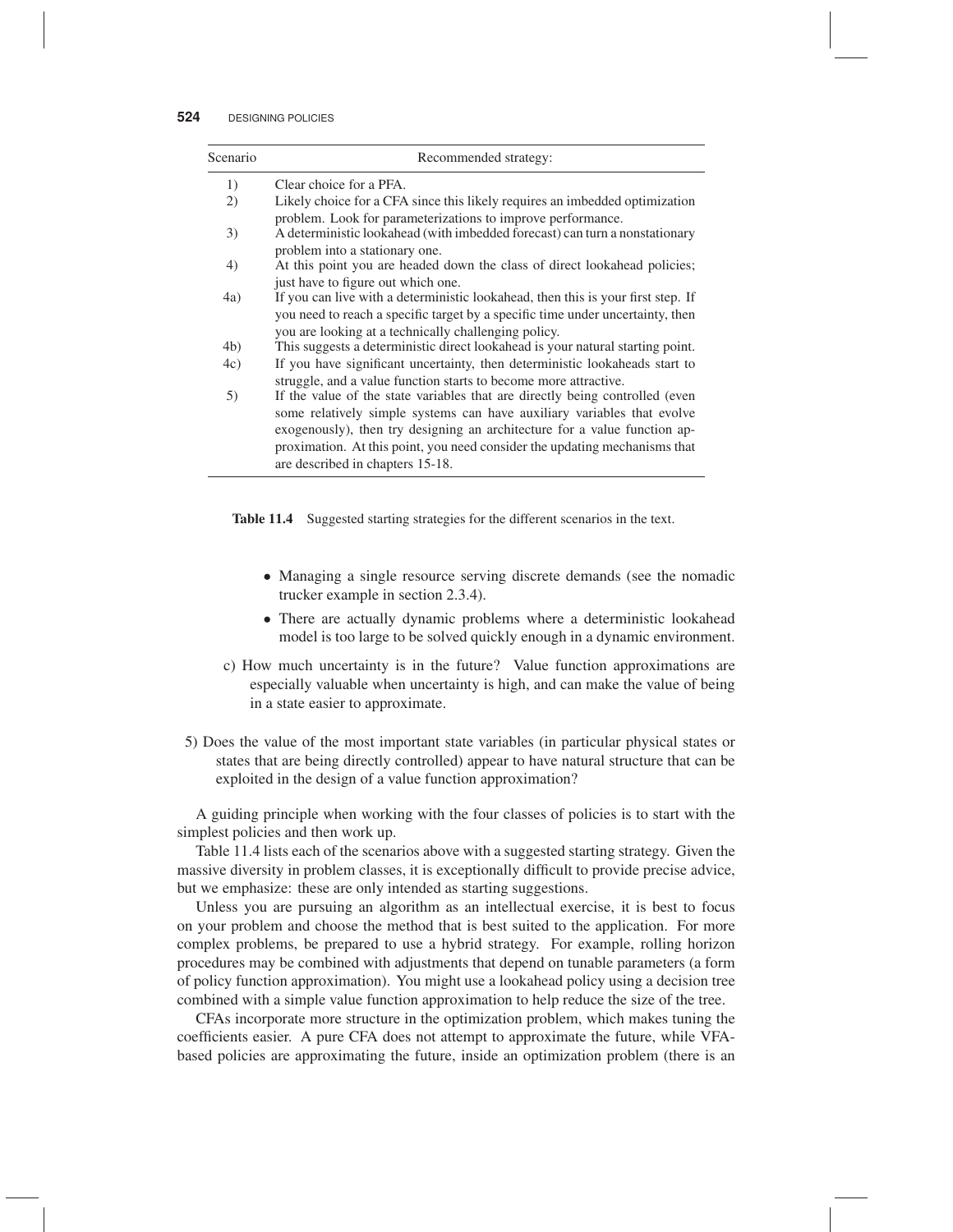imbedded  $\arg \max_{x}$  within the VFA policy), which tends to further simplify coming up with both the architecture of the VFA, as well as the tuning.

Keep in mind that any approximation can be compensated with tunable parameters. This is how PFAs and (myopic) CFAs (such as UCB policies) can be effective. However, approximate DLAs can also be compensated using well designed parameterizations, as we are going to demonstrate in chapter 13. Also, tuning a parameterized DLA is simplified because it already has a considerable amount of the problem structure built into policy, as we are going to demonstrate in 13.

But ultimately, it depends on the characteristics of your particular application.

# **11.11 POLICY EVALUATION**

The choice of the best policy class, and in particular any tuning within a policy class, requires that we perform policy evaluation.

We first have to decide: are we maximizing cumulative reward, as would typically happen in an online setting? In this case we would use

$$
\max_{\pi} F^{\pi} = \mathbb{E} \left\{ \sum_{t=0}^{T} C(S_t, X^{\pi}(S_t), W_{t+1}) | S_0 \right\} \n= \mathbb{E}_{S_0} \mathbb{E}_{W_1, ..., W_T | S_0} \left\{ \sum_{t=0}^{T} C(S_t, X^{\pi}(S_t)) | S_0 \right\}.
$$

We then simulate  $F^{\pi}$  using

$$
F^{\pi}(\theta|\omega) = \sum_{t=0}^{T-1} C(S_t(\omega), X^{\pi}(S_t(\omega)|\theta)).
$$

Finally we average over sample paths to obtain

$$
\bar{F}^{\pi}(\theta) = \frac{1}{K} \sum_{k=1}^{K} F^{\pi}(\theta | \omega^k).
$$

Otherwise, we are optimizing a final design, which for state-dependent problems, means we are evaluating our policy using

$$
\max_{\pi^{lrn}} F^{\pi^{lrn}} = \mathbb{E}\{C(S, X^{\pi^{imp}}(S|\theta^{imp}), \widehat{W})|S^{0}\}\n= \mathbb{E}_{S^{0}} \mathbb{E}_{((W_{t}^{n})_{t=0}^{T})_{n=0}^{N}}^{\pi^{imp}}|S^{0}\left(\mathbb{E}_{(\widehat{W}_{t})_{t=0}^{T}|S^{0}}^{\pi^{imp}}\frac{1}{T}\sum_{t=0}^{T-1} C(S_{t}, X^{\pi^{imp}}(S_{t}|\theta^{imp}), \widehat{W}_{t+1})\right).
$$

We then simulate  $F^{\pi}$  using

$$
F^{\pi}(\theta^{lrn}|\omega,\psi) = \frac{1}{T} \sum_{t=0}^{T-1} C(S_t(\omega), X^{\pi^{imp}}(S_t(\omega)|\theta^{imp}), \widehat{W}_{t+1}(\psi)).
$$

Finally we average over sample paths to obtain

$$
\bar{F}^{\pi}(\theta^{lm}) = \frac{1}{K} \frac{1}{L} \sum_{k=1}^{K} \sum_{\ell=1}^{L} F^{\pi}(\theta^{lm}|\omega^k, \psi^{\ell}).
$$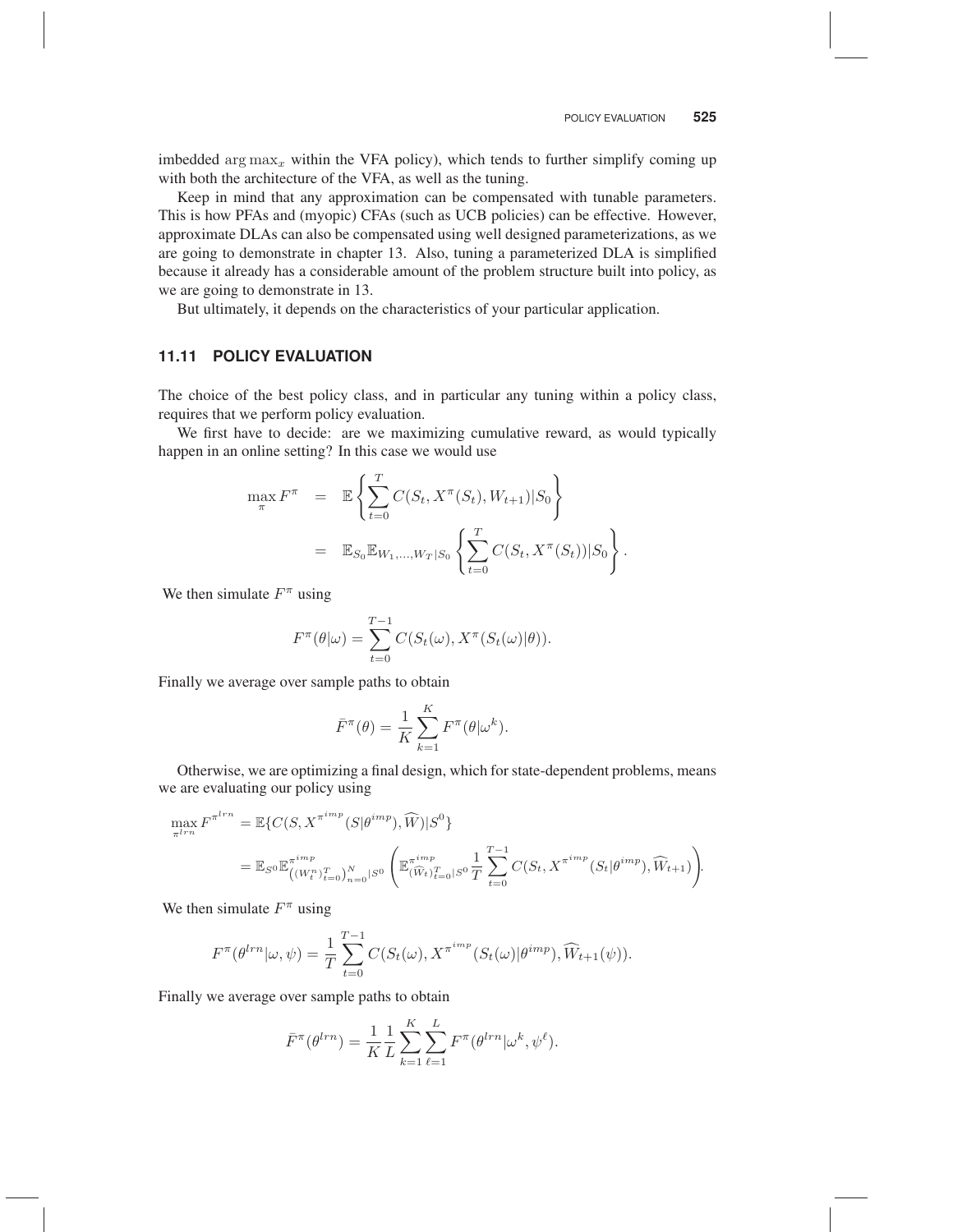An important part of the evaluation is designing the observations of the testing samples represented by  $\widehat{W}$ .

A separate choice is the handling of risk. We use an expectation operator  $\mathbb E$  as our default metric for averaging across outcomes, but it is entirely possible that risk is an important issue. We might be interested in worst-case performance,  $10^{th}$ -percentile, or one of the VaR or CVaR risk measures discussed in section 9.8.5 are relevant.

# **11.12 PARAMETER TUNING**

Parameter tuning in policy search is its own stochastic optimization problem to find a policy (or algorithm) to solve a stochastic optimization problem which we can write as

$$
\max_{\theta} F^{\pi}(\theta). \tag{11.42}
$$

Since  $F^{\pi}(\theta)$  involves an expectation we cannot compute we typically are solving

$$
\max_{\theta} \bar{F}^{\pi}(\theta). \tag{11.43}
$$

Independent of which class of problem produces our function  $F^{\pi}(\theta)$  (or  $\bar{F}^{\pi}(\theta)$ ), we need to find a (possibly vector-valued) parameter  $\theta$  that controls our implementation policy (or how we find our implementation policy).

There are two broad strategies for performing parameter tuning: derivative-based stochastic search (which we covered in chapter 5) and derivative-free stochastic search (covered in chapter 7). Remember that we can use numerical derivatives for problems where gradients are not directly available (which is most of the time). The SPSA algorithm (see section 5.4.4) is well suited for optimizing vector-valued parameters  $\theta$  even when derivatives are not available.

The process of parameter tuning will need to consider the following issues:

- Simulators vs. field experiments It has been our experience that the vast majority of formal parameter tuning is done using simulators, but building a well-calibrated simulator can be a major project. There are many sequential decision problems that need to be solved, but which do not justify the resources required to build a simulator. If this is the case, the only alternative is to use online learning in the field, which eliminates the possibility of using any derivative-based algorithm. The techniques of chapter 7, using a cumulative-reward objective (since you have to learn while doing).
- Tunable parameters Choosing the best policy is going to require balancing computational complexity against the simplicity of parameterized policies. The simpler policies in the PFA and CFA classes will look appealing because of their simplicity and easy of development, but as you gain experience in this area, you will start to appreciate the line:

"The price of simplicity is tunable parameters, and tuning is hard!"

The lookahead policies typically have a much lower burden of parameter tuning (and when there are parameters, they are easier to tune), but you trade off the computational cost of executing these policies in the field.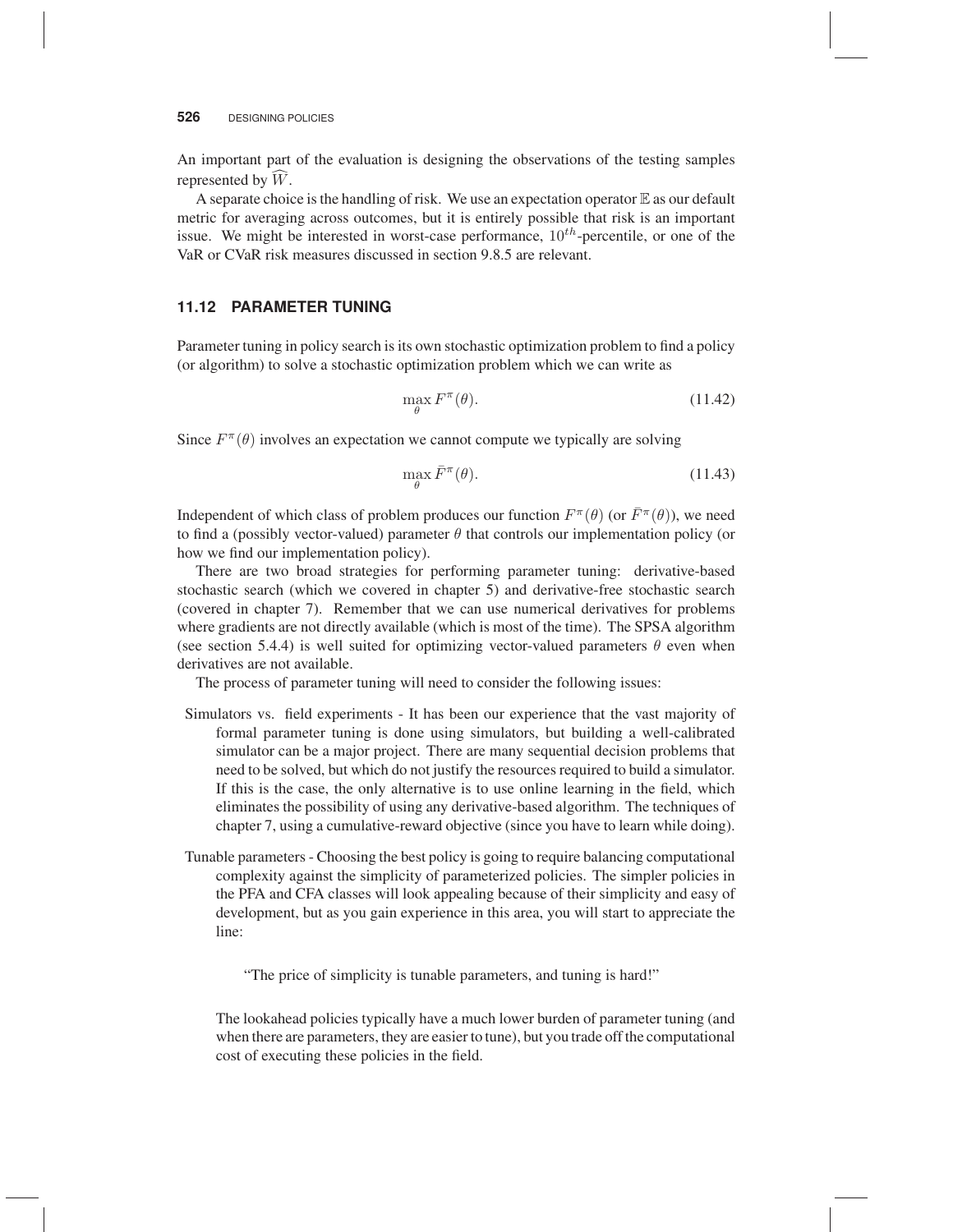- Latent variables Further complicating the process of parameter tuning is the presence of "latent variables." Latent variables are, by definition, hidden, which means that if they change, their effect is not being modeled explicitly. A latent variable can be as simple as the starting point of an algorithm. If you tune the parameters of a stepsize rule for a particular starting point, the resulting stepsize rule may easily fail with starting points that are much closer to or farther from the optimal solution. Latent variables can also be the noise in an experiment, or problem features that affect the shape of the response surface.
- Expensive experiments There are many settings where experiments are time consuming (and possibly expensive). Any experiments in the field face the problem that it takes a day to observe a day. However, there are problems that require expensive computer simulations spanning hours to days for a single observation. Laboratory experiments are typically much worse. As of this writing, the research on parameter tuning with small budgets is quite limited. The key in such problem settings is exploiting as much structure and domain knowledge as possible.

Throughout the parameter tuning process, remember that parameter tuning is a sequential decision problem to solve a sequential decision problem. To get a good solution to your real application, you have to do a good job with the parameter search. We recommend testing your search procedure on some benchmark application that allows you to get an accurate measure of how well the procedure is working. Of course, you want to design a benchmark that matches the general behavior of your real application.

Just as a weak algorithm for a deterministic optimization problem can produce a poor solution, a weak search algorithm ("learning policy") can produce a poor implementation policy. In fact, the results can be quite poor. Just because you run an algorithm many iterations does not mean that you have produced a high quality (or even good) solution. The best way to protect yourself is to design competing solution approaches (perhaps using two or more classes of policies, but this even applies within a class) and choose the one that works best.

# **11.12.1 The soft issues**

If the number of classes being tested is small, a reasonable strategy is to analyze each of the policy classes and choose the best one. Of course, we can do better, since this is basically a search over discrete choices.

Rather than evaluate each policy class in depth (which is impractical), we can do a partial evaluation, just as we would examine an unknown function. This introduces the issue of having to optimize over a set of parameters in order to evaluate a particular search policy/algorithm. If this is easy, then finding the best search policy/algorithm may not be as critical. However, imagine finding the best search policy for a problem where derivatives are not available, and function evaluations take several hours (or a day). Choosing the policy is not as obvious as it may seem, given our focus on finding optimal policies. Unlike deterministic optimization, where we want the *best* solution x (lowest cost, highest profit, ...), how well the policy  $X^{\pi}(S_t|\theta)$  performs is only one of a number of factors to be considered.

There are parallels with machine learning where we want the value of  $\theta$  so that our model  $f(x|\theta)$  produces the best fit to the data (the training dataset). However, choosing the best model  $f(x|\theta)$ , which requires searching over functions  $f \in \mathcal{F}$ , is more complicated.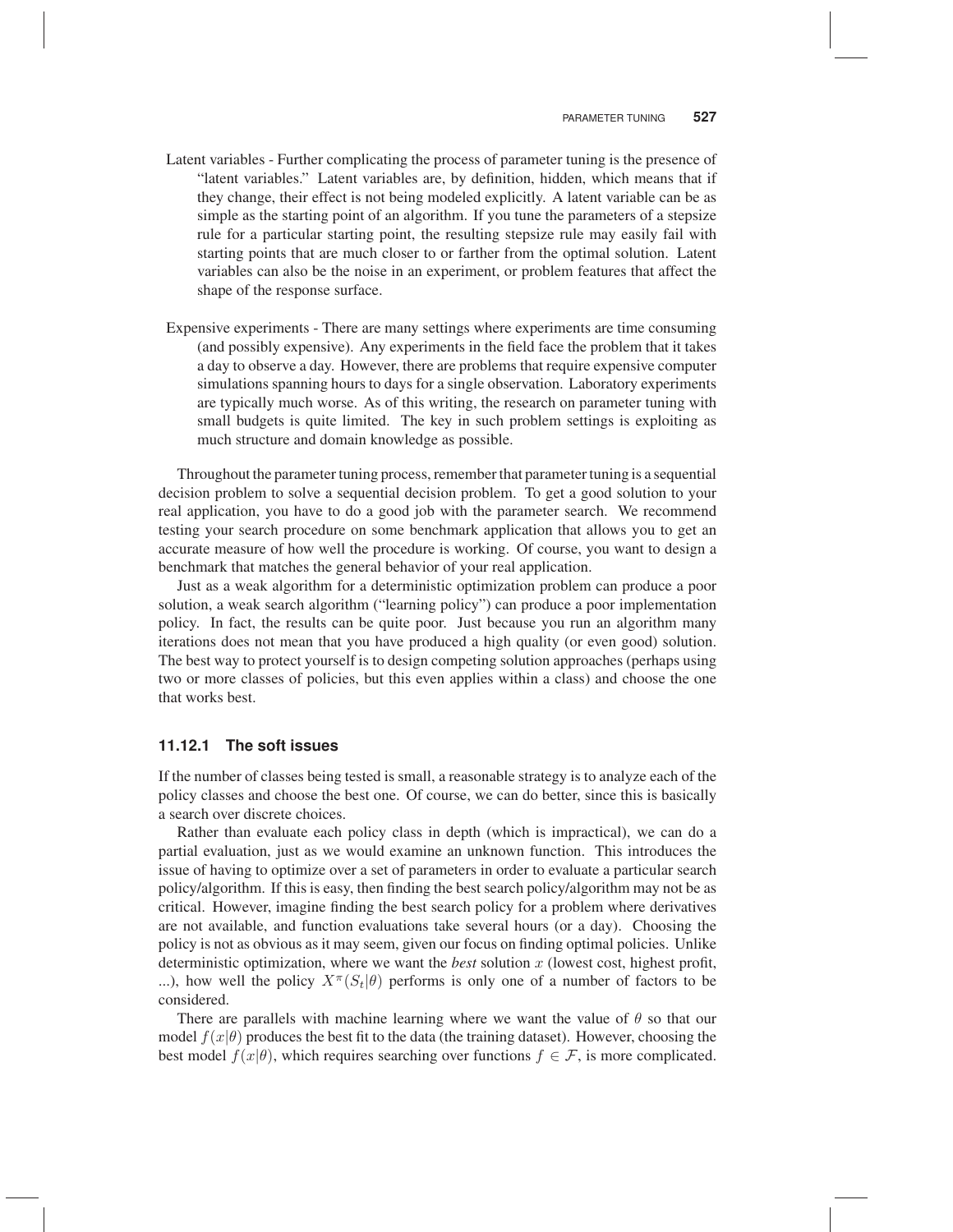The goal is to work well in the field, and while producing good estimates (or predictions) is always important, issues such as transparency and robustness are also important.

Choosing the best policy depends on the context, but a list of important issues that can and will be important in the final choice include:

- Solution quality Of course we would like solutions that perform as well as possible, especially in higher volume transactions with clear economic consequences.
- Computational tractability A representative from Google once made a statement that they wanted the best policy for choosing what ads to display, but it could not take more than 50 milliseconds. A major grid operator has four hours to determine their plan for generation for tomorrow, but they are being asked to implement stochastic lookaheads (which we address in chapter 19) that require significantly more computational effort.
- Robustness Is the procedure consistently reliable, across a wide range of conditions?
- Methodological complexity If the method is captured in a black box package, then we only care if the package works, and how well. But there are very few general purpose packages, which means companies (or their consultants) have to develop the logic on their own. A company (more precisely the team doing the work) has to feel confident that the method can be implemented correctly, with good results, on time, and on budget.
- Transparency/diagnosability We may need to understand *why* a decision is made. If an automated system turns down a loan application from a minority applicant, laws may require that this be documented. However, we may also wonder why a driver is moving a long empty move to pick up a load: Did the load have to be moved? Could it be moved later? Since data may not be perfect, it may be necessary to understand what data is having an impact on the decision. If we do not like a decision, can we trace the reasons behind the recommendation so that we can either understand it, or fix it?
- Data requirements We need to understand what data is required, and how reliable it is.

# **11.12.2 Searching across policy classes**

The previous section focused on tuning the parameters of a particular policy class. What about searching across policy classes? We need to remember that the four "classes" of policies are really meta-classes; picking a class such as PFA or VFA still involves a lot of work identifying the best functional approximation (for the policy or value function), and then doing all the work of tuning or fitting these approximations. It is not unusual to spend several months developing a particular policy. Doing this for each of the policy classes is generally going to be impractical.

This is where it will be necessary to think of the issues raised in this chapter. Soft issues may dominate the choice of policy class. How much time do you have to develop and test a policy? How important is computational complexity, or transparency? There is nothing wrong with letting these dimensions steer the choice of policy class. For the reader who is using this book to solve a specific problem (rather than gaining general knowledge of the field), our hope is that the discussion in this chapter might guide them to the chapter that will best fit the needs of your problem.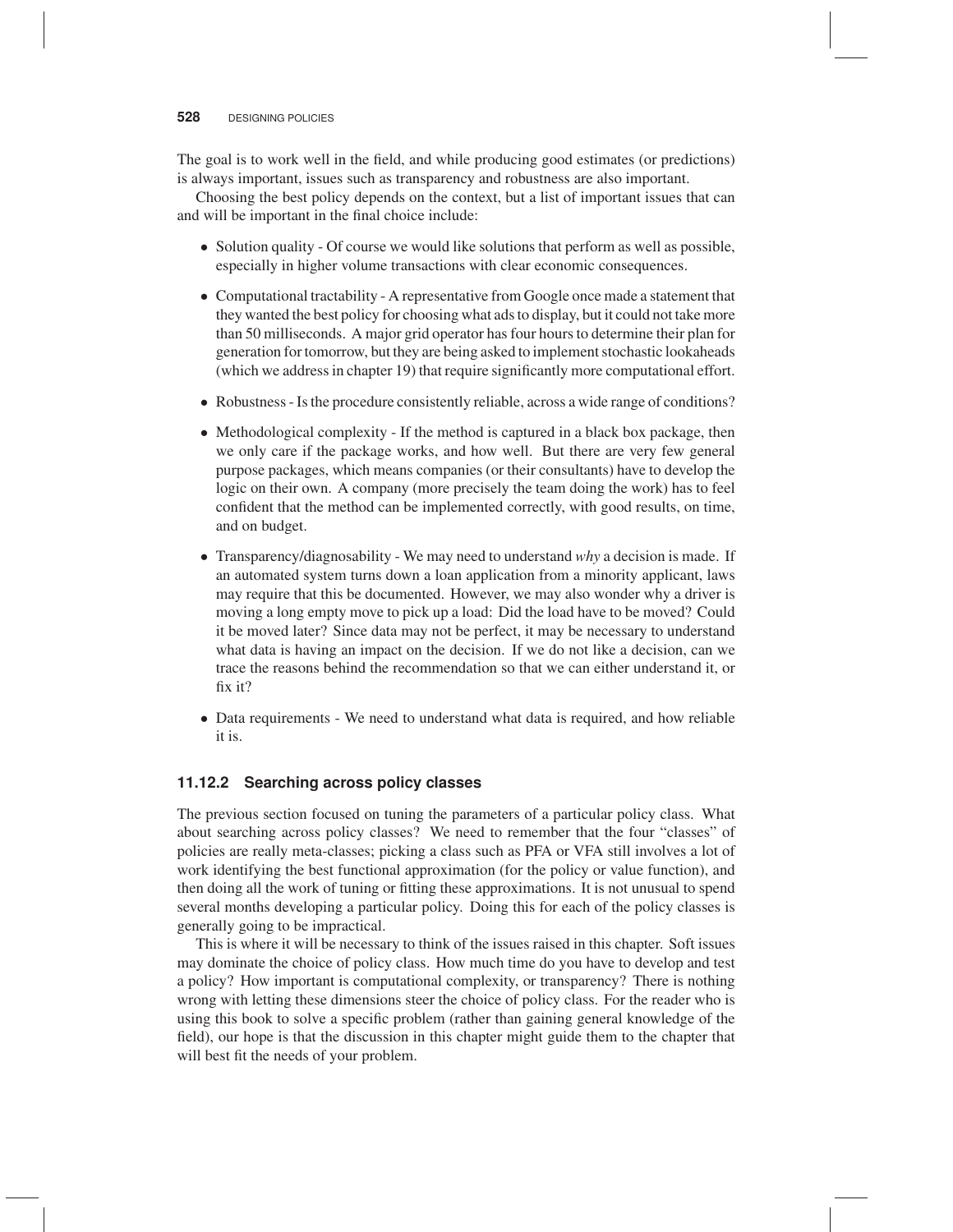# **11.13 BIBLIOGRAPHIC NOTES**

Section 11.2 - The identification that there are specific classes of policies was first proposed in Powell (2011)[Chapter 6], but this discussion failed to identify cost function approximations as a specific class. The four classes of policies as they are identified in this book were first formalized in Powell (2014). Powell (2016) divided the four classes into the two core strategies: "policy search policies," and "lookahead policies." Finally, Powell (2019) introduced the concepts of state-independent problems (pure learning problems) and state-dependent problems, along with final-reward and cumulative-reward objectives.

This chapter gives a quick overview of all four classes of policies, but this is just to lay the foundation for the rest of the book. Each of these four classes have been studied in depth, and will be covered in chapters 12-19. Please look at the bibliographic notes in these chapters for more complete summaries of references.

Section 11.9 - This work was taken from Powell & Meisel (2016).

# **EXERCISES**

#### Review questions

11.1 What is a policy?

11.2 What are the two strategies for designing policies? What distinguishes them?

11.3 Each of the two strategies consists of two classes of policies. Name them, and describe the distinguishing characteristics of each of the four classes that separates them from the other three.

11.4 For each of the four classes of policies, describe the characteristic(s) that are most difficult about that class.

11.5 What is the central message of the energy storage problem described in section 11.9?

11.6 What is meant by the "policy-within-a-policy"?

11.7 Describe what is meant by a randomized policy? Give an examples of randomized policies for a) continuous decisions and b) discrete decisions.

# Modeling questions

11.8 What is the difference between a stationary policy, a deterministic nonstationary policy, and an adaptive policy?

11.9 Below is a list of problems with a proposed method for making decisions. Classify each method based on the four classes of policies (you may decide that a method is a hybrid of more than one class).

a) You use Google maps to find the best path to your destination.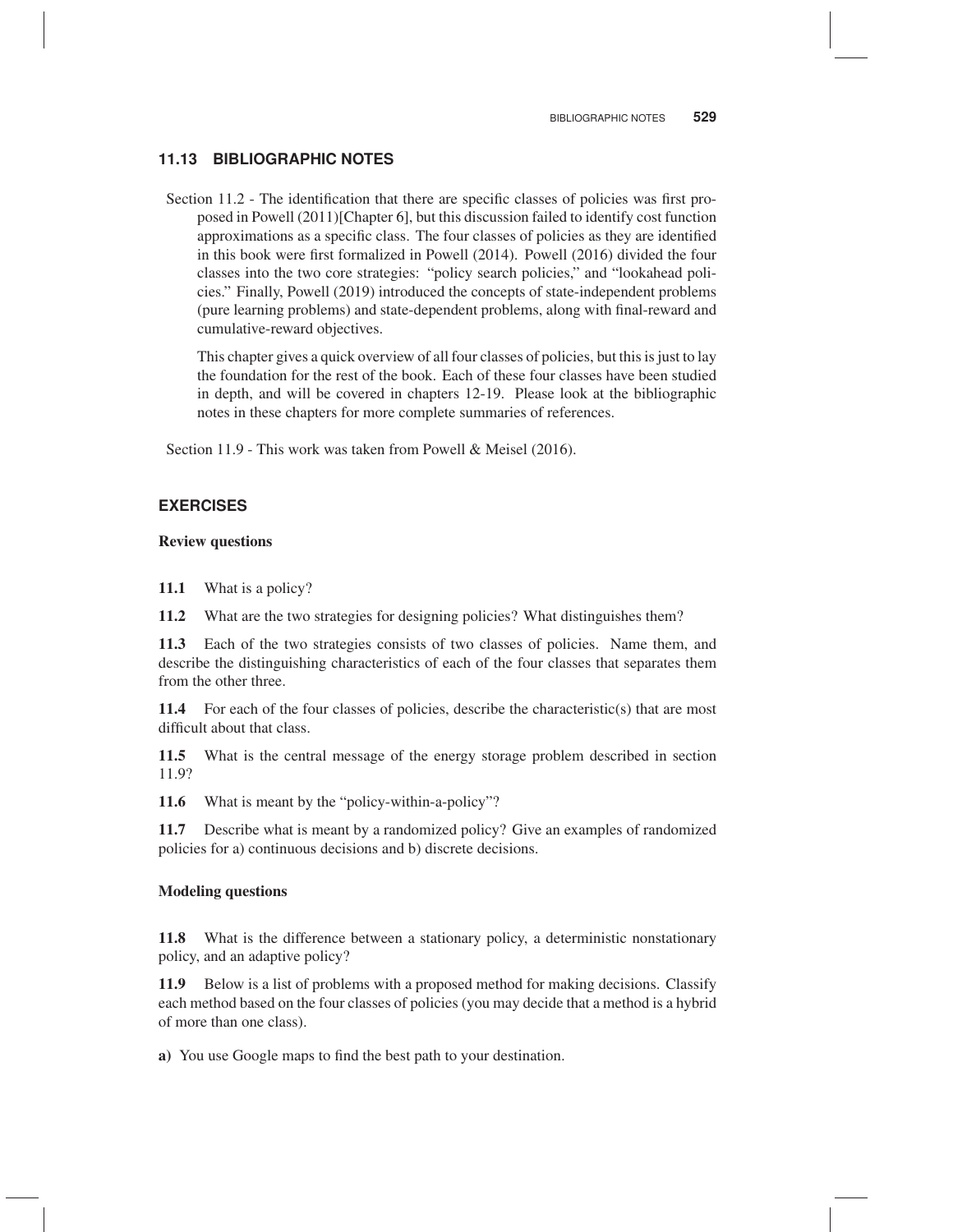- b) You are managing a shuttle service between the mainland and a small resort island. You decide to dispatch the shuttle as soon as you reach a minimum number of people, or when the wait time of the first person to board exceeds a particular amount.
- c) An airline optimizes its schedule over a month using schedule slack to protect against potential delays.
- d) Upper confidence bounding policies for performing sequential learning (these were introduced in chapter 7).
- e) A computer program for playing chess using a point system to evaluate the value of each piece that has not yet been captured. Assume it chooses the move that leaves it with the highest number of points after one move.
- f) Imagine an improved computer program that enumerates all possible chess moves after three moves, and then applies its point system.
- g) Thompson sampling for sequential learning (also introduced in chapter 7).

11.10 You are the owner of a racing team, and you have to decide whether to keep going with your current driver or to stop and consider a new driver. The decision after each race is to stay with your driver or stop (and switch). The only outcome you care about is whether your driver won or not.

- a) Formulate the problem as a decision tree over three races (we index these races as 0, 1 and 2).
- b) In equation (11.23), we write our optimal policy as

$$
X_t^*(S_t) = \arg \max_{x_t} \left( C(S_t, x_t) + \mathbb{E} \left\{ \max_{\pi} \mathbb{E} \left\{ \sum_{t'=t+1}^T C(S_{t'}, X_{t'}^{\pi}(S_{t'})) \middle| S_{t+1} \right\} | S_t, x_t \right\} \right). \tag{11.44}
$$

Letting  $t = 0$  where we face one of two actions (stay with current driver or replace), fully enumerate all the policies we may consider for  $t = 1, 2$ .

- c) The outer expectation  $\mathbb E$  in (11.44) is over which random variable(s)?
- d) The inner expectation  $\mathbb E$  in (11.44) is over which random variable(s)?

# Problem solving questions

11.11 Following is a list of how decisions are made in specific situations. For each, classify the decision function in terms of which of the four fundamental classes of policies are being used. If a policy function approximation or value function approximation is used, identify which functional class is being used:

- a) If the temperature is below 40 degrees F when I wake up, I put on a winter coat. If it is above 40 but less than 55, I will wear a light jacket. Above 55, I do not wear any jacket.
- b) When I get in my car, I use the navigation system to compute the path I should use to get to my destination.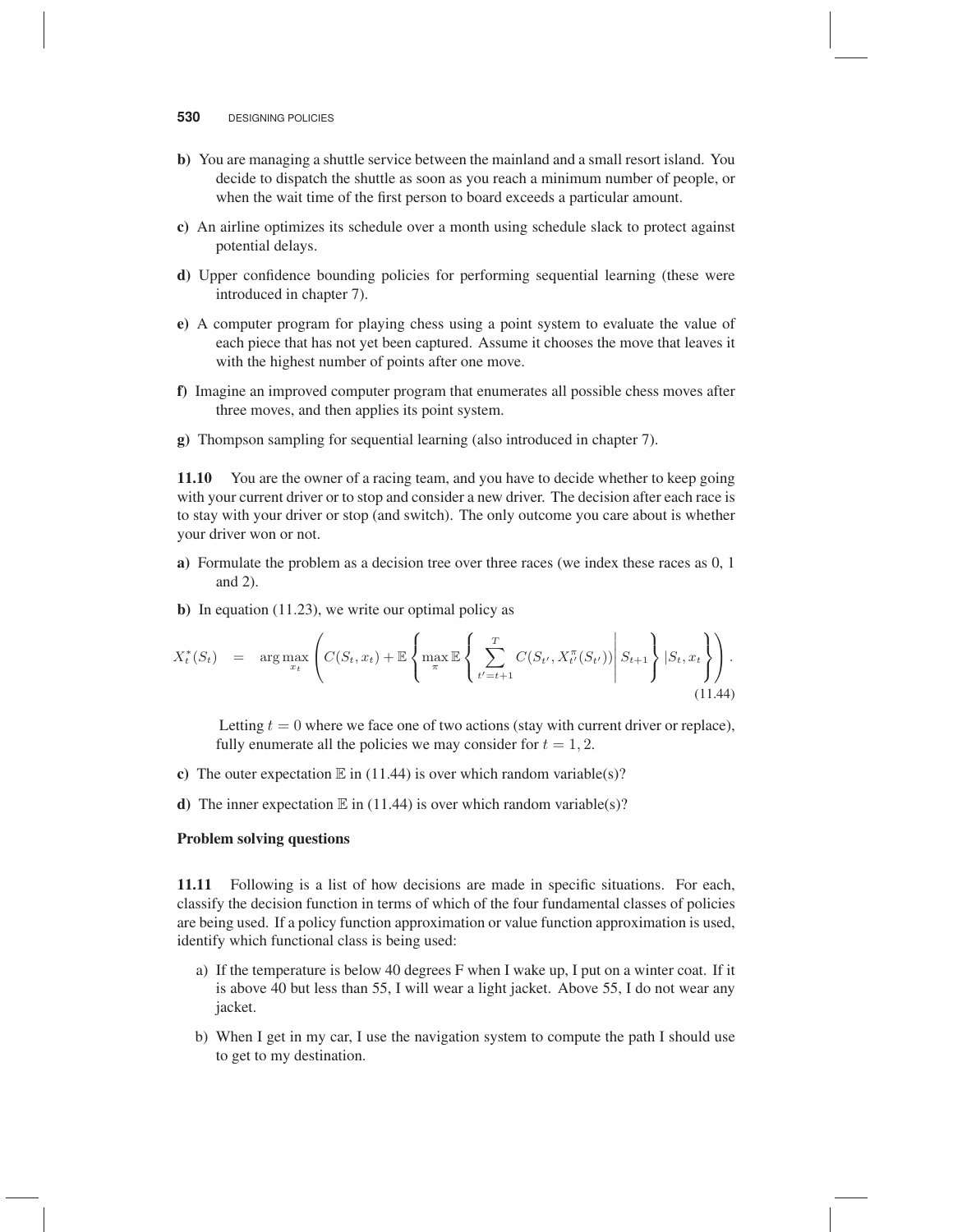- c) To determine which coal plants, natural gas plants and nuclear power plants to use tomorrow, a grid operator solves an integer program that plans over the next 24 hours which generators should be turned on or off, and when. This plan is then used to notify the plants who will be in operation tomorrow.
- d) A chess player makes a move based on her prior experience of the probability of winning from a particular board position.
- e) A stock broker is watching a stock rise from \$22 per share up to \$36 per share. After hitting 36, the broker decides to hold on to the stock for a few more days because of the feeling that the stock might still go up.
- 11.12 Repeat exercise 11.11 for the following decision situations:
	- a) A utility has to plan water flows from one reservoir to the next, while ensuring that a host of legal restrictions will be satisfied. The problem can be formulated as a linear program which enforces these constraints. The utility uses a forecast of rainfalls over the next 12 months to determine what it should do right now.
	- b) The utility now decides to capture uncertainties in the rainfall by modeling 20 different scenarios of what the rainfall might be on a month-by-month basis over the next year.
	- c) A mutual fund has to decide how much cash to keep on hand. The mutual fund uses the rule of keeping enough cash to cover total redemptions over the last 5 days.
	- d) A company is planning sales of TVs over the Christmas season. It produces a projection of the demand on a week by week basis, but does not want to end the season with zero inventories, so the company adds a function that provides positive value for up to 20 TVs.
	- e) A wind farm has to make commitments of how much energy it can provide tomorrow. The wind farm creates a forecast, including an estimate of the expected amount of wind and the standard deviation of the error. The operator then makes an energy commitment so that there is an 80 percent probability that he will be able to make the commitment.
- 11.13 Consider two policies:

$$
X^{\pi^A}(S_t|\theta) = \arg\max_{x_t} \left( C(S_t, x_t) + \sum_{f \in \mathcal{F}} \theta_f \phi_f(S_t) \right), \tag{11.45}
$$

and

$$
X^{\pi^B}(S_t|\theta) = \arg\max_{x_t} \left( C(S_t, x_t) + \sum_{f \in \mathcal{F}} \theta_f \phi_f(S_t) \right). \tag{11.46}
$$

In the case of the policy  $\pi^{A}$  in equation (11.45), we search for the parameter vector  $\theta$  by solving

$$
\max_{\theta} \mathbb{E} \sum_{t=0}^{T} C(S_t, X^{\pi^A}(S_t | \theta)).
$$
\n(11.47)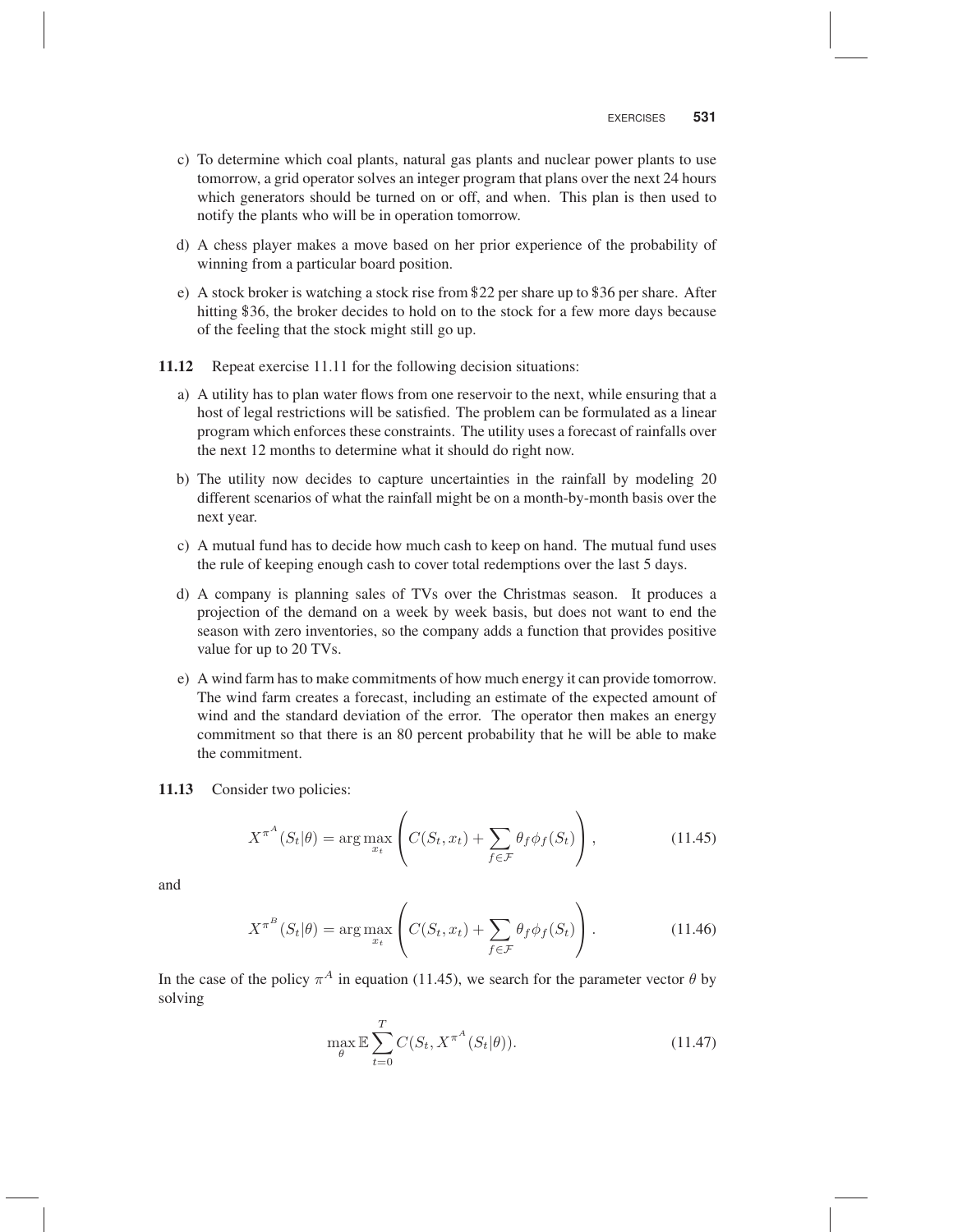In the case of policy  $\pi^B$ , we wish to find  $\theta$  so that

$$
\sum_{f \in \mathcal{F}} \theta_f \phi_f(S_t) \approx \mathbb{E} \sum_{t'=t}^{T} C(S_t, X^{\pi^B}(S_t | \theta)).
$$
\n(11.48)

- a) Classify policies  $\pi^A$  and  $\pi^B$  among the four classes of policies.
- b) Can we expect that the value  $\theta^A$  that optimizes (11.47) would be approximately equal to the value  $\theta^B$  that solves equation (11.48)?
- c) Assuming that we can solve the policy search problem in (11.47) to optimality, can we make a statement about which of the two policies might be better? Explain.

**11.14** Earlier we considered the problem of assigning a resource i to a task j. If the task is not covered at time  $t$ , we hold it in the hopes that we can complete it in the future. We would like to give tasks that have been delayed more higher priority, so instead of just just maximizing the contribution  $c_{ij}$ , we add in a bonus that increases with how long the task has been delayed, giving us the modified contribution

$$
c_{tij}^{\pi}(\theta) = c_{ij} + \theta_0 e^{-\theta_1(\tau_j - t)}.
$$

Now imagine using this contribution function, but optimizing over a time horizon  $T$  using forecasts of tasks that might arrive in the future.

- a) Write out the objective function for optimizing  $\theta$  offline in a simulator.
- b) Would solving this problem, using  $c_{tij}^{\pi}(\theta)$  as the contribution for covering task justing resource *i* at time *t* give you the behavior that you want? using resource  $i$  at time  $t$ , give you the behavior that you want?

#### Sequential decision analytics and modeling

These exercises are drawn from the online book *Sequential Decision Analytics and Modeling* available at http://tinyurl.com/sdaexamplesprint.

11.15 Briefly summarize the policy (there may be more than one) used in the "Designing policies" section for chapters 2, 3, 4, 5 and 6. Classify each policy in terms of the four classes of policies (PFA, CFA, VFA, DLA). If it is a DLA policy, what policy was suggested for the policy-within-a-policy?

11.16 Briefly summarize the policy (there may be more than one) used in the "Designing policies" section for chapters 8 (for sections 8.4.1 to 8.4.5), 9 (for sections 9.4.1 and 9.4.2), . Classify each policy in terms of the four classes of policies (PFA, CFA, VFA, DLA). If it is a DLA policy, what policy was suggested for the policy-within-a-policy?

11.17 Briefly summarize the policy (there may be more than one) used in the "Designing policies" section for chapters 10 (for sections 10.4.1 and 10.4.2), 11 (for sections 11.4), 12 (for sections 12.4.1-12.4.3) and chapter 13 (section 13.4). Classify each policy in terms of the four classes of policies (PFA, CFA, VFA, DLA). If it is a DLA policy, what policy was suggested for the policy-within-a-policy?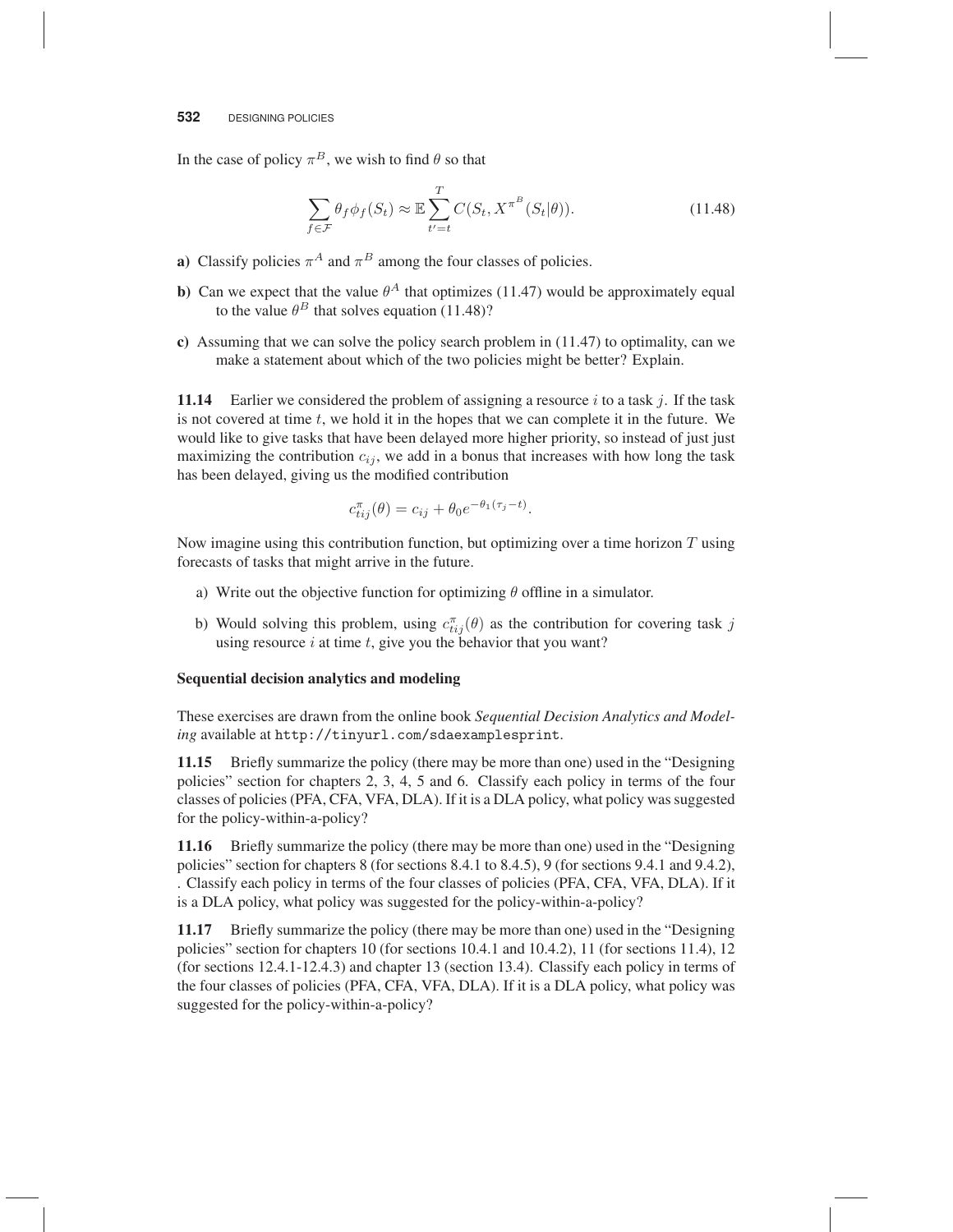# Diary problem

The diary problem is a single problem you chose (see chapter 1 for guidelines). Answer the following for your diary problem.

11.18 List all the decisions that arise in the context of your diary problem (there may be only one, but if your problem is sufficiently rich, you can probably find several). Suggest the class of policy you think is most promising for each type of decision. If possible, try to identify a second choice, and discuss why you feel that the first choice is better.

11.19 Discuss the soft issues (section 11.12.1) that you anticipate would be relevant to at least one of the decisions in your diary problem?